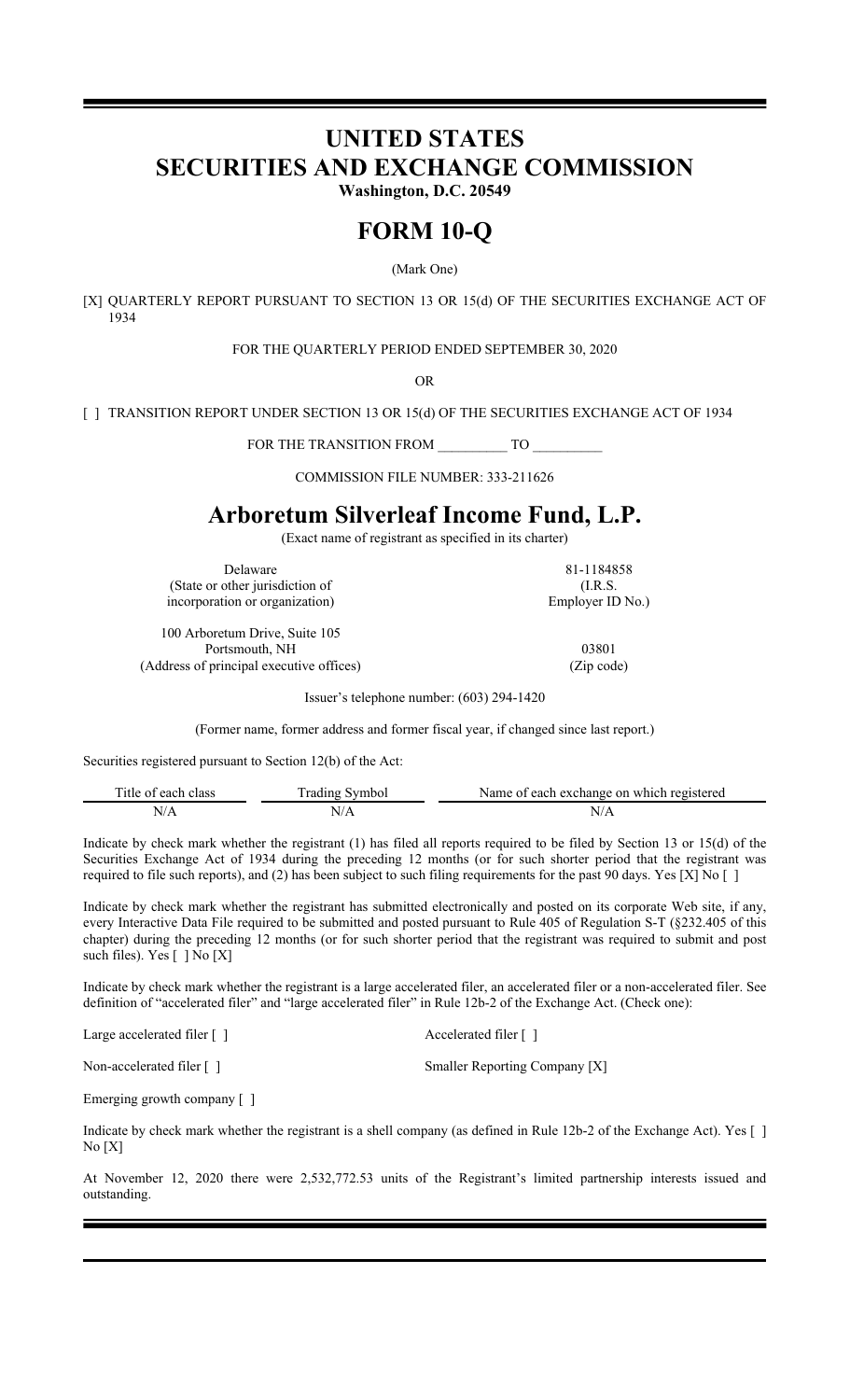# **Arboretum Silverleaf Income Fund, L.P. and Subsidiary**

# **INDEX**

|                   | <b>PART I - FINANCIAL INFORMATION</b>                                                                                                        |                |
|-------------------|----------------------------------------------------------------------------------------------------------------------------------------------|----------------|
| Item 1.           | <b>Financial Statements</b>                                                                                                                  | 3              |
|                   | Condensed Consolidated Balance Sheets at September 30, 2020 and December 31, 2019                                                            | 3              |
|                   | Condensed Consolidated Statements of Operations for the Three and Nine Months Ended September<br>30, 2020 and 2019                           | $\overline{4}$ |
|                   | Condensed Consolidated Statement of Changes in Partners' Equity (Deficit) for the Three and Nine<br>Months Ended September 30, 2020 and 2019 | 5              |
|                   | Condensed Consolidated Statements of Cash Flows for the Nine Months Ended September 30, 2020<br>and 2019                                     | 6              |
|                   | <b>Notes to Condensed Consolidated Financial Statements</b>                                                                                  | $\overline{7}$ |
| Item 2.           | General Partner's Discussion and Analysis of Financial Condition and Results of Operations                                                   | 17             |
| Item 3.           | Quantitative and Qualitative Disclosures About Market Risk                                                                                   | 29             |
| Item 4.           | <b>Controls and Procedures</b>                                                                                                               | 29             |
|                   | <b>PART II - OTHER INFORMATION</b>                                                                                                           |                |
| Item 1.           | <b>Legal Proceedings</b>                                                                                                                     | 31             |
|                   | Item 1A. Risk Factors                                                                                                                        | 31             |
| Item 2.           | Unregistered Sales of Equity Securities and Use of Proceeds                                                                                  | 31             |
| Item 3.           | <b>Defaults Upon Senior Securities</b>                                                                                                       | 31             |
| Item 4.           | <b>Mine Safety Disclosures</b>                                                                                                               | 31             |
| Item 5.           | Other Information                                                                                                                            | 31             |
| Item 6.           | <b>Exhibits</b>                                                                                                                              | 31             |
| <b>Signatures</b> |                                                                                                                                              | 32             |
|                   | 2                                                                                                                                            |                |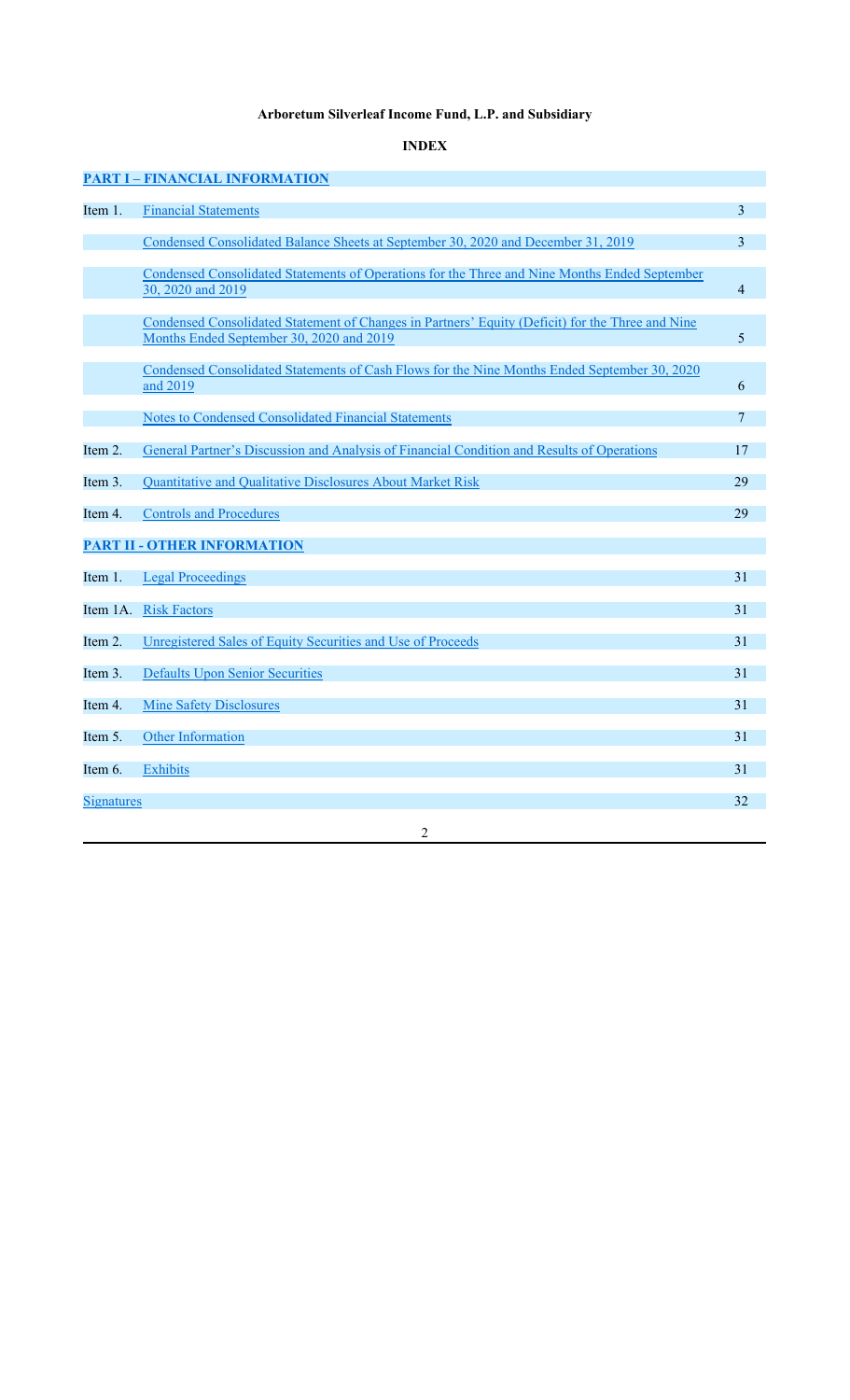# **PART I – FINANCIAL INFORMATION**

# **Item 1. Condensed Consolidated Financial Statements**

#### **Arboretum Silverleaf Income Fund, L.P. and Subsidiary (A Delaware Limited Partnership) Condensed Consolidated Balance Sheets**

|                                                                             |                    | September 30,<br>2020 | December 31,<br>2019 |            |
|-----------------------------------------------------------------------------|--------------------|-----------------------|----------------------|------------|
| <b>Assets</b>                                                               |                    | (unaudited)           |                      |            |
|                                                                             |                    |                       |                      |            |
| Cash and cash equivalents                                                   | $\mathbf{\hat{S}}$ | 488,727               | $\mathcal{S}$        | 5,064,943  |
| Investments in finance leases, net                                          |                    | 25,077,380            |                      | 18,764,984 |
| Investments in equipment subject to operating leases, net                   |                    | 1,532,107             |                      | 1,808,764  |
| Collateralized loans receivable, including accrued interest of \$14,224 and |                    |                       |                      |            |
| $$12,003$ , respectively                                                    |                    | 4,265,781             |                      | 3,131,307  |
| Other assets                                                                |                    | 696,706               |                      | 575,028    |
| <b>Total Assets</b>                                                         | \$                 | 32,060,701            | \$                   | 29,345,026 |
|                                                                             |                    |                       |                      |            |
| <b>Liabilities and Partners' Equity</b>                                     |                    |                       |                      |            |
| <b>Liabilities:</b>                                                         |                    |                       |                      |            |
| Accounts payable and accrued liabilities                                    | \$                 | 273,101               | \$                   | 238,932    |
| Loan payable, including accrued interest of \$69,744 and \$37,103,          |                    |                       |                      |            |
| respectively                                                                |                    | 12,942,523            |                      | 9,722,177  |
| Distributions payable to Limited Partners                                   |                    | 255,363               |                      | 511,318    |
| Distributions payable to General Partner                                    |                    | 46,144                |                      | 36,013     |
| Security deposit payable                                                    |                    | 49,391                |                      | 49,391     |
| Deferred revenue                                                            |                    | 792,144               |                      | 620,061    |
| <b>Total Liabilities</b>                                                    |                    | 14,358,666            |                      | 11,177,892 |
|                                                                             |                    |                       |                      |            |
| <b>Partners' Equity (Deficit):</b>                                          |                    |                       |                      |            |
| <b>Limited Partners</b>                                                     |                    | 17,756,360            |                      | 18,216,951 |
| <b>General Partner</b>                                                      |                    | (54,325)              |                      | (49, 817)  |
| <b>Total Equity</b>                                                         |                    | 17,702,035            |                      | 18,167,134 |
| <b>Total Liabilities and Partners' Equity</b>                               | \$                 | 32,060,701            | \$                   | 29,345,026 |

The accompanying notes are an integral part of these unaudited condensed consolidated financial statements.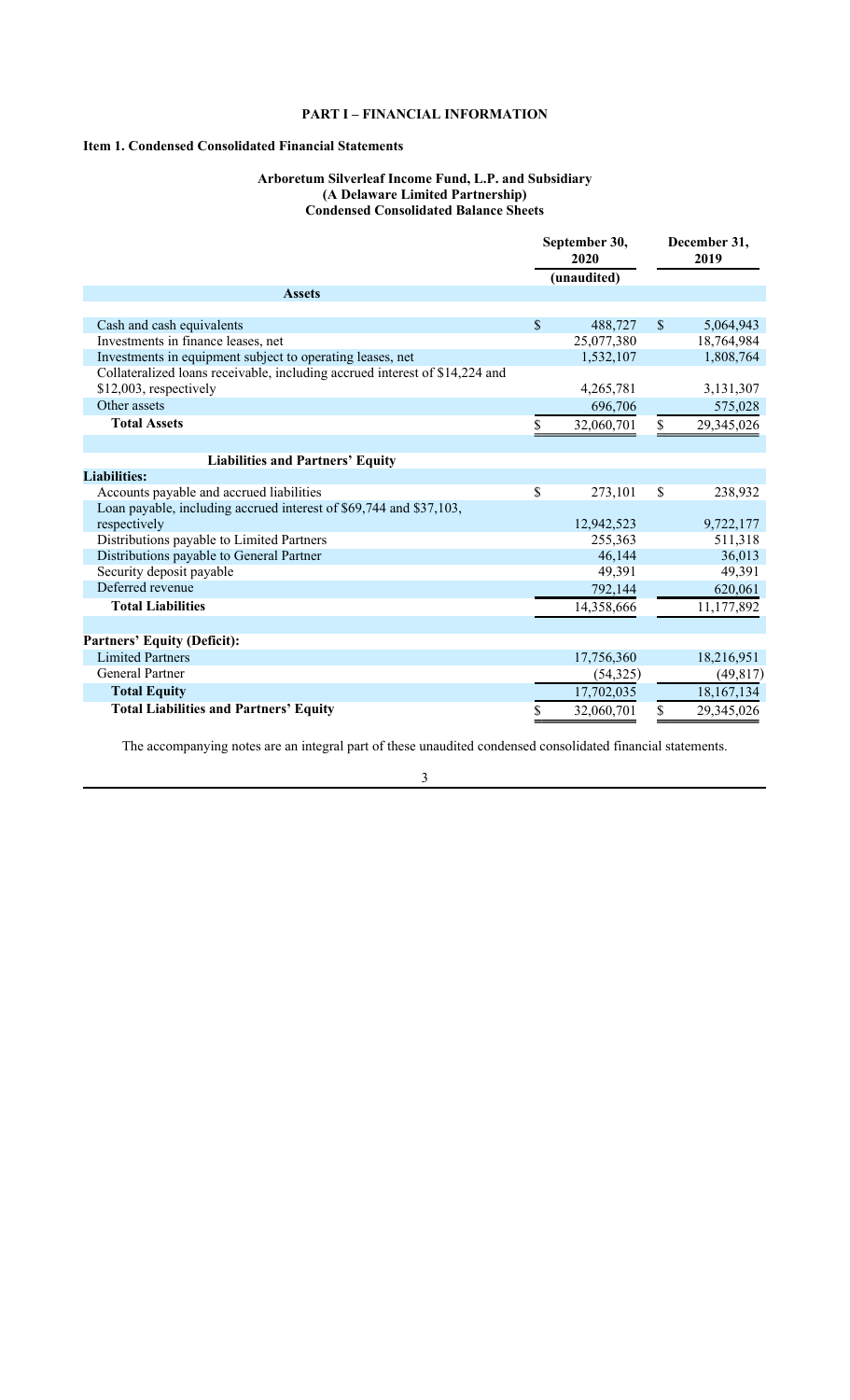# **Arboretum Silverleaf Income Fund, L.P. and Subsidiary (A Delaware Limited Partnership) Condensed Consolidated Statements of Operations Three and Nine Months Ended September 30, 2020 and 2019 (Unaudited)**

|                                                                                          |                 | <b>Three Months</b><br><b>Ended</b><br>September 30,<br>2020 | <b>Three Months</b><br><b>Ended</b><br>September 30,<br>2019 |              | <b>Nine Months</b><br><b>Ended</b><br>September 30,<br>2020 |              | <b>Nine Months</b><br><b>Ended</b><br>September 30,<br>2019 |
|------------------------------------------------------------------------------------------|-----------------|--------------------------------------------------------------|--------------------------------------------------------------|--------------|-------------------------------------------------------------|--------------|-------------------------------------------------------------|
| <b>Revenue</b>                                                                           |                 |                                                              |                                                              |              |                                                             |              |                                                             |
| Rental income                                                                            | \$              | 93,000                                                       | $\mathbb{S}$                                                 | 120,256      | $\mathbb{S}$                                                | 296,368      | \$<br>298,768                                               |
| Finance income                                                                           |                 | 579,436                                                      |                                                              | 469,040      |                                                             | 1,792,647    | 956,619                                                     |
| Interest income                                                                          |                 | 128,557                                                      |                                                              | 98,901       |                                                             | 348,517      | 334,382                                                     |
| Gain on sale of assets                                                                   |                 |                                                              |                                                              |              |                                                             | 70,483       |                                                             |
| Other income                                                                             |                 |                                                              |                                                              |              |                                                             | 527          | 688                                                         |
| <b>Total Revenue</b>                                                                     |                 | 800,993                                                      |                                                              | 688,197      |                                                             | 2,508,542    | 1,590,457                                                   |
| <b>Expenses</b>                                                                          |                 |                                                              |                                                              |              |                                                             |              |                                                             |
| Management fees - Investment                                                             |                 |                                                              |                                                              |              |                                                             |              |                                                             |
| Manager                                                                                  |                 | 187,500                                                      |                                                              | 187,500      |                                                             | 562,500      | 562,500                                                     |
| Interest expense                                                                         |                 | 206,722                                                      |                                                              |              |                                                             | 586,074      |                                                             |
| Depreciation                                                                             |                 | 75,550                                                       |                                                              | 99,462       |                                                             | 228,824      | 247,958                                                     |
| Professional fees                                                                        |                 | 97,609                                                       |                                                              | 25,317       |                                                             | 319,210      | 198,367                                                     |
| Administration expense                                                                   |                 | 84,177                                                       |                                                              | 59,922       |                                                             | 245,185      | 168,802                                                     |
| Other expenses                                                                           |                 | 500                                                          |                                                              | 39           |                                                             | 4,416        | 8,508                                                       |
| <b>Total Expenses</b>                                                                    |                 | 652,058                                                      |                                                              | 372,240      |                                                             | 1,946,209    | 1,186,135                                                   |
| <b>Net income</b>                                                                        | \$              | 148,935                                                      | $\boldsymbol{\mathsf{S}}$                                    | 315,957      | \$                                                          | 562,333      | \$<br>404,322                                               |
|                                                                                          |                 |                                                              |                                                              |              |                                                             |              |                                                             |
| Net income attributable to the                                                           |                 |                                                              |                                                              |              |                                                             |              |                                                             |
| Partnership                                                                              |                 |                                                              |                                                              |              |                                                             |              |                                                             |
| <b>Limited Partners</b>                                                                  | $\overline{\$}$ | 147,446                                                      | \$                                                           | 312,797      | \$                                                          | 556,710      | \$<br>400,279                                               |
| <b>General Partner</b>                                                                   |                 | 1,489                                                        |                                                              | 3,160        |                                                             | 5,623        | 4,043                                                       |
| Net income attributable to the                                                           |                 |                                                              |                                                              |              |                                                             |              |                                                             |
| Partnership                                                                              | \$              | 148,935                                                      | $\$$                                                         | 315,957      | \$                                                          | 562,333      | \$<br>404,322                                               |
|                                                                                          |                 |                                                              |                                                              |              |                                                             |              |                                                             |
| Weighted average number of<br>limited partnership interests                              |                 |                                                              |                                                              |              |                                                             |              |                                                             |
| outstanding                                                                              |                 | 2,532,772.53                                                 |                                                              | 2,535,672.53 |                                                             | 2,532,772.53 | 1,538,970.90                                                |
|                                                                                          |                 |                                                              |                                                              |              |                                                             |              |                                                             |
| Net income attributable to<br>Limited Partners per weighted<br>average number of limited |                 |                                                              |                                                              |              |                                                             |              |                                                             |
| partnership interests outstanding                                                        | \$              | 0.06                                                         | \$                                                           | 0.12         | \$                                                          | 0.22         | \$<br>0.26                                                  |

The accompanying notes are an integral part of these unaudited condensed consolidated financial statements.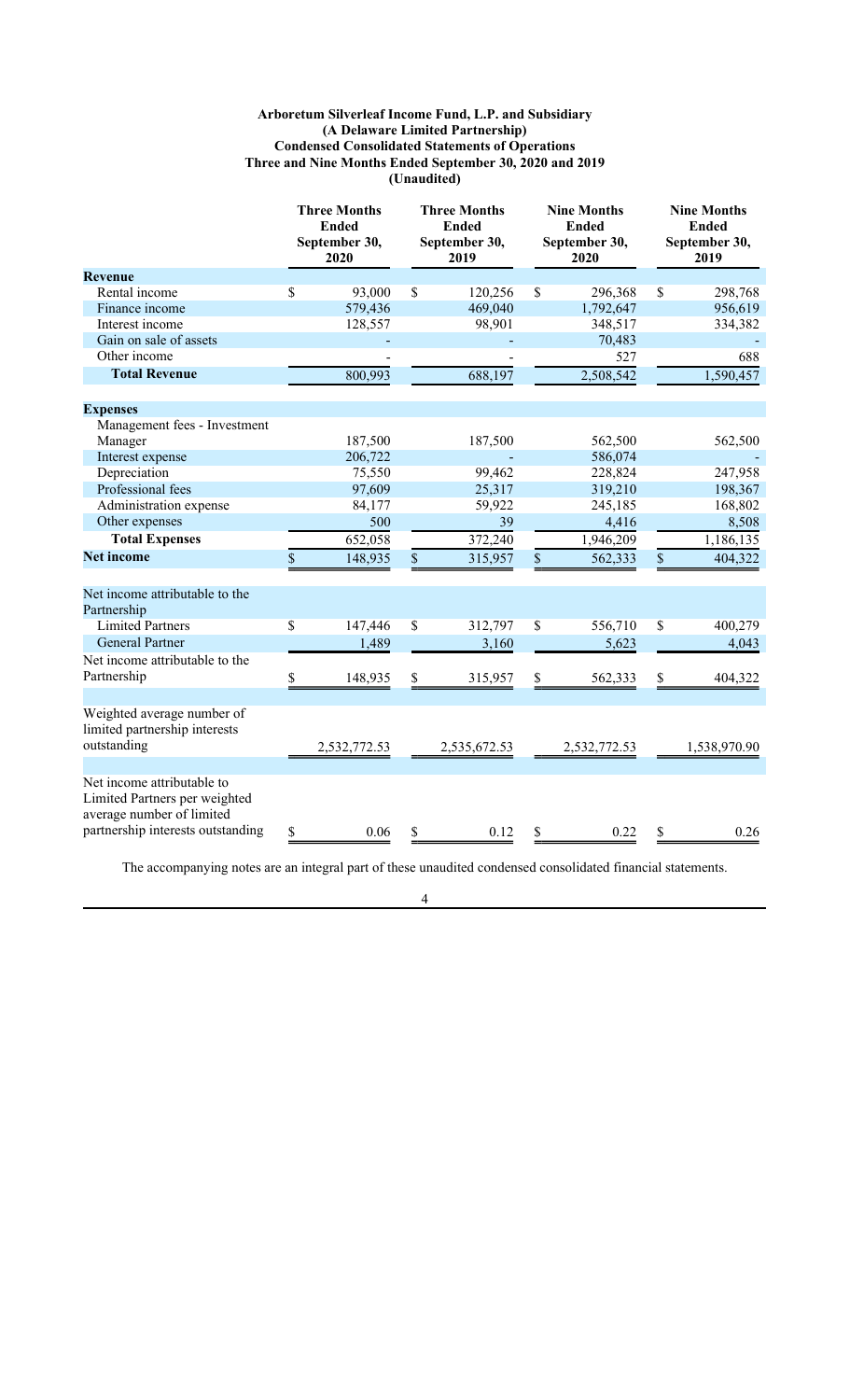# **Arboretum Silverleaf Income Fund, L.P. and Subsidiary (A Delaware Limited Partnership) Condensed Consolidated Statement of Changes in Partners' Equity (Deficit) Three and Nine Months Ended September 30, 2020 and 2019 (Unaudited)**

|                             | Limited<br>Partnership<br><b>Interests</b> | <b>Total</b><br><b>Equity</b> | General<br>Partner                    | Limited<br><b>Partners</b> |  |
|-----------------------------|--------------------------------------------|-------------------------------|---------------------------------------|----------------------------|--|
| Balance, January 1, 2020    | 2,532,772.53                               | \$18,167,134                  | $\mathcal{S}$<br>(49, 817)            | \$18,216,951               |  |
| Net income                  |                                            | 226,951                       | 2,271                                 | 224,680                    |  |
| Distributions to partners   |                                            | (514, 369)                    | (5,052)                               | (509, 317)                 |  |
| Balance, March 31, 2020     | 2,532,772.53                               | \$17,879,716                  | \$<br>(52, 598)                       | \$17,932,314               |  |
| Net income                  |                                            | 186,447                       | 1,863                                 | 184,584                    |  |
| Distributions to partners   |                                            | (255, 146)                    | (2,525)                               | (252, 621)                 |  |
| Balance, June 30, 2020      | 2,532,772.53                               | \$17,811,017                  | (53,260)<br>S                         | \$17,864,277               |  |
| Net income                  |                                            | 148,935                       | 1,489                                 | 147,446                    |  |
| Distributions to partners   |                                            | (257, 917)                    | (2, 554)                              | (255, 363)                 |  |
| Balance, September 30, 2020 | 2,532,772.53                               | \$17,702,035                  | $\boldsymbol{\mathsf{S}}$<br>(54,325) | \$17,756,360               |  |
|                             | Limited                                    |                               |                                       |                            |  |

|                                 | Partnership<br><b>Interests</b> | <b>Total</b><br><b>Equity</b> | General<br>Partner                     | Limited<br><b>Partners</b> |
|---------------------------------|---------------------------------|-------------------------------|----------------------------------------|----------------------------|
| Balance, January 1, 2019        | 1,935,481.94                    | \$13,850,728                  | $\boldsymbol{\mathsf{S}}$<br>(32, 139) | \$13,882,867               |
| Partners' capital contributions | 600,190.59                      | 6,001,906                     |                                        | 6,001,906                  |
| Offering expenses               |                                 | (9,630)                       |                                        | (9,630)                    |
| Underwriting fees               |                                 | (418, 337)                    |                                        | (418, 337)                 |
| Net income                      |                                 | 108,434                       | 1,084                                  | 107,350                    |
| Distributions to partners       |                                 | (419, 473)                    | (4,145)                                | (415,328)                  |
|                                 |                                 |                               |                                        |                            |
| Balance, March 31, 2019         | 2,535,672.53                    | \$19,113,628                  | \$<br>(35,200)                         | \$19,148,828               |
|                                 |                                 |                               |                                        |                            |
| Net loss                        |                                 | (20,069)                      | (201)                                  | (19, 868)                  |
| Distributions to partners       |                                 | (512, 113)                    | (5,056)                                | (507, 057)                 |
|                                 |                                 |                               |                                        |                            |
| Balance, June 30, 2019          | 2,535,672.53                    | \$18,581,446                  | \$<br>(40, 457)                        | \$18,621,903               |
|                                 |                                 |                               |                                        |                            |
| Net income                      |                                 | 315,957                       | 3,160                                  | 312,797                    |
| Distributions to partners       |                                 | (516, 436)                    | (5,114)                                | (511, 322)                 |
|                                 |                                 |                               |                                        |                            |
| Balance, September 30, 2019     | 2,535,672.53                    | \$18,380,967                  | (42, 411)<br>\$                        | \$18,423,378               |

The accompanying notes are an integral part of these unaudited condensed consolidated financial statements.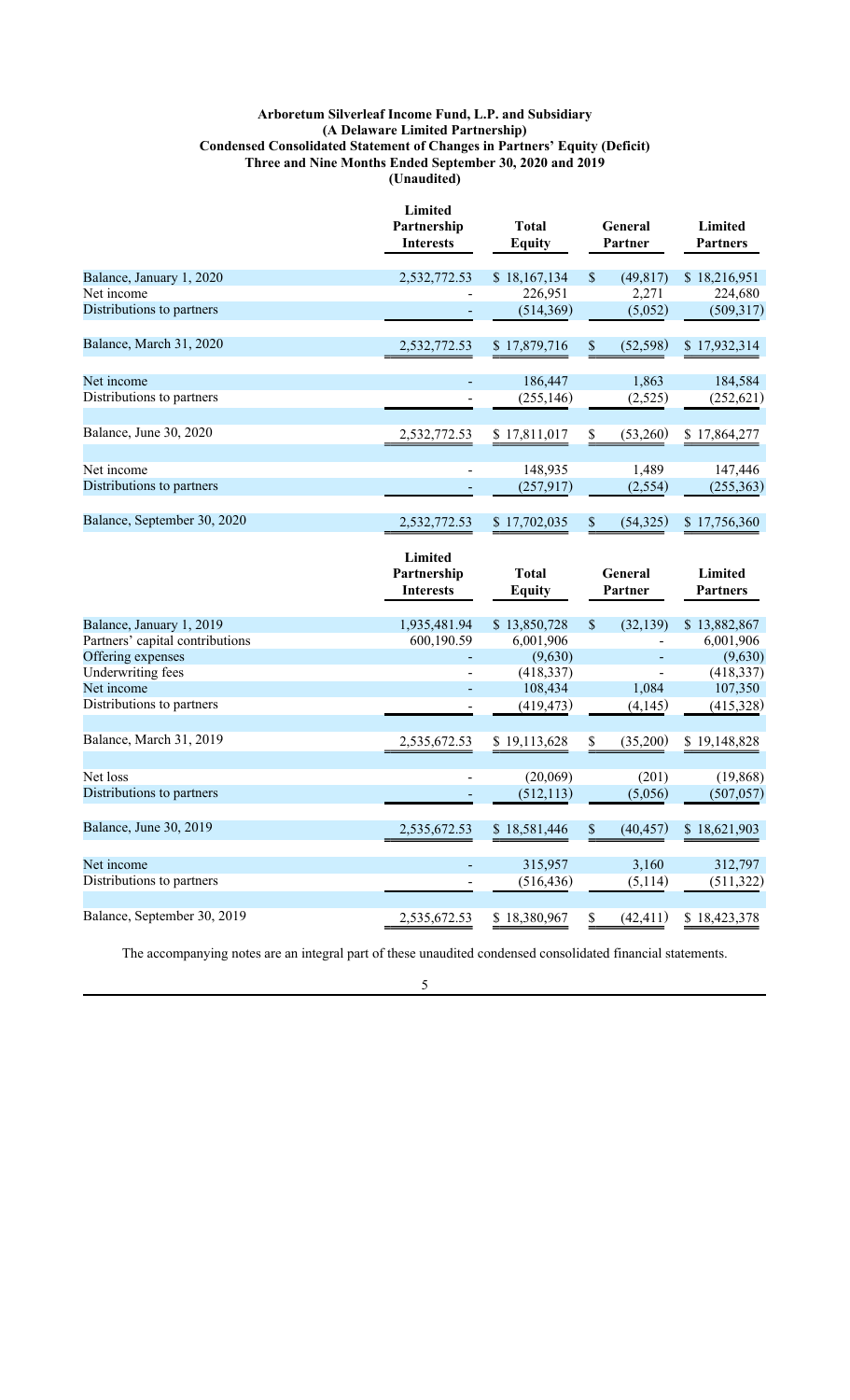# **Arboretum Silverleaf Income Fund, L.P. and Subsidiary (A Delaware Limited Partnership) Condensed Consolidated Statements of Cash Flows (Unaudited)**

|                                                                                                   |                                          | For the nine<br>months ended<br>September 30,<br>2020 | For the nine<br>months ended<br>September 30,<br>2019 |             |  |
|---------------------------------------------------------------------------------------------------|------------------------------------------|-------------------------------------------------------|-------------------------------------------------------|-------------|--|
| Cash flows from operating activities:                                                             |                                          |                                                       |                                                       |             |  |
| Net income                                                                                        | \$                                       | 562,333                                               | \$                                                    | 404,322     |  |
| Adjustments to reconcile net income to net cash provided by operating                             |                                          |                                                       |                                                       |             |  |
| activities:                                                                                       |                                          |                                                       |                                                       |             |  |
| Finance income                                                                                    |                                          | (1,792,647)                                           |                                                       | (956, 619)  |  |
| Accrued interest income                                                                           |                                          | (348, 517)                                            |                                                       | (334, 605)  |  |
| Depreciation                                                                                      |                                          | 228,824                                               |                                                       | 247,958     |  |
| Gain on sale of assets                                                                            |                                          | (70, 483)                                             |                                                       |             |  |
| Change in operating assets and liabilities:                                                       |                                          |                                                       |                                                       |             |  |
| Minimum rents receivable                                                                          |                                          | 6,968,402                                             |                                                       | 2,832,555   |  |
| Accrued interest income                                                                           |                                          | 361,970                                               |                                                       | 324,861     |  |
| Other assets                                                                                      |                                          | (121, 678)                                            |                                                       | (8,688)     |  |
| Accounts payable and accrued liabilities                                                          |                                          | 34,169                                                |                                                       | (1, 924)    |  |
| Accrued interest on loan payable                                                                  |                                          | 32,641                                                |                                                       |             |  |
| Security deposit payable<br>Deferred revenue                                                      |                                          |                                                       |                                                       | 49,391      |  |
| Funding liability for collateralized loans and leases                                             |                                          | (79, 518)                                             |                                                       | 270,312     |  |
|                                                                                                   |                                          |                                                       |                                                       | 1,088       |  |
| Net cash provided by operating activities                                                         |                                          | 5,775,496                                             |                                                       | 2,828,651   |  |
|                                                                                                   |                                          |                                                       |                                                       |             |  |
| Cash flows from investing activities:                                                             |                                          |                                                       |                                                       |             |  |
| Purchase of finance leases<br>Origination and purchases of loans receivable, net of amortization, |                                          | (11, 488, 151)                                        |                                                       | (9,537,178) |  |
| prepayments and satisfactions                                                                     |                                          | (896, 326)                                            |                                                       | 289,098     |  |
| Proceeds from sale of collateralized loans receivable                                             |                                          |                                                       |                                                       | 146,341     |  |
| Proceeds from sale of leased assets                                                               |                                          | 118,316                                               |                                                       | 100,856     |  |
| Net cash used in investing activities                                                             |                                          | (12,266,161)                                          |                                                       | (9,000,883) |  |
|                                                                                                   |                                          |                                                       |                                                       |             |  |
| Cash flows from financing activities:                                                             |                                          |                                                       |                                                       |             |  |
| Cash received from loan payable                                                                   |                                          | 10,982,000                                            |                                                       |             |  |
| Repayments of loan payable                                                                        |                                          | (7, 794, 295)                                         |                                                       |             |  |
| Cash received from Limited Partner capital contributions                                          |                                          |                                                       |                                                       | 5,916,286   |  |
| Cash paid for Limited Partner distributions                                                       |                                          | (1,273,256)                                           |                                                       | (1,292,674) |  |
| Cash paid for underwriting fees                                                                   |                                          |                                                       |                                                       | (332,717)   |  |
| Cash paid for offering costs                                                                      |                                          |                                                       |                                                       | (9,630)     |  |
| Net cash provided by financing activities                                                         |                                          | 1,914,449                                             |                                                       | 4,281,265   |  |
|                                                                                                   |                                          |                                                       |                                                       |             |  |
| Net (decrease) increase in cash and cash equivalents                                              |                                          | (4, 576, 216)                                         |                                                       | (1,890,967) |  |
| Cash and cash equivalents, beginning of period                                                    |                                          | 5,064,943                                             |                                                       | 3,192,541   |  |
| Cash and cash equivalents, end of period                                                          | \$                                       | 488,727                                               | \$                                                    | 1,301,574   |  |
|                                                                                                   |                                          |                                                       |                                                       |             |  |
| Supplemental disclosure of non-cash investing and financing activities:                           |                                          |                                                       |                                                       |             |  |
| Units issued as underwriting fee discount                                                         | $\$$                                     |                                                       | \$                                                    | 85,620      |  |
| Distributions payable to General Partner                                                          | \$                                       | 10,131                                                | \$                                                    | 14,315      |  |
| Distributions payable to Limited Partners                                                         | $\bar{s}$                                | 255,363                                               | $\overline{\$}$                                       | 511,323     |  |
| Reclassification of investment in finance leases to equipment subject                             |                                          |                                                       |                                                       |             |  |
| to operating leases                                                                               |                                          |                                                       |                                                       |             |  |
| Increase in collateralized loans receivable                                                       | \$<br>$\overline{\overline{\mathbb{S}}}$ |                                                       | \$                                                    | 2,010,412   |  |
|                                                                                                   |                                          | 251,601                                               | $\overline{\$}$                                       |             |  |
| Funding liability for collateralized loans and leases                                             | \$                                       |                                                       | $\overline{s}$                                        | (82,960)    |  |

The accompanying notes are an integral part of these unaudited condensed consolidated financial statements.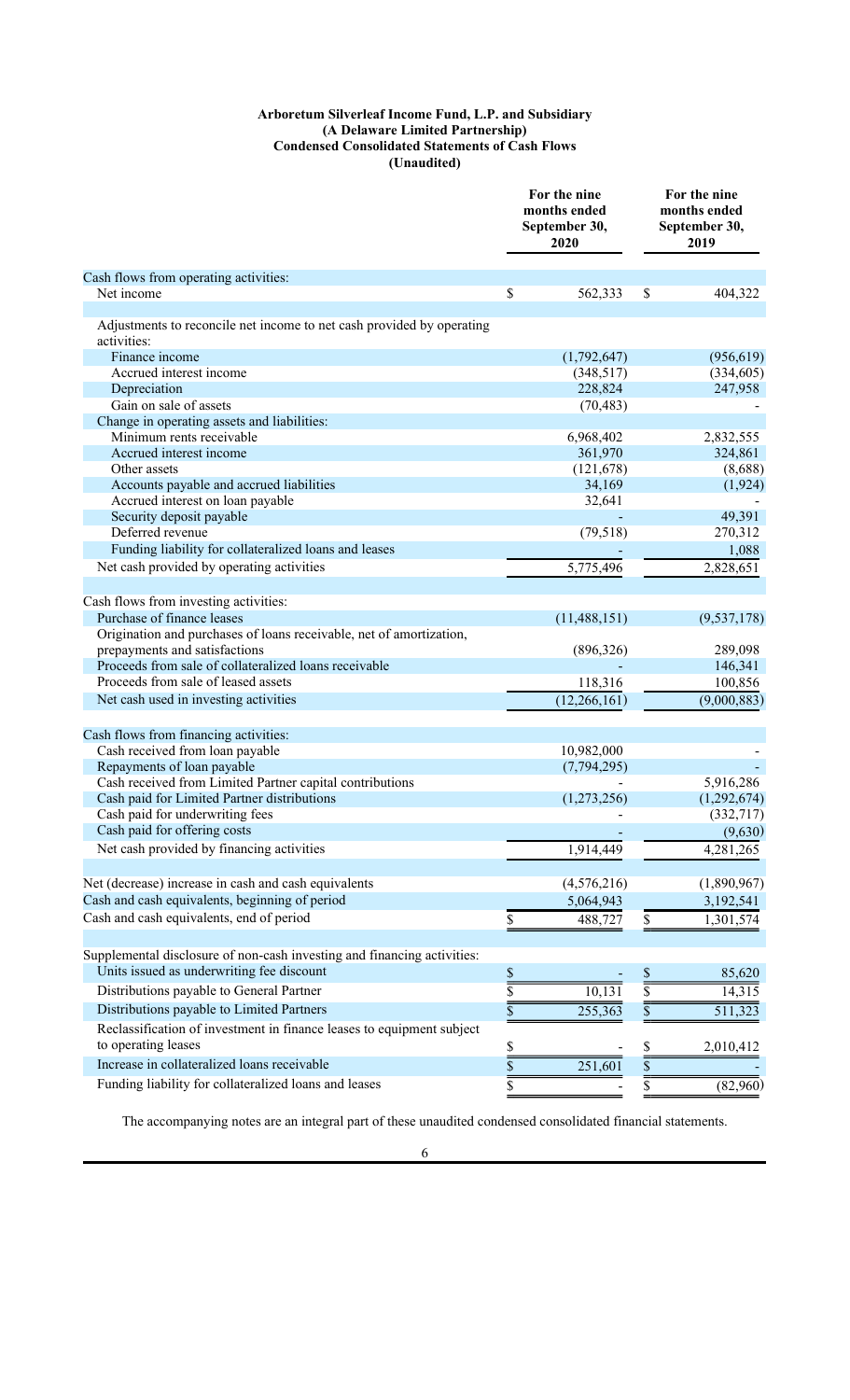## **Arboretum Silverleaf Income Fund, L.P. and Subsidiary (A Delaware Limited Partnership) Notes to Condensed Consolidated Financial Statements Three and Nine Months Ended September 30, 2020 and 2019 (Unaudited)**

# **1. Organization and Nature of Operations.**

*Organization* – Arboretum Silverleaf Income Fund, L.P. (the "Partnership") was formed on January 14, 2016, as a Delaware limited partnership. On July 19, 2019, the Partnership changed its name from SQN Asset Income Fund V, L.P. to Arboretum Silverleaf Income Fund, L.P. The Partnership is engaged in a single business segment, the ownership and investment in leased equipment and related financings which includes: (i) purchasing equipment and leasing it to thirdparty end users; (ii) providing equipment and other asset financing; (iii) acquiring equipment subject to lease; and (iv) acquiring ownership rights (residual value interests) in leased equipment at lease expiration. The Partnership will terminate no later than December 31, 2040.

*Nature of Operations –* The principal investment strategy of the Partnership is to invest in business-essential, revenueproducing (or cost-saving) equipment or other physical assets with high in-place value and long, relative to the investment term, economic life and other financings. The Partnership executes its investment strategy by making investments in equipment already subject to lease or originating equipment leases and loans in such equipment, which will include: (i) purchasing equipment and leasing it to third-party end users; (ii) providing equipment and other asset financings; (iii) acquiring equipment subject to lease; and (iv) acquiring ownership rights (residual value interests) in leased equipment at lease expiration. From time to time, the Partnership may also purchase equipment and sell it directly to its leasing customers. The Partnership may use other investment structures that Arboretum Investment Advisors, LLC (the "Investment Manager") believes will provide the Partnership with an appropriate level of security, collateralization, and flexibility to optimize its return on its investment while protecting against downside risk. In many cases, the structure will include the Partnership holding title to or a priority or controlling position in the equipment or other asset.

The General Partner of the Partnership is ASIF GP, LLC (the "General Partner"), a wholly-owned subsidiary of the Partnership's Investment Manager. On July 8, 2019, the General Partner changed its name from SQN AIF V GP, LLC to ASIF GP, LLC. Both the Partnership's General Partner and its Investment Manager are Delaware limited liability companies. The General Partner manages and controls the day to day activities and operations of the Partnership, pursuant to the terms of the Limited Partnership Agreement. The General Partner paid an aggregate capital contribution of \$100 for a 1% interest in the Partnership's income, losses and distributions. The Investment Manager makes all investment decisions and manages the investment portfolio of the Partnership. The Partnership's income, losses and distributions are allocated 99% to the Limited Partners and 1% to the General Partner until the Limited Partners have received total distributions equal to their capital contributions plus an 8% per year, compounded annually, cumulative return on their capital contributions. After such time, all income, losses and distributable cash will be allocated 80% to the Limited Partners and 20% to the General Partner. The Partnership expects to conduct its activities for at least six years and divide the Partnership's life into three distinct stages: (i) the Offering Period, (ii) the Operating Period and (iii) the Liquidation Period. The Offering Period began on August 11, 2016 and concluded on March 31, 2019. The Operating Period commenced on October 3, 2016, the date of the Partnership's initial closing, and will last for four years unless extended at the sole discretion of the General Partner. The General Partner extended the Operating Period for an additional year. During the Operating Period, the Partnership will invest most of the net proceeds from its offering in business-essential, revenue-producing (or cost-saving) equipment, other physical assets with substantial economic lives and, in many cases, associated revenue streams and project financings. The Liquidation Period, which follows the conclusion of the Operating Period, is the period in which the Partnership will sell its assets in the ordinary course of business and will last two years, unless it is extended, at the sole discretion of the General Partner.

American Elm Distribution Partners, LLC ("American Elm"), a Delaware limited liability company, is affiliated with the General Partner. American Elm acted as the initial selling agent for the offering of the units ("Units"). The Units are offered on a "best efforts," "minimum-maximum" basis.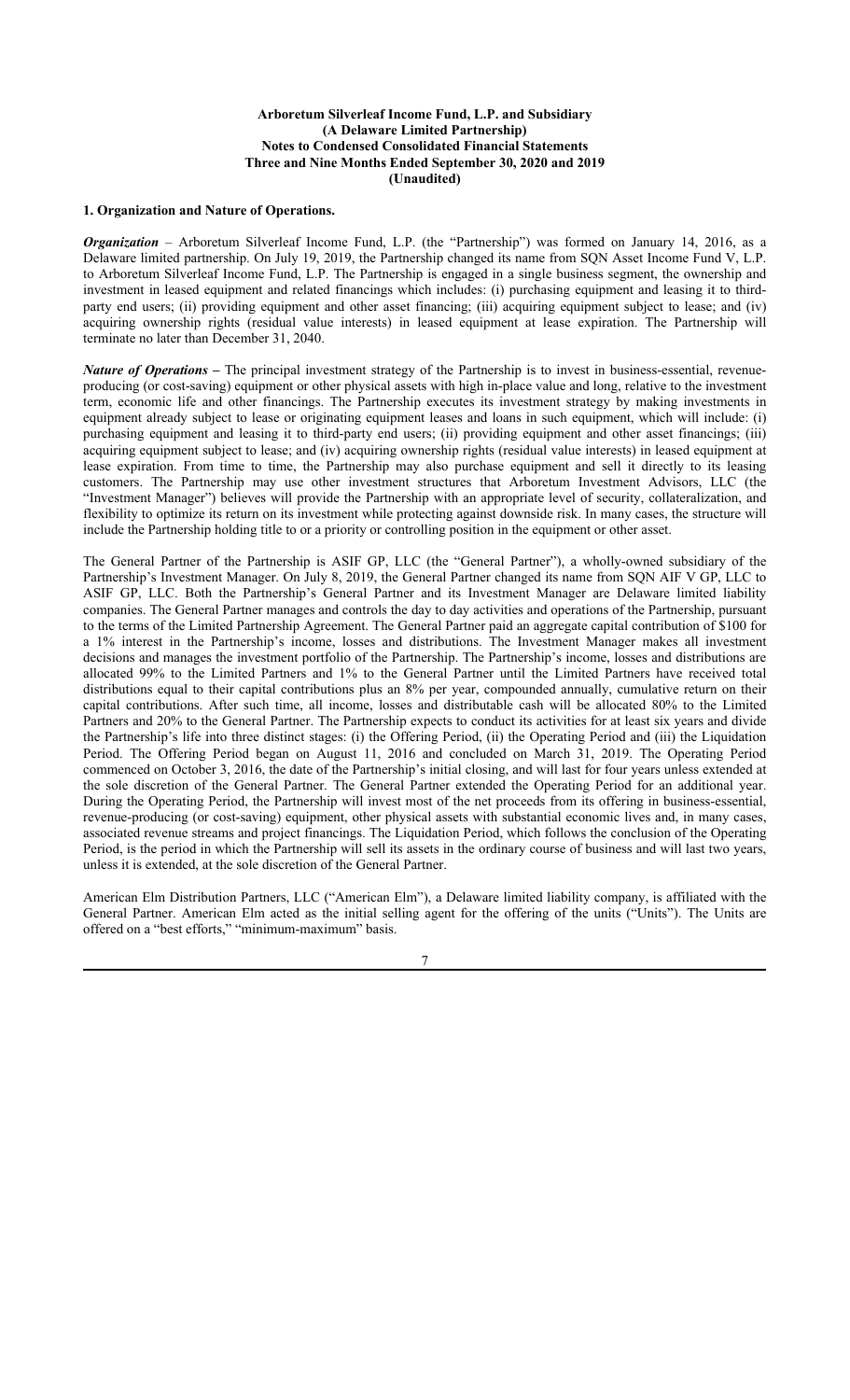During the Operating Period, the Partnership plans to make quarterly distributions of cash to the Limited Partners, if, in the opinion of the Partnership's Investment Manager, such distributions are in the Partnership's best interests. Therefore, the amount and rate of cash distributions could vary and are not guaranteed. The targeted distribution rate is 6.0% annually, paid quarterly as 1.5%, of each Limited Partner's capital contribution (pro-rated to the date of admission for each Limited Partner). Since June 30, 2017, our distribution rate has been 6.5% annually, paid quarterly at 1.625%, of capital contributions. Beginning as of March 31, 2018, we increased our distribution to 7.0% annually, paid quarterly at 1.75% of capital contributions. Beginning as of June 30, 2018, we increased our distribution to 7.5%, paid quarterly at 1.875% of capital contributions. Beginning as of September 30, 2018, we increased our distribution to 8.0%, paid quarterly at 2.00% of capital contributions. Beginning as of June 30, 2020, we decreased our distribution to 4.0%, paid quarterly at 1.00% of capital contributions. The amount and rate of cash distributions could vary and are not guaranteed. During the nine months ended September 30, 2020, we made quarterly cash distributions to our Limited Partners totaling \$1,273,256, and accrued \$255,363 for distributions due to Limited Partners which resulted in a distributions payable to Limited Partners of \$255,363 at September 30, 2020. At September 30, 2020, the Partnership declared and accrued a distribution of \$2,554, for distributions due to the General Partner which resulted in distributions payable to the General Partner of \$46,144 at September 30, 2020.

On September 11, 2018, the Partnership formed a special purpose entity SQN Lifestyle Leasing, LLC ("Lifestyle Leasing"), a limited liability company registered in the state of Delaware which is wholly owned by the Partnership. On May 24, 2019, the Partnership terminated Lifestyle Leasing.

From August 11, 2016 through September 30, 2020, the Partnership admitted 617 Limited Partners with total capital contributions of \$25,371,709 resulting in the sale of 2,537,170.91 Units. The Partnership received cash contributions of \$24,718,035 and applied \$653,674 which would have otherwise been paid as sales commission to the purchase of 65,367.46 additional Units.

## **2. Summary of Significant Accounting Policies.**

*Basis of Presentation* — The interim condensed consolidated balance sheets, statements of operations, statement of changes in partners' equity and statements of cash flows of the Partnership at September 30, 2020 and 2019 and for the three and nine months ended September 30, 2020 and 2019 are unaudited and have been prepared in accordance with accounting principles generally accepted in the United States of America ("U.S. GAAP") for interim financial information and pursuant to the rules and regulations of the SEC with respect to Form 10-Q and Article 8 of Regulation S-X. Accordingly, they do not include all of the information and footnotes required by U.S. GAAP for complete financial statements. The unaudited interim condensed consolidated financial statements furnished reflect all adjustments (consisting of normal recurring adjustments) which are, in the opinion of management, necessary for a fair statement of the results for the interim periods presented. The results reported in these interim condensed consolidated financial statements should not necessarily be taken as indicative of results that may be expected for the entire year. These unaudited interim condensed consolidated financial statements should be read in conjunction with the consolidated financial statements and notes contained in the Partnership's annual report on Form 10-K, as filed with the SEC on March 27, 2020.

*Principles of Consolidation* — The interim condensed consolidated financial statements include the accounts of the Partnership and its entity, where the Partnership has the primary economic benefits of ownership. The Partnership's consolidation policy requires the consolidation of entities where a controlling financial interest is held as well as the consolidation of variable interest entities in which the Partnership has the primary economic benefits. All material intercompany balances and transactions are eliminated in consolidation.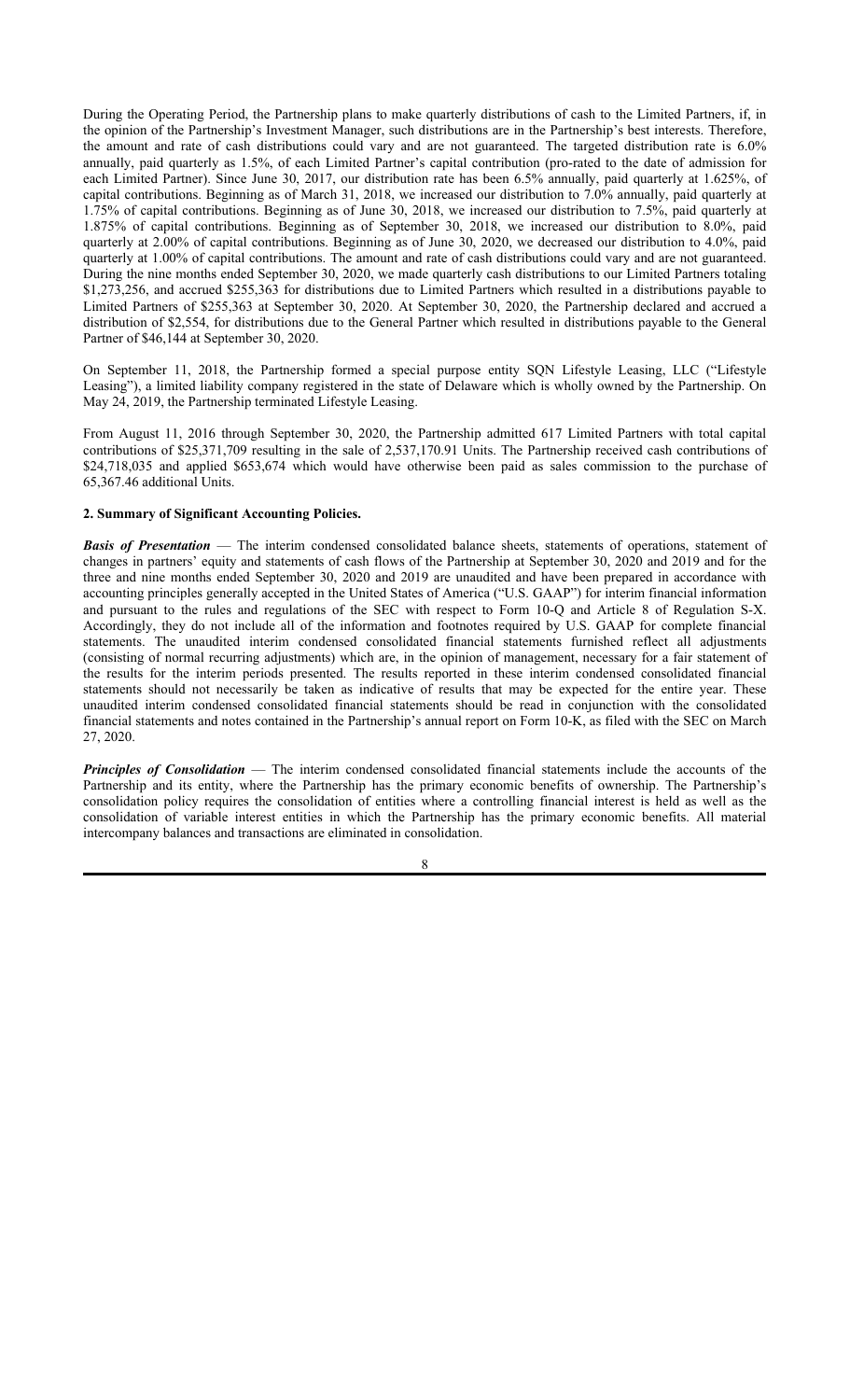Variable interests are investments or other interests that absorb portions of a variable interest entity's ("VIE") expected losses or receive portions of the Partnership's expected residual returns and are contractual, ownership, or other pecuniary interests in a VIE that change with changes in the fair value of the VIE. An entity is considered to be a VIE if any of the following conditions exist. (1) The total equity investment at risk is insufficient to permit the legal entity to finance its activities without additional subordinated financial support; or (2) As a group, the holders of equity investments at risk lack any of the three characteristics of a controlling financial interest: (a) The direct or indirect ability through voting or similar rights to make decisions that have a significant effect on the success of the legal entity. The equity holders at risk are deemed to lack this characteristic if: i. the voting rights of some investors are not proportional to their obligation to absorb the expected losses of the legal entity or rights to receive expected residual returns; and ii. substantially all of the legal entity's activities are either involved with or are conducted on behalf of an investor that has disproportionately few voting rights (b) The obligation to absorb the expected losses of the legal entity or (c) The right to receive the expected residual returns of the legal entity. An entity that is determined to be a VIE is required to be consolidated by its primary beneficiary. The primary beneficiary of a VIE is determined to be the party that has both the power to direct the activities that most significantly affect the VIE's economic performance ("Power") and the obligation to absorb losses of, or the right to receive benefits from the VIE, that could potentially be significant to the VIE ("Benefits"). The determination of whether a reporting entity is the primary beneficiary involves complex and subjective analyses. As of September 30, 2020 and December 31, 2019, there were no VIEs.

*Use of Estimates* — The preparation of interim condensed consolidated financial statements in conformity with U.S. GAAP requires the General Partner and Investment Manager to make estimates and assumptions that affect the reported amounts of assets and liabilities and the disclosure of contingent assets and liabilities as of the date of the interim financial statements and the reported amounts of revenue and expenses during the reporting period. Significant estimates primarily include the determination of allowances for doubtful lease, notes and loan accounts, depreciation and amortization, impairment losses, estimated useful lives, and residual values. Actual results could differ from those estimates.

*Cash and Cash Equivalents* — The Partnership considers all highly liquid investments with an original maturity of three months or less when purchased to be cash equivalents. Cash and cash equivalents consist of funds maintained in checking and money market accounts maintained at financial institutions.

The Partnership's cash and cash equivalents are held principally at one financial institution and at times may exceed federally insured limits. The Partnership has placed these funds in a full service commercial financial institution in order to minimize risk relating to exceeding insured limits.

*Credit Risk* — In the normal course of business, the Partnership is exposed to credit risk. Credit risk is the risk that the Partnership's counterparty to an agreement either has an inability or unwillingness to make contractually required payments. The Partnership expects concentrations of credit risk with respect to lessees to be dispersed across different industry segments and different regions of the world.

*Asset Impairments* — Assets in the Partnership's investment portfolio, which are considered long-lived assets, are periodically reviewed, no less frequently than annually or when indicators of impairment exist, to determine whether events or changes in circumstances indicate that the carrying value of the asset may not be recoverable. An impairment loss is recognized only if the carrying amount of a long-lived asset is not recoverable and exceeds its fair value. If there is an indication of impairment, the Partnership estimates the future cash flows (undiscounted and without interest charges) expected from the use of the asset and its eventual disposition. Future cash flows are the future cash inflows expected to be generated by an asset less the future outflows expected to be necessary to obtain those inflows. If an impairment is determined to exist, the impairment loss is measured as the amount by which the carrying value of a long-lived asset exceeds its fair value and is recorded in the statement of operations in the period the determination is made. The events or changes in circumstances that generally indicate that an asset may be impaired are, (i) the estimated fair value of the underlying equipment is less than its carrying value, (ii) the lessee is experiencing financial difficulties and (iii) it does not appear likely that the estimated proceeds from the disposition of the asset will be sufficient to recover the carrying value of the asset. The preparation of the undiscounted cash flows requires the use of assumptions and estimates, including the level of future rents or receipts from the sale of the investment, estimated downtime between re-leasing events, and the amount of re-leasing costs. The Investment Manager's review for impairment includes a consideration of the existence of impairment indicators, including third party appraisals, published values for similar assets, recent transactions for similar assets, adverse changes in market conditions for specific asset types, and the occurrence of significant adverse changes in general industry and market conditions that could affect the fair value of the asset.

*Lease Classification and Revenue Recognition* — The Partnership records revenue based upon the lease classification determined at the inception of the transaction and based upon the terms of the lease or when there are significant changes to the lease terms.

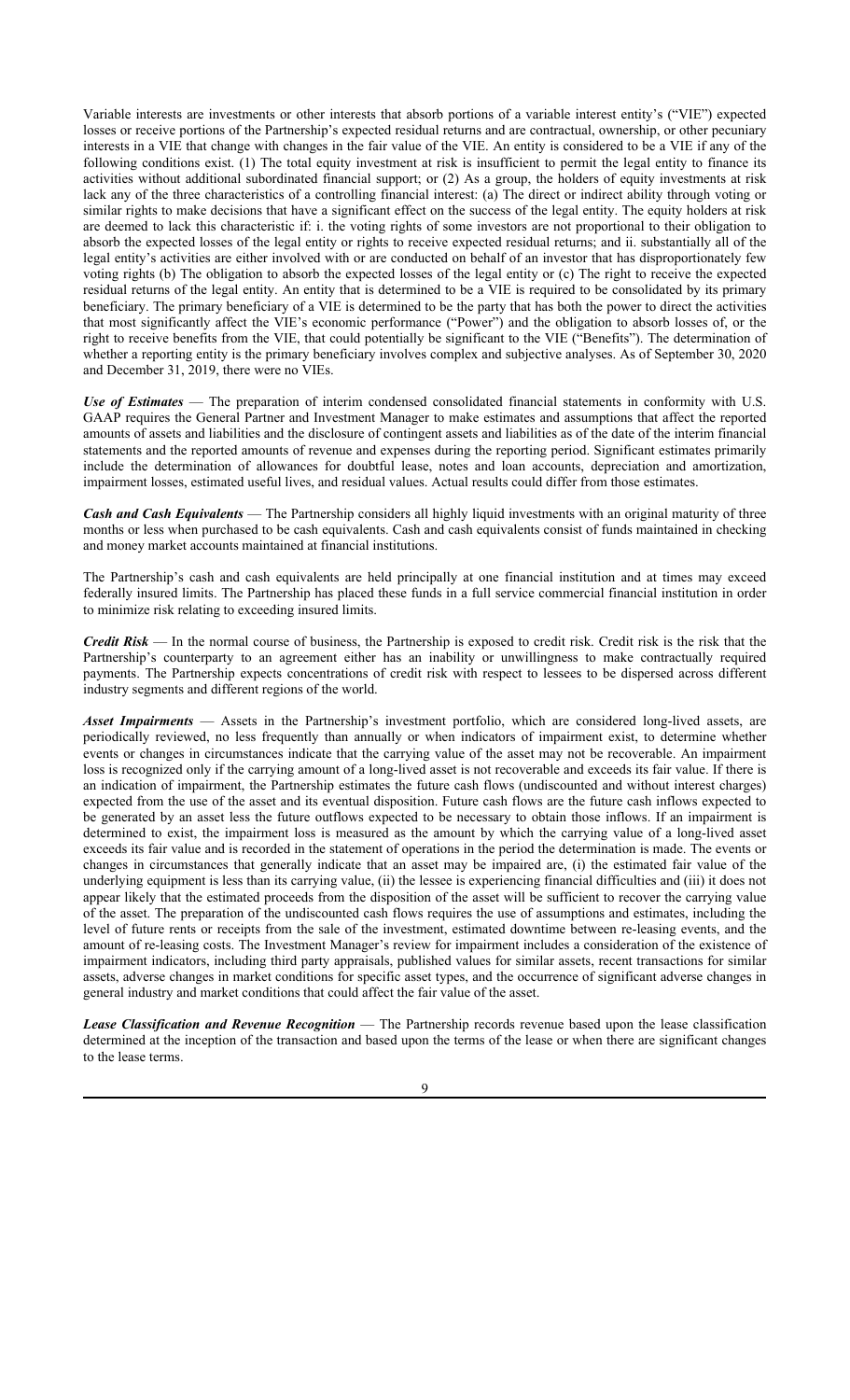The Partnership leases equipment to third parties and each such lease may be classified as either a finance lease or an operating lease. Initial direct costs are capitalized and amortized over the term of the related lease for a finance lease. For an operating lease, initial direct costs are included as a component of the cost of the equipment and depreciated.

For finance leases, the Partnership records, at lease inception, the total minimum lease payments receivable from the lessee, the estimated unguaranteed residual value of the equipment upon lease termination, the initial direct costs, if any, related to the lease and the related unearned income. Unearned income represents the difference between the sum of the minimum lease payments receivable plus the estimated unguaranteed residual value, minus the cost of the leased equipment. Unearned income is recognized as finance income over the term of the lease using the effective interest rate method.

For operating leases, rental income is recognized on the straight line basis over the lease term. Billed and uncollected operating lease receivables will be included in accounts receivable. Accounts receivable are stated at their estimated net realizable value. Rental income received in advance is the difference between the timing of the cash payments and the income recognized on the straight line basis.

The investment committee of the Investment Manager approves each new equipment lease, financing transaction, and lease acquisition. As part of this process it determines the unguaranteed residual value, if any, to be used once the acquisition has been approved. The factors considered in determining the unguaranteed residual value include, but are not limited to, the creditworthiness of the potential lessee, the type of equipment being considered, how the equipment is integrated into the potential lessees' business, the length of the lease the industry in which the potential lessee operates and the secondary market value of the equipment. Unguaranteed residual values are reviewed for impairment in accordance with the Partnership's policy relating to impairment review.

The residual value assumes, among other things, that the asset will be utilized normally in an open, unrestricted and stable market. Short-term fluctuations in the marketplace are disregarded, and it is assumed that there is no necessity either to dispose of a significant number of the assets, if held in quantity, simultaneously or to dispose of the asset quickly. The residual value is calculated using information from various external sources, such as trade publications, auction data, equipment dealers, wholesalers and industry experts, as well as inspection of the physical asset and other economic indicators.

*Finance Lease Receivables, Net and Allowance for Doubtful Lease Accounts* — In the normal course of business, the Partnership provides credit or financing to its customers, performs credit evaluations of these customers, and maintains reserves for potential credit losses. These credit or financing transactions are normally collateralized by the equipment being financed. In determining the amount of allowance for doubtful lease accounts, the Investment Manager considers historical credit losses, the past due status of receivables, payment history, and other customer-specific information, including the value of the collateral. The past due status of a receivable is based on its contractual terms. Expected credit losses are recorded as an allowance for doubtful lease accounts. Receivables are written off when the Investment Manager determines they are uncollectible. At September 30, 2020 and December 31, 2019, an allowance for doubtful lease accounts is not currently provided since, in the opinion of the Investment Manager, all accounts recorded are deemed collectible.

*Collateralized Loans Receivable, Net* — Collateralized loans receivable are reported in the interim condensed consolidated financial statements as the outstanding principal balance net of any unamortized deferred fees, and premiums or discounts on purchased loans, and the allowance for loan losses. Costs to originate loans, if any, are reported as other assets in the interim condensed consolidated financial statements and amortized to expense over the estimated life of the loan. Income is recognized over the life of the note agreement. On certain collateralized loans receivable, specific payment terms were reached requiring prepayments which resulted in the recognition of unearned interest income. Unearned income, discounts and premiums, if any, are amortized to interest income in the statements of operations using the effective interest rate method. Collateralized loans receivable are generally placed in a non-accrual status when payments are more than 90 days past due and all unpaid accrued interest is reversed. Additionally, the Investment Manager periodically reviews the creditworthiness of companies with payments outstanding less than 90 days. Based upon the Investment Manager's judgment, accounts may be placed in a non-accrual status. Accounts on a non-accrual status are only returned to an accrual status when the account has been brought current and the Partnership believes recovery of the remaining unpaid receivable is probable. Revenue on non-accrual accounts is recognized only when cash has been received.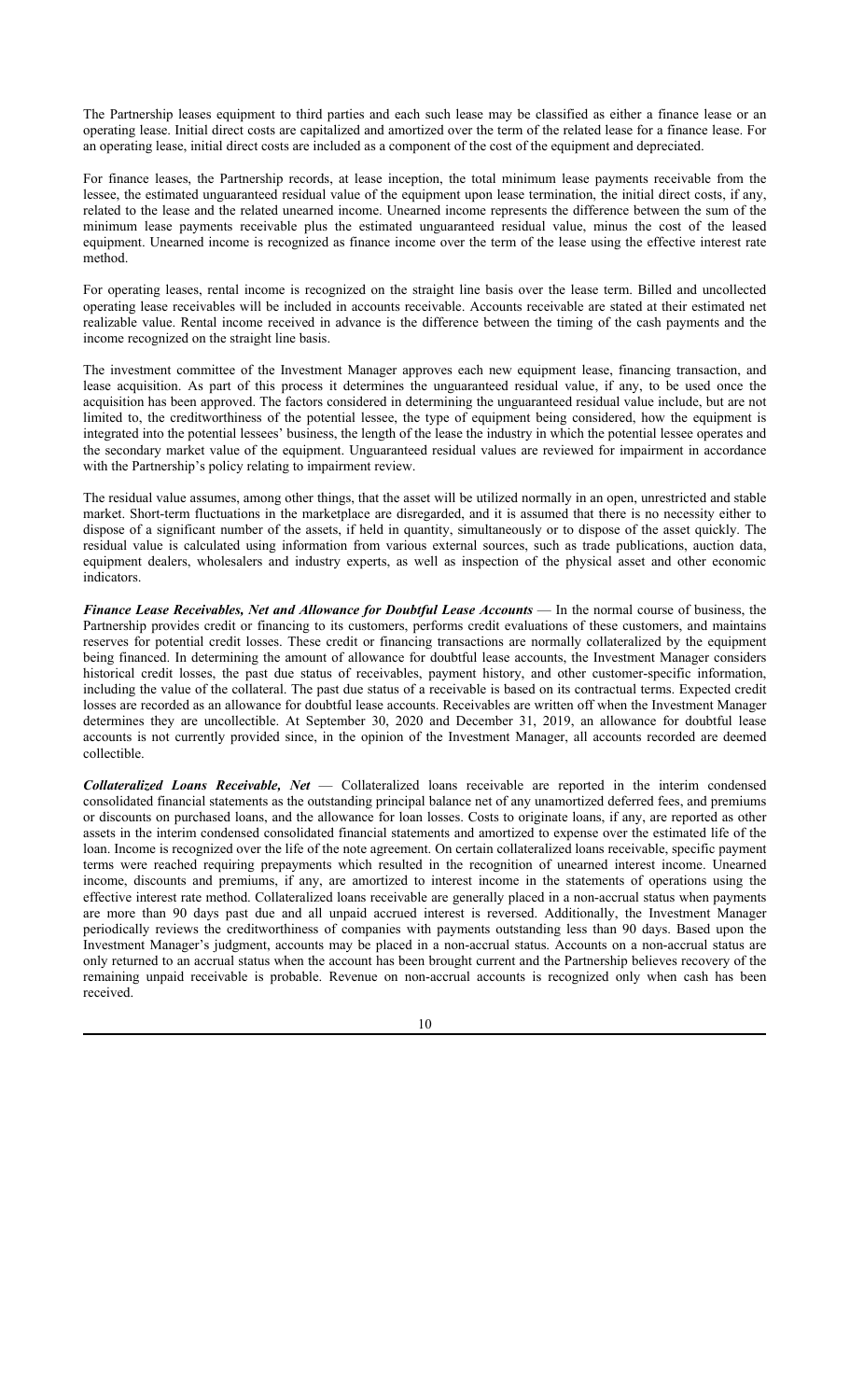The allowance for loan losses is evaluated on a regular basis by the Investment Manager and is based upon the Investment Manager's periodic review of the collectability of the receivables in light of historical experience, changes in the composition and risk characteristics of the collateralized loan portfolio, adverse situations that may affect the borrower's ability to repay, other loan specific information, and the estimated value of any underlying collateral (net of estimated selling costs). This evaluation is inherently subjective as it requires estimates that are susceptible to significant revision as more information becomes available. At September 30, 2020 and December 31, 2019, it was determined that an allowance for loan losses was not needed.

*Income Taxes* — As a partnership, no provision for income taxes is recorded since the liability for such taxes is the responsibility of each of the Partners rather than the Partnership. The Partnership's income tax returns are subject to examination by the federal and state taxing authorities, and changes, if any, could adjust the individual income tax of the Partners.

The Partnership is subject to the Bipartisan Budget Act of 2015 ("BBA"), which, among other requirements, stipulates that any tax liability incurred based on an IRS tax examination will become due by the Partnership versus the partners of the Partnership. The Partnership, at its discretion, will be able to seek repayment from its partners or treat as a distribution of the individual partners' account to satisfy this obligation. The Partnership will treat any liability incurred as a deduction to equity. As of September 30, 2020, there were no expected liabilities to be incurred under the BBA.

The Partnership has adopted the provisions of Financial Accounting Standards Board's ("FASB") Topic 740, *Accounting for Uncertainty in Income Taxes.* This accounting guidance prescribes recognition thresholds that must be met before a tax position is recognized in the interim financial statements and provides guidance on de-recognition, classification, interest and penalties, accounting in interim periods, disclosure, and transition. Additionally, an entity may only recognize or continue to recognize tax positions that meet a "more likely than not" threshold. The Partnership has evaluated its entity level tax positions for the years ended December 31, 2019 and 2018, and does not expect any material adjustments to be made. The tax years 2019, 2018 and 2017 remain open to examination by the major taxing jurisdictions to which the Partnership is subject.

*Per Share Data* — Net income or loss attributable to Limited Partners per weighted average number of limited partnership interests outstanding is calculated as follows; the net income or loss allocable to the Limited Partners divided by the weighted average number of limited partnership interests outstanding during the period.

*Foreign Currency Transactions* — The Partnership has designated the United States of America dollar as the functional currency for the Partnership's investments denominated in foreign currencies. Accordingly, certain assets and liabilities are translated at either the reporting period exchange rates or the historical exchange rates, revenues and expenses are translated at the average rate of exchange for the period, and all transaction gains or losses are reflected in the condensed consolidated statements of operations.

*Depreciation* — The Partnership records depreciation expense on equipment when the lease is classified as an operating lease. In order to calculate depreciation, the Partnership first determines the depreciable equipment cost, which is the cost less the estimated residual value. The estimated residual value is the Partnership's estimate of the value of the equipment at lease termination. Depreciation expense is recorded by applying the straight-line method of depreciation to the depreciable equipment cost over the lease term.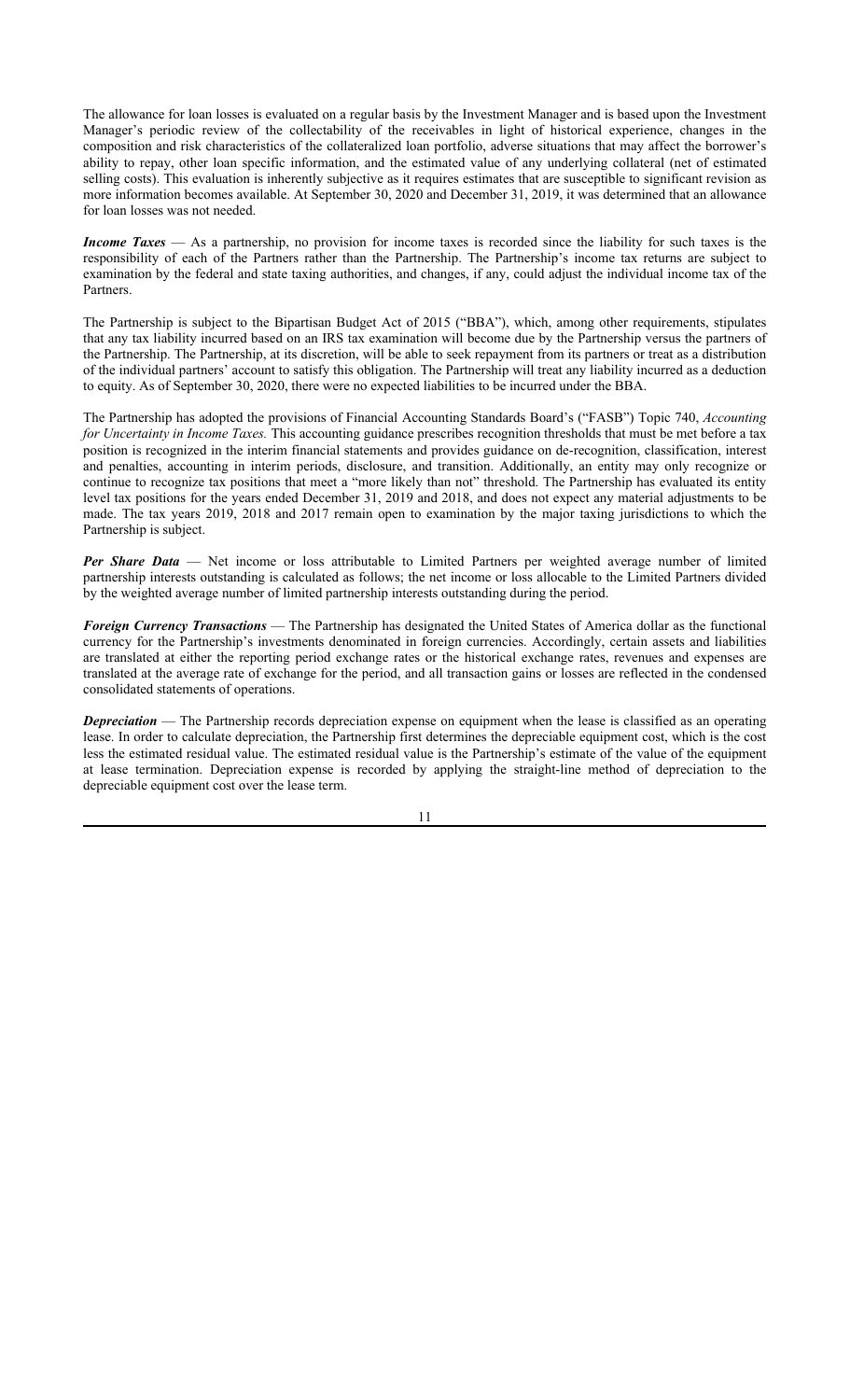#### *Recent Accounting Pronouncements*

In June 2016, the FASB issued ASU 2016-13, Financial Instruments - Credit Losses (Topic 326): Measurement of Credit Losses on Financial Instruments ("ASU 2016-13"), which requires credit losses on most financial assets measured at amortized cost and certain other instruments to be measured using an expected credit loss model (referred to as the current expected credit loss (CECL) model). Under this model, entities will estimate credit losses over the entire contractual term of the instrument from the date of initial recognition of that instrument. Current US GAAP is based on an incurred loss model that delays recognition of credit losses until it is probable the loss has been incurred. Accordingly, it is anticipated that credit losses will be recognized earlier under the CECL model than under the incurred loss model. ASU 2016-13 was to be effective for fiscal periods beginning after December 15, 2019 and must be adopted as a cumulative effect adjustment to retained earnings. In July 2019, the FASB decided to add a project to its technical agenda to propose staggered effective dates for certain accounting standards, including ASU 2016-13. The FASB has approved an approach that ASU 2016-13 will be effective for Public Business Entities that are SEC filers, excluding smaller reporting companies such as the Partnership, for fiscal years beginning after December 15, 2019 and interim periods within those fiscal years. For all other entities, including smaller reporting companies like the Partnership, ASU 2016-13 will be effective for fiscal years beginning after December 15, 2022, including interim periods within those fiscal years. For all entities, early adoption will continue to be permitted; that is, early adoption is allowed for fiscal years beginning after December 15, 2018, including interim periods within those fiscal years (that is, effective January 1, 2019, for calendar-year-end companies). On November 15, 2019, the FASB delayed the effective date of FASB ASC Topic 326 for certain small public companies and other private companies. As amended, the effective date of ASC Topic 326 was delayed until fiscal years beginning after December 15, 2022 for SEC filers that are eligible to be smaller reporting companies under the SEC's definition, as well as private companies and not-for-profit entities. Nothing in this staff interpretation 3 should be read to accelerate or delay the effective dates of the standard as modified by the FASB. The Partnership is currently evaluating the impact of this guidance on its interim condensed consolidated financial statements.

In February 2016, the FASB issued new guidance to improve consolidation guidance for legal entities, ASU 2016-02, Leases (Topic 842): Amendments to the FASB Accounting Standards Codification ("ASU 2016-02"), effective for fiscal years beginning after December 15, 2018 and interim periods within those years. Early adoption was permitted. ASU 2016-02 amends the existing accounting standards for lease accounting, including requiring lessees to recognize most leases on their balance sheets, and makes targeted changes to lessor accounting. The new leases standard requires a modified retrospective transition approach for all leases existing at, or entered into after, the date of initial application, with an option to use certain transition relief. The Partnership has adopted ASU 2016-02 on January 1, 2019 and determined there was no significant impact on its interim condensed consolidated financial statements of initial application.

Management does not believe that any other recently issued, but not yet effective accounting pronouncements, if adopted, would have a material effect on the interim condensed consolidated financial statements.

#### **3. Related Party Transactions.**

The General Partner is responsible for the operations of the Partnership and the Investment Manager makes all investment decisions and manages the investment portfolio of the Partnership. The Partnership reimburses the General Partner for actual incurred organizational and offering costs not to exceed 1.5% of all capital contributions received by the Partnership. Because organizational and offering expenses will be paid, as and to the extent they are incurred, organizational and offering expenses may be drawn disproportionately to the gross proceeds of each closing. The Offering Period concluded on March 31, 2019 with the Partnership receiving \$24,718,035 in total capital contributions and as a result, organizational and offering expenses were limited to \$370,770 or 1.5% of total equity raised. The Partnership paid the General Partner an allowance for organizational and offering expenses totaling \$926,374, and as a result, the General Partner and/or its Investment Manager were required to reimburse the Partnership organizational and offering expenses of \$555,604. At September 30, 2020 and December 31, 2019, the Partnership has an outstanding receivable from its Investment Manager balance of \$461,539 and \$544,945, respectively, which is included in Other Assets in the condensed consolidated balance sheets. The General Partner also has a promotional interest in the Partnership equal to 20% of all distributed distributable cash, after the Partnership has provided an 8% cumulative return, compounded annually, to the Limited Partners on their capital contributions. The General Partner has a 1% interest in the profits, losses and distributions of the Partnership. The General Partner will initially receive 1% of all distributed distributable cash, which was accrued at September 30, 2020 and 2019. At September 30, 2020 and December 31, 2019, the Partnership has distributions payable to the General Partner of \$46,144 and \$36,013, respectively.

The Partnership pays the Investment Manager during the Offering Period, Operating Period and the Liquidation Period a management fee equal to the greater of, (i) 2.5% per annum of the aggregate offering proceeds, payable monthly in advance or (ii) \$62,500 per month. For the three months ended September 30, 2020 and 2019, the Partnership paid \$187,500 in management fee expense to the Investment Manager. For the nine months ended September 30, 2020 and 2019, the Partnership paid \$562,500 in management fee expense to the Investment Manager.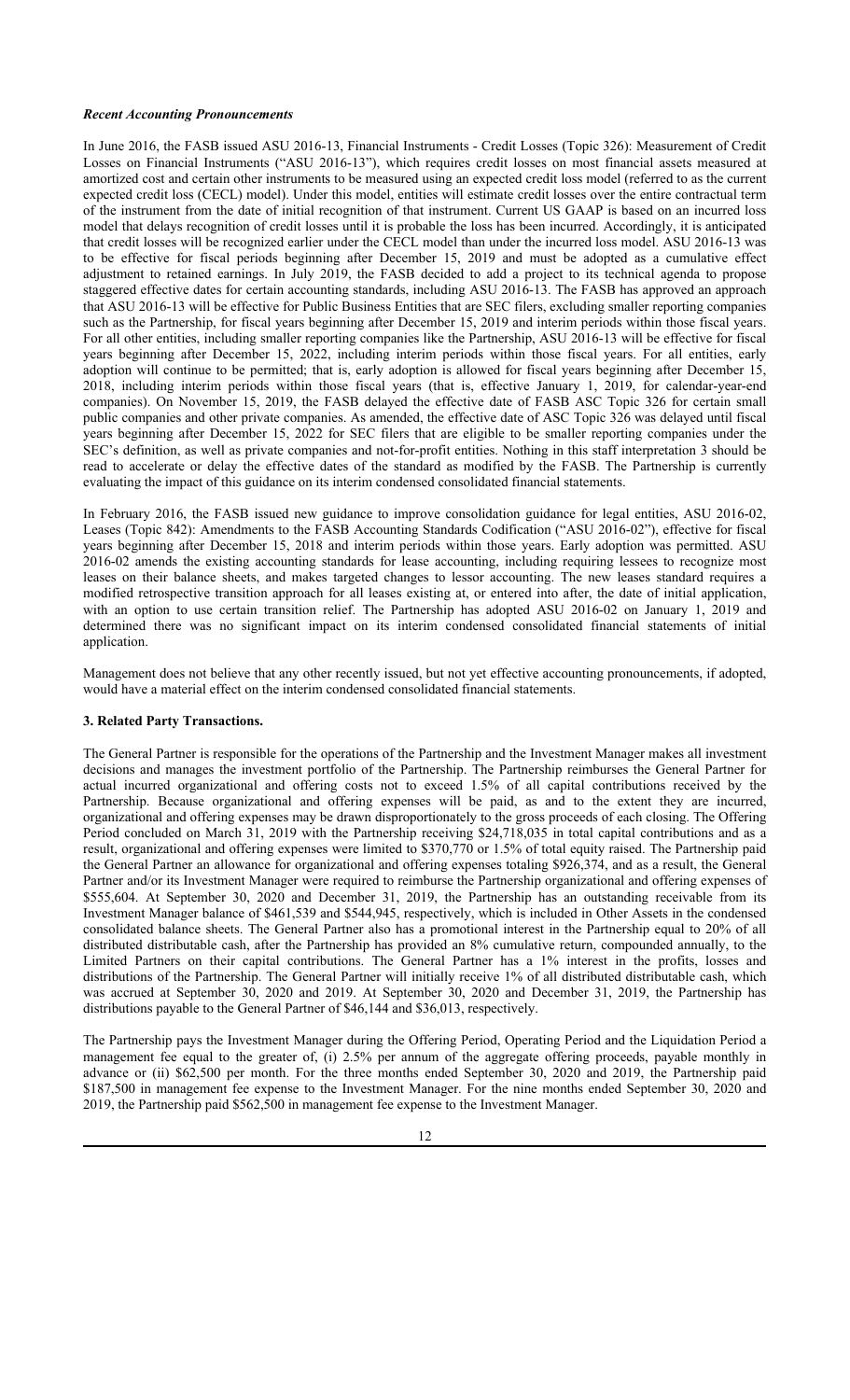The Partnership pays the Investment Manager during the Operating Period a structuring fee in an amount equal to 1.5% of each cash investment made, including reinvestments, payable on the date each such investment is made. At September 30, 2020 and December 31, 2019, the Partnership accrued \$191,004 and \$238,933, respectively, of structuring fees to the Investment Manager.

American Elm is a Delaware limited liability company and is a subsidiary of an affiliate of the Partnership's Investment Manager. American Elm in its capacity as the Partnership's selling agent received an underwriting fee of 2% of the gross proceeds from Limited Partners' capital contributions (excluding proceeds, if any, the Partnership received from the sale of the Partnership's Units to the General Partner or its affiliates). While American Elm is initially acting as the Partnership's exclusive selling agent, the Partnership may engage additional selling agents in the future.

For the nine months ended September 30, 2020 and the year ended December 31, 2019, the Partnership incurred the following transactions with American Elm:

|                                             | <b>Nine Months</b><br>Ended<br>September 30,<br>2020<br>(unaudited) |    | <b>Year Ended</b><br>December 31,<br>2019 |  |  |
|---------------------------------------------|---------------------------------------------------------------------|----|-------------------------------------------|--|--|
| Balance - beginning of period               |                                                                     | -S |                                           |  |  |
| Underwriting fees earned by American Elm    |                                                                     |    | 118,326                                   |  |  |
| Payments by the Partnership to American Elm |                                                                     |    | (118, 326)                                |  |  |
|                                             |                                                                     |    |                                           |  |  |
| Balance - end of period                     |                                                                     |    |                                           |  |  |

For the nine months ended September 30, 2020 and 2019, the Partnership incurred the following underwriting fee transactions:

|                                                   |   | <b>Nine Months</b><br>Ended<br>September 30,<br>2020 |  | <b>Nine Months</b><br>Ended<br>September 30,<br>2019 |             |
|---------------------------------------------------|---|------------------------------------------------------|--|------------------------------------------------------|-------------|
|                                                   |   | (unaudited)                                          |  |                                                      | (unaudited) |
| Underwriting discount incurred by the Partnership | S |                                                      |  |                                                      | 85,620      |
| Underwriting fees earned by American Elm          |   |                                                      |  |                                                      | 118,326     |
| Fees paid to outside brokers                      |   |                                                      |  |                                                      | 214,391     |
| Total underwriting fees                           |   |                                                      |  |                                                      | 418,337     |

### **4. Investments in Finance Leases.**

At September 30, 2020 and December 31, 2019, net investments in finance leases consisted of the following:

|                                       | September 30,<br>2020 |             |   | December 31,<br>2019 |
|---------------------------------------|-----------------------|-------------|---|----------------------|
|                                       |                       | (unaudited) |   |                      |
| Minimum rents receivable              | S                     | 30,214,608  |   | 23,001,407           |
| Estimated unguaranteed residual value |                       | 71.616      |   | 146,569              |
| Unearned income                       |                       | (5,208,844) |   | (4,382,992)          |
| Total                                 |                       | 25,077,380  | S | 18,764,984           |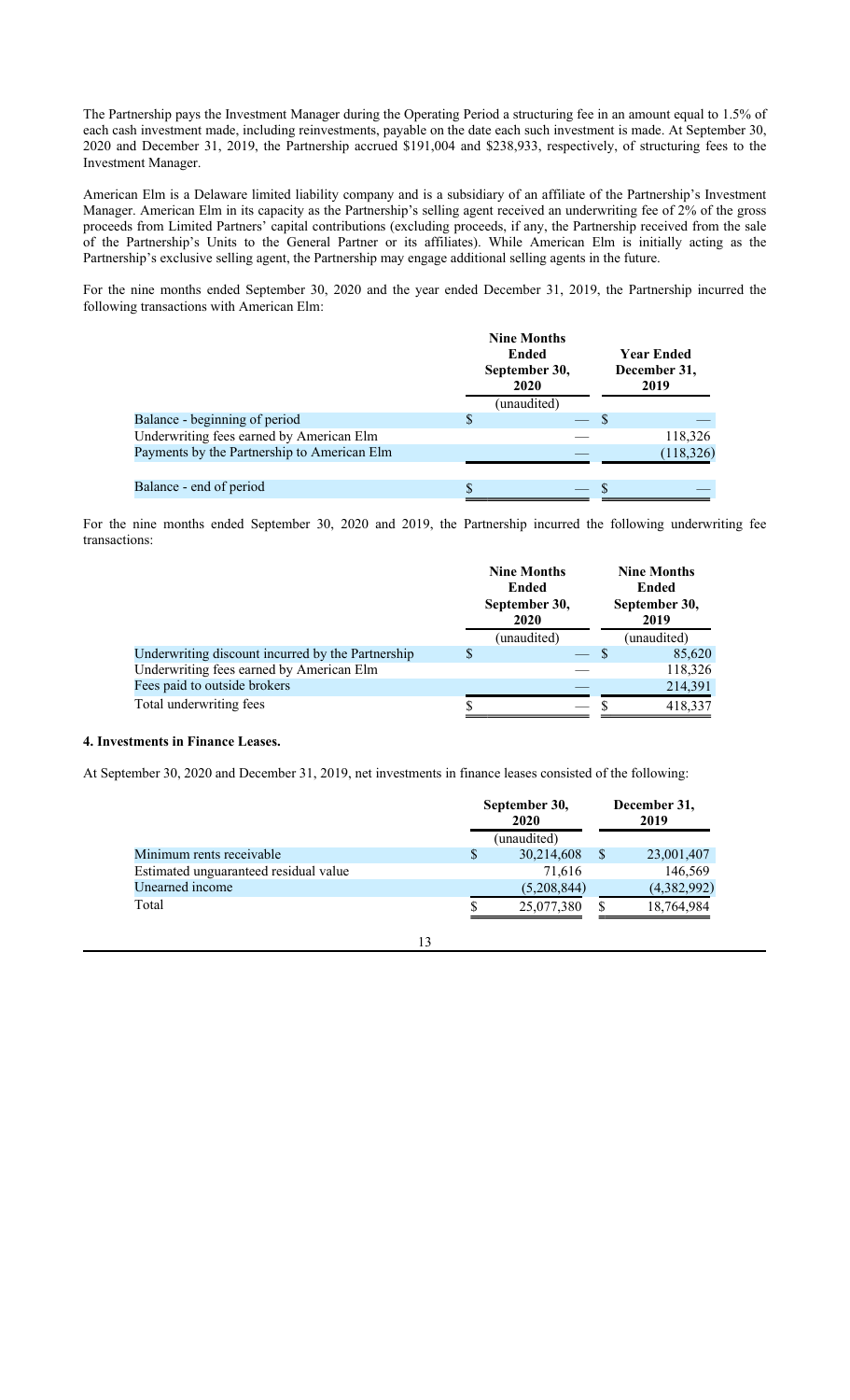# **5. Investment in Equipment Subject to Operating Leases, Net.**

The composition of the equipment subject to operating leases of the Partnership as of September 30, 2020 is as follows:

| <b>Description</b>           |               | <b>Cost Basis</b> |    | Accumulated<br><b>Depreciation</b> | <b>Net Book Value</b> |             |  |
|------------------------------|---------------|-------------------|----|------------------------------------|-----------------------|-------------|--|
|                              |               | (unaudited)       |    | (unaudited)                        |                       | (unaudited) |  |
| Food equipment               | <sup>\$</sup> | 334,826           |    | 334,826                            |                       |             |  |
| <b>Fabrication Equipment</b> |               | 2,010,412         |    | 478.305                            |                       | 1,532,107   |  |
| Total                        |               | 2,345,238         | \$ | 813,131                            |                       | 1,532,107   |  |

The composition of the equipment subject to operating leases of the Partnership as of December 31, 2019 is as follows:

| <b>Description</b>           | <b>Cost Basis</b> |           | Accumulated<br><b>Depreciation</b> |         |  | <b>Net Book Value</b> |  |  |
|------------------------------|-------------------|-----------|------------------------------------|---------|--|-----------------------|--|--|
| Food equipment               | \$.               | 334,826   |                                    | 284.739 |  | 50,087                |  |  |
| <b>Fabrication Equipment</b> |                   | 2,010,412 |                                    | 251.735 |  | 1,758,677             |  |  |
| Total                        |                   | 2,345,238 |                                    | 536,474 |  | 1,808,764             |  |  |

Depreciation expense for the three and nine months ended September 30, 2020 was \$75,550 and \$228,824, respectively. Depreciation expense for the three and nine months ended September 30, 2019 was \$99,462 and \$247,958, respectively.

# **6. Collateralized Loans Receivable.**

The future principal maturities of the Partnership's collateralized loans receivable at September 30, 2020 are as follows:

| <b>Years ending September 30, (unaudited)</b> |           |
|-----------------------------------------------|-----------|
| 2021                                          | 1,119,827 |
| 2022                                          | 2,696,279 |
| 2023                                          | 187,122   |
| 2024                                          | 226,403   |
| 2025                                          | 21,926    |
| Thereafter                                    |           |
| Total                                         | 4,251,557 |

# **7. Loan Payable.**

On October 18, 2019, the Partnership entered into a loan and security agreement with a third party lender for a  $$25,000,000$  loan facility (of which  $$20,000,000$  is a Term Loan and  $$5,000,000$  is a Revolving Loan) with a maturity date of October 18, 2022. During the nine months ended September 30, 2020 and the year ended December 31, 2019, the Partnership borrowed a total of \$10,982,000 and \$10,600,000, respectively under the Term and Revolver Loans. Interest on the drawn funds shall accrue at a rate of 3 month LIBOR Rate plus 5.6% per annum (6.6% as of September 30, 2020 and 7.5% as of December 31, 2019). During the nine months ended September 30, 2020 and the year ended December 31, 2019, the Partnership repaid total principal of \$7,794,295 and \$914,926, respectively.

The future maturities of the Partnership's loan payable at September 30, 2020 are as follows:

| <b>Years ending September 30,</b> |              |
|-----------------------------------|--------------|
| 2021                              |              |
| 2022                              | 12,942,523   |
| Total                             | \$12,942,523 |
|                                   |              |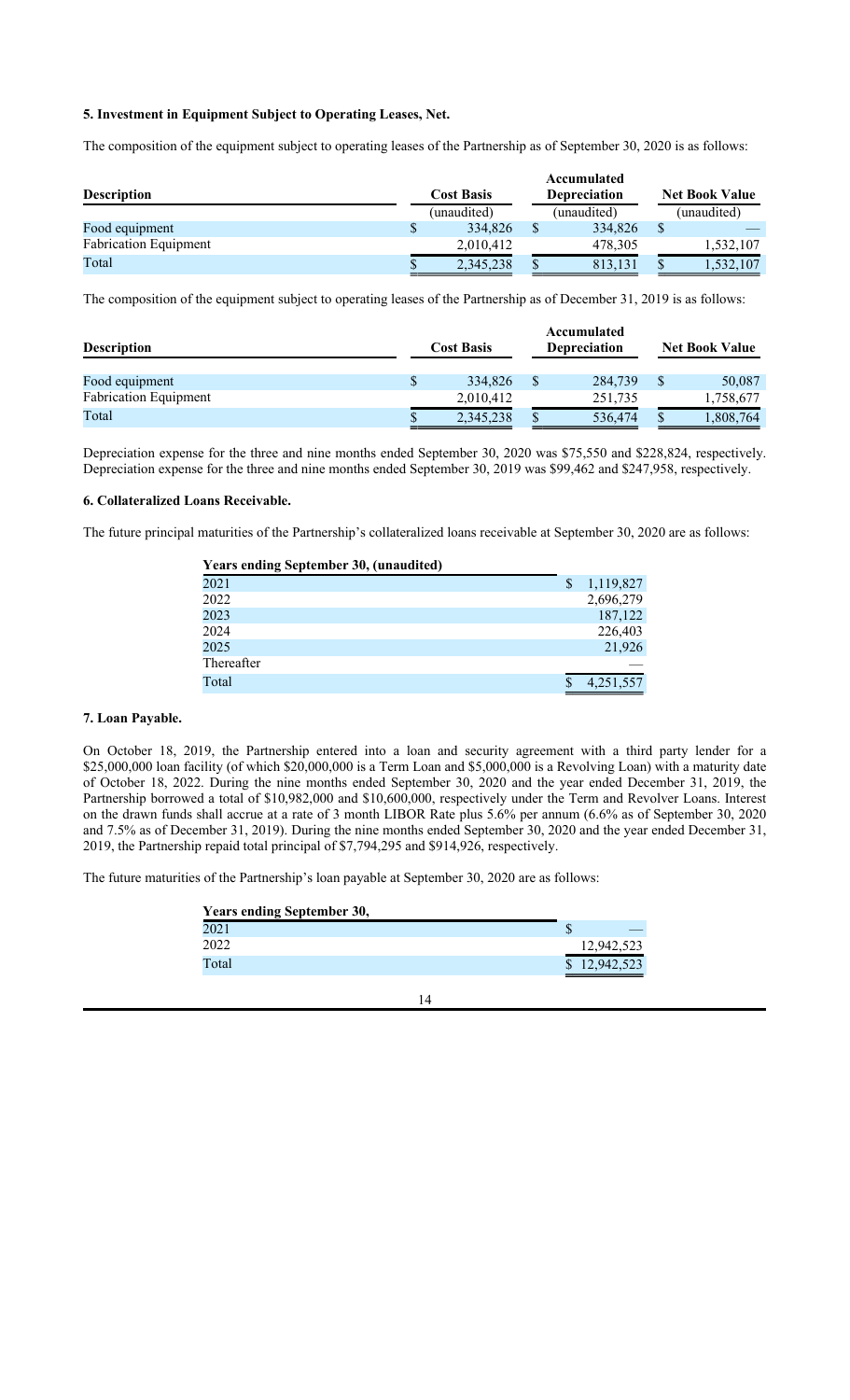#### **8. Fair Value of Financial Instruments**

The Partnership's carrying value of cash and cash equivalents, accounts payable and accrued liabilities, and other liabilities, approximate fair value due to their short term until maturities.

The Partnership's carrying values and approximate fair values of its financial instruments were as follows:

|                                 | September 30, 2020 |                               |  | December 31, 2019         |  |                |   |            |
|---------------------------------|--------------------|-------------------------------|--|---------------------------|--|----------------|---|------------|
|                                 |                    | Carrying Value<br>(unaudited) |  | Fair Value<br>(unaudited) |  | Carrying Value |   | Fair Value |
| <b>Assets:</b>                  |                    |                               |  |                           |  |                |   |            |
| Collateralized loans receivable |                    | 4,265,781                     |  | 4,265,781                 |  | 3,131,307      | S | 3,131,307  |
| Liabilities:                    |                    |                               |  |                           |  |                |   |            |
| Loan payable                    |                    | 12,942,523                    |  | 12,942,523                |  | 9,722,177      |   | 9,722,177  |

As of September 30, 2020, the Partnership evaluated the carrying values of its financial instruments and they approximate fair value.

#### **9. Indemnifications**

The Partnership enters into contracts that contain a variety of indemnifications. The Partnership's maximum exposure under these arrangements is not known.

In the normal course of business, the Partnership enters into contracts of various types, including lease contracts, contracts for the sale or purchase of lease assets, loan agreements and management contracts. It is prevalent industry practice for most contracts of any significant value to include provisions that each of the contracting parties, in addition to assuming liability for breaches of the representations, warranties, and covenants that are part of the underlying contractual obligations, to also assume an obligation to indemnify and hold the other contractual party harmless for such breaches, and for harm caused by such party's gross negligence and willful misconduct, including, in certain instances, certain costs and expenses arising from the contract. Generally, to the extent these contracts are performed in the ordinary course of business under the reasonable business judgment of the General Partner and the Investment Manager, no liability will arise as a result of these provisions. The General Partner and Investment Manager knows of no facts or circumstances that would make the Partnership's contractual commitments outside standard mutual covenants applicable to commercial transactions between businesses. Accordingly, the Partnership believes that these indemnification obligations are made in the ordinary course of business as part of standard commercial and industry practice, and that any potential liability under the Partnership's similar commitments is remote. Should any such indemnification obligation become payable, the Partnership would separately record and/or disclose such liability in accordance with U.S. GAAP. At September 30, 2020 and December 31, 2019, there are no indemnification obligation payable.

#### **10. Business Concentrations**

For the nine months ended September 30, 2020, the Partnership had one lessee which accounted for approximately 95% of the Partnership's rental income derived from operating leases. For the nine months ended September 30, 2019, the Partnership had two lessees which accounted for approximately 73% and 27% of the Partnership's rental income derived from operating leases. For the nine months ended September 30, 2020, the Partnership had four lessees which accounted for approximately 15%, 13%, 12% and 10% of the Partnership's income derived from finance leases. For the nine months ended September 30, 2019, the Partnership had two lessees which accounted for approximately 27% and 20% of the Partnership's finance income derived from finance leases. For the nine months ended September 30, 2020, the Partnership had two loans which accounted for approximately 57% and 24% of the Partnership's interest income derived from collateralized loans receivable. For the nine months ended September 30, 2019 the Partnership had two loans which accounted for approximately 54% and 39% of the Partnership's interest income derived from collateralized loans receivable.

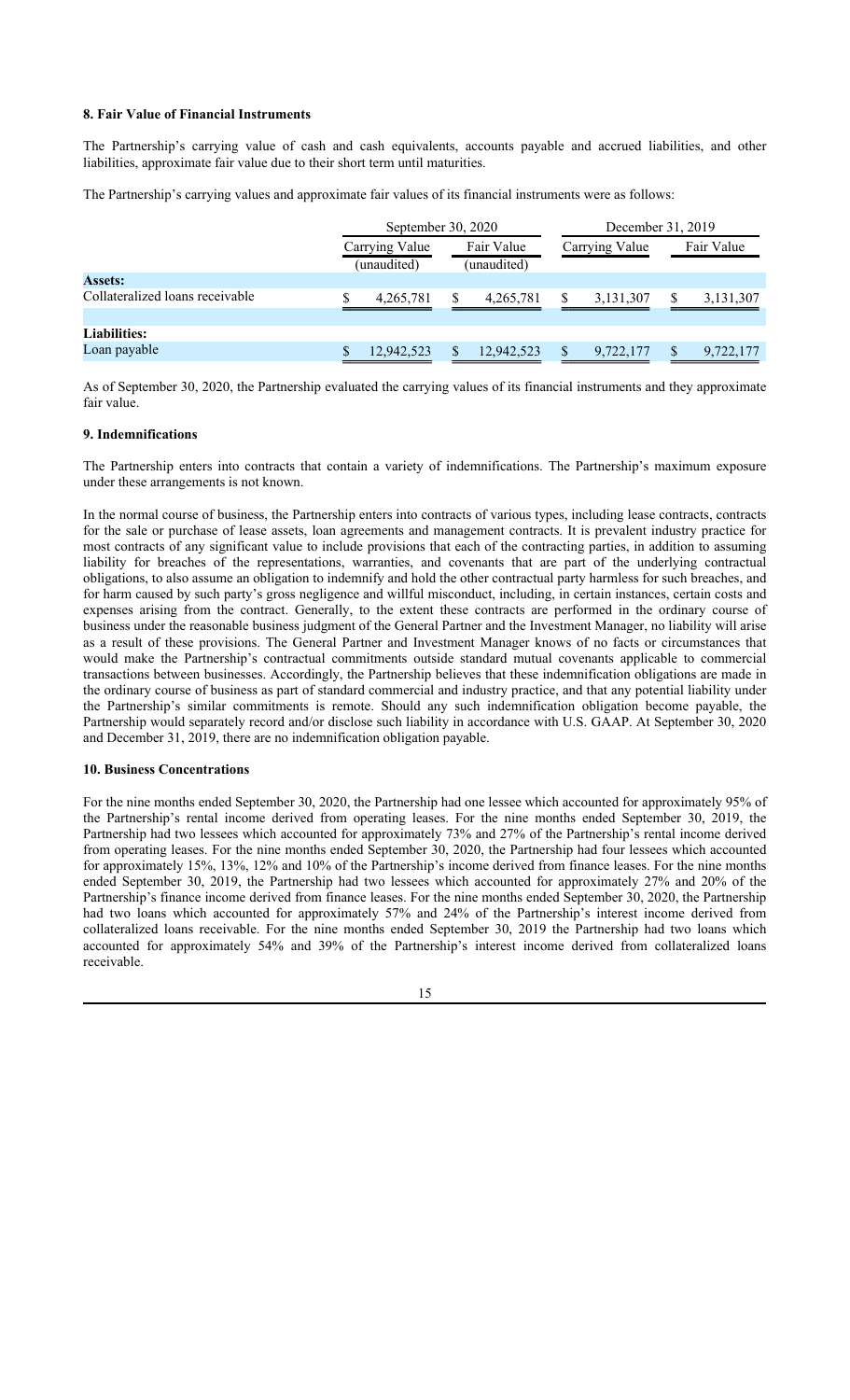At September 30, 2020, the Partnership had five lessees which accounted for approximately 14%, 12%, 11%, 10% and 10% of the Partnership's investment in finance leases. At September 30, 2019, the Partnership had three lessees which accounted for approximately 27%, 22% and 20% of the Partnership's investment in finance leases. At September 30, 2020, the Partnership had one lessee which accounted for approximately 100% of the Partnership's investment in operating leases. At September 30, 2019, the Partnership had one lessee which accounted for approximately 97% of the Partnership's investment in operating leases. At September 30, 2020, the Partnership had four borrowers which accounted for approximately 56%, 19%, 11% and 10% of the Partnership's investment in collateralized loans receivable. At September 30, 2019, the Partnership had two borrowers which accounted for approximately 56% and 42% of the Partnership's investment in collateralized loans receivable.

# **11. Geographic Information**

As of September 30, 2020 and December 31, 2019, all of the Partnership's revenue and assets are based in the United States.

# **12. Commitments and Contingencies**

As of September 30, 2020, the Partnership does not have any unfunded commitments for any investments.

# **13. Subsequent Events**

In December 2019, a novel strain of coronavirus (also known as COVID-19) was reported to have surfaced in Wuhan, China. In January 2020, this coronavirus spread to other countries, including the United States and Europe. The outbreak has continued to spread and is currently classified as a pandemic. Efforts to contain the spread of this coronavirus has intensified. To date, COVID-19 has not had a significant impact on our business. Although the Partnership currently expects that the disruptive impact of coronavirus on its business will be temporary, this situation continues to evolve and therefore the Partnership cannot predict the extent to which the coronavirus will directly or indirectly affect its business and operating results.

On October 7, 2020, the Partnership terminated the lease facility for fish processing equipment. The Partnership is pursuing multiple options for liquidating the equipment. The Partnership has evaluated the value of the collateral and believes that proceeds would be sufficient to cover the outstanding obligations under the lease.

On October 22, 2020, the Partnership received cash of \$1,040,453 as total payoff of three lease schedules of a finance lease for water pumps. The three finance lease schedules had a net book value of \$913,401 resulting in an increase in finance income of \$127,052 and the customer maintained all rights to the water pumps.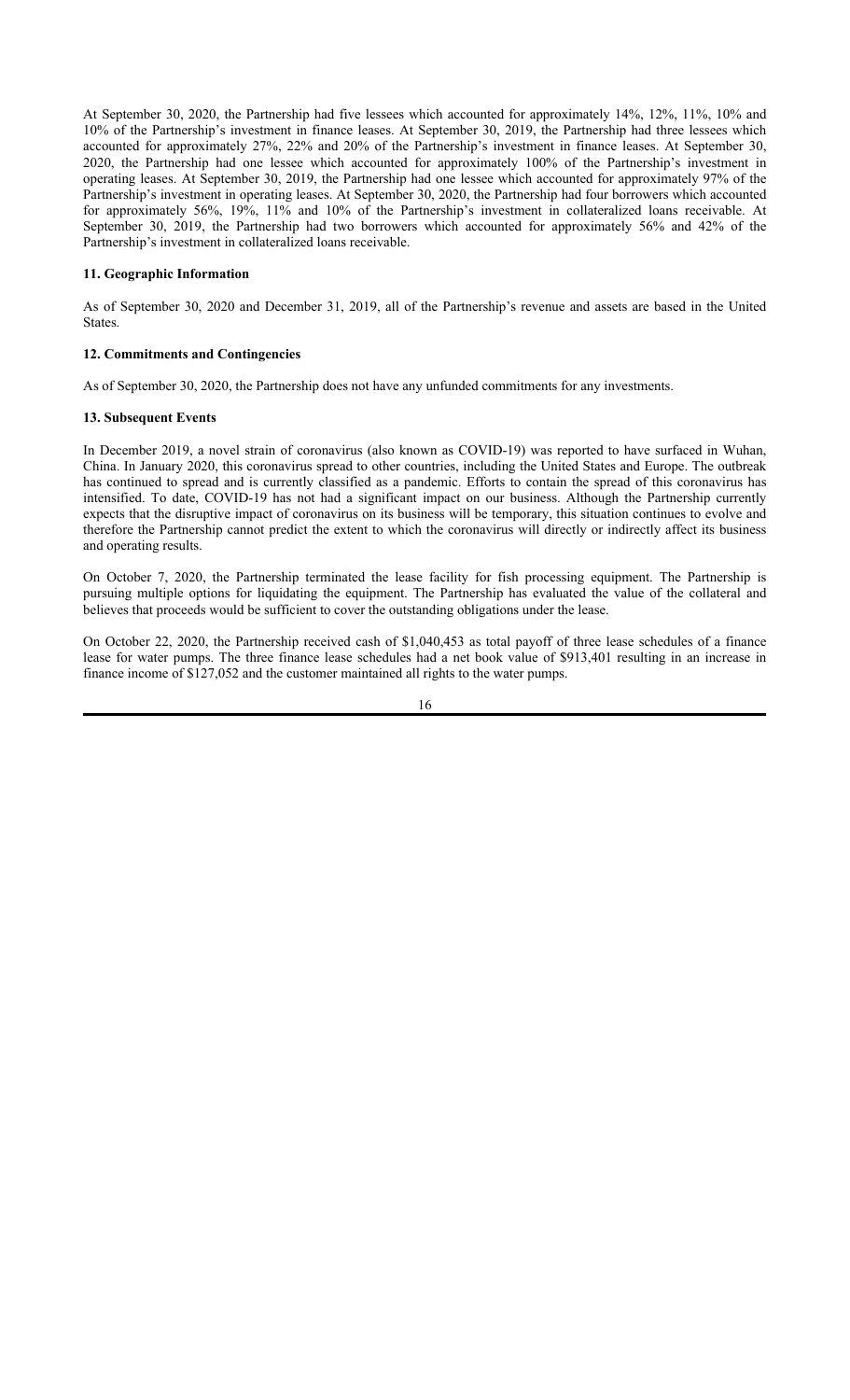#### **Item 2. General Partner's Discussion and Analysis of Financial Condition and Results of Operations**

As used in this Quarterly Report on Form 10-Q, references to "we," "us," "our" or similar terms include Arboretum Silverleaf Income Fund, L.P.

The following is a discussion of our current financial position and results of operations. This discussion should be read in conjunction with the disclosures below regarding "Forward-Looking Statements" and the "Risk Factors" set forth in Item 1A of Part II of this Quarterly Report on Form 10-Q.

#### *Forward-Looking Statements*

Certain statements within this Quarterly Report on Form 10-Q may constitute forward-looking statements within the meaning of the Private Securities Litigation Reform Act of 1995 ("PSLRA"). These statements are being made pursuant to the PSLRA, with the intention of obtaining the benefits of the "safe harbor" provisions of the PSLRA, and, other than as required by law, we assume no obligation to update or supplement such statements. Forward-looking statements are those that do not relate solely to historical fact. They include, but are not limited to, any statement that may predict, forecast, indicate or imply future results, performance, achievements or events. You can identify these statements by the use of words such as "may," "will," "could," "anticipate," "believe," "estimate," "expect," "intend," "predict," "continue," "further," "seek," "plan," or "project" and variations of these words or comparable words or phrases of similar meaning. These forward-looking statements reflect our current beliefs and expectations with respect to future events and are based on assumptions and are subject to risks and uncertainties and other factors outside our control that may cause actual results to differ materially from those projected. We undertake no obligation to update publicly or review any forward-looking statement, whether as a result of new information, future developments or otherwise.

#### *Overview*

We are a Delaware limited partnership formed on January 14, 2016. Our partnership operates under a structure which we pool the capital invested by our partners. This pool of capital is then used to invest in business-essential, revenue-producing (or cost-saving) equipment and other physical assets with substantial economic lives and, in many cases, associated revenue streams and project financings. The pooled capital contributions are also used to pay fees and expenses associated with our organization and to fund a capital reserve.

Our principal investment strategy is to invest in business-essential, revenue-producing (or cost-savings) equipment with high in-place value and long, relative to the investment term, economic life and project financings. We expect to achieve our investment strategy by making investments in equipment already subject to lease or originating equipment leases in such equipment, which will include: (i) purchasing equipment and leasing it to third-party end users; (ii) providing equipment and other asset financing; (iii) acquiring equipment subject to lease and (iv) acquiring ownership rights (residual value interests) in leased equipment at lease expiration. From time to time, we may also purchase equipment and sell it directly to our leasing customers.

Many of our investments will be structured as full payout or operating leases. Full payout leases generally are leases under which the rent over the initial term of the lease will return our invested capital plus an appropriate return without consideration of the residual value, and where the lessee may acquire the equipment or other assets at the expiration of the lease term. Operating leases generally are leases under which the aggregate non-cancelable rental payments during the original term of the lease, on a net present value basis, are not sufficient to recover the purchase price of the equipment or other assets leased under the lease.

We also intend to invest by way of loans, participation agreements and residual sharing agreements where we would acquire an interest in a pool of equipment or other assets, or rights to the equipment or other assets, at a future date. We also may structure investments as project financings that are secured by, among other things, essential use equipment and/or assets. Finally, we may use other investment structures that our Investment Manager believes will provide us with the appropriate level of security, collateralization, and flexibility to optimize our return on our investment while protecting against downside risk, such as vendor and rental programs. In many cases, the structure will include us holding title to or a priority or controlling position in the equipment or other asset.

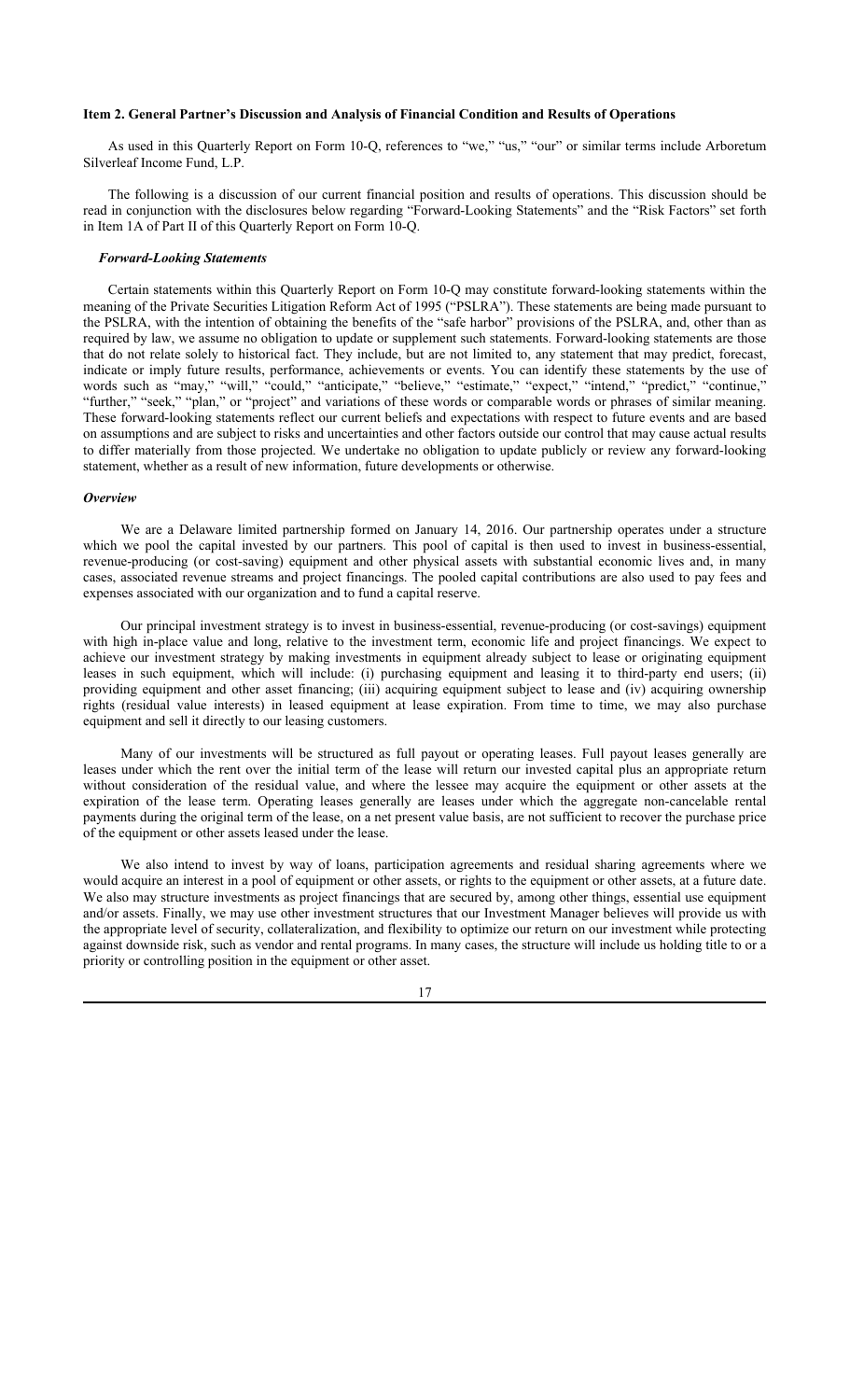Although the final composition of our portfolio cannot be determined at this stage, we expect to invest in equipment and other assets that are considered essential use or core to a business or operation in the agricultural, energy, environmental, medical, manufacturing, technology, and transportation industries. Our Investment Manager may identify other assets or industries that meet our investment objectives. We expect to invest in equipment, other assets and project financings located primarily within the United States of America and the European Union but may also make investments in other parts of the world.

We are currently in the Operating Period. The Offering Period concluded on March 31, 2019. During the Operating Period, we will invest most of the net proceeds from our offering in business-essential, revenue-producing (or cost-saving) equipment, other physical assets with substantial economic lives and, in many cases, associated revenue streams and project financings. The Operating Period began on the date we admitted our first Limited Partners, at the initial closing, which occurred on October 3, 2016 and will last for four years from that date unless extended at the sole discretion of the General Partner. The General Partner extended the Operating Period for an additional year. At our initial closing, we reimbursed our Investment Manager for a portion of the fees and expenses associated with our organization and offering which they previously paid on our behalf and we funded a small capital reserve. The Liquidation Period, which follows the conclusion of the Operating Period, is the period in which we will sell assets in the ordinary course of business and will last two years, unless it is extended, at the sole discretion of the General Partner.

Our General Partner, our Investment Manager and their affiliates, including American Elm in its capacity as our selling agent and certain non-affiliates (namely, Selling Dealers) receive fees and compensation from the offering of our Units, including the following, with any and all compensation paid to our General Partner solely in cash. We pay an underwriting fee of 2% of the gross proceeds of the offering (excluding proceeds, if any, we receive from the sale of our Units to our General Partner or its affiliates) to our selling agent or selling agents. While American Elm initially acts as our exclusive selling agent, we may engage additional selling agents in the future. From these underwriting fees, a selling agent may pay Selling Dealers, a non-accountable marketing fee based upon such factors as the volume of sales of such Selling Dealers, the level of marketing support provided by such participating dealers and the assistance of such Selling Dealers in marketing the offering, or to reimburse representatives of such Selling Dealers for the costs and expenses of attending our educational conferences and seminars. This fee will vary, depending upon separately negotiated agreements with each Selling Dealer. In addition, we pay a sales commission to Selling Dealers up to 5% of the gross proceeds of this offering (excluding proceeds, if any, we receive from the sale of our Units to our General Partner or its affiliates).

Our General Partner receives an organizational and offering expense allowance of up to 1.5% of our offering proceeds to reimburse it for expenses incurred in preparing us for registration or qualification under federal and state securities laws and subsequently offering and selling our Units. The organizational and offering expense allowance will be paid out of the proceeds of the offering. The organizational and offering expense allowance will not exceed the actual fees and expenses incurred by our General Partner and its affiliates. Because organizational and offering expenses will be paid as and to the extent they are incurred, organizational and offering expenses may be drawn disproportionately to the gross proceeds of each closing.

During our Operating Period, our Investment Manager will receive a structuring fee in an amount equal to 1.5% of each cash investment made, including reinvestments, payable on the date each such investment is made.

During our Operating Period and our Liquidation Period, our Investment Manager receives a management fee in an amount equal to the greater of (i) 2.5% per annum of the aggregate offering proceeds, payable monthly in advance or (ii) \$62,500 per month.

Our General Partner will initially receive 1% of all distributed distributable cash. Our General Partner has a Promotional Interest in us equal to 20% of all distributed distributable cash after we have provided a return to our Limited Partners of their respective capital contributions plus an 8% per annum, compounded annually, cumulative return on their capital contributions.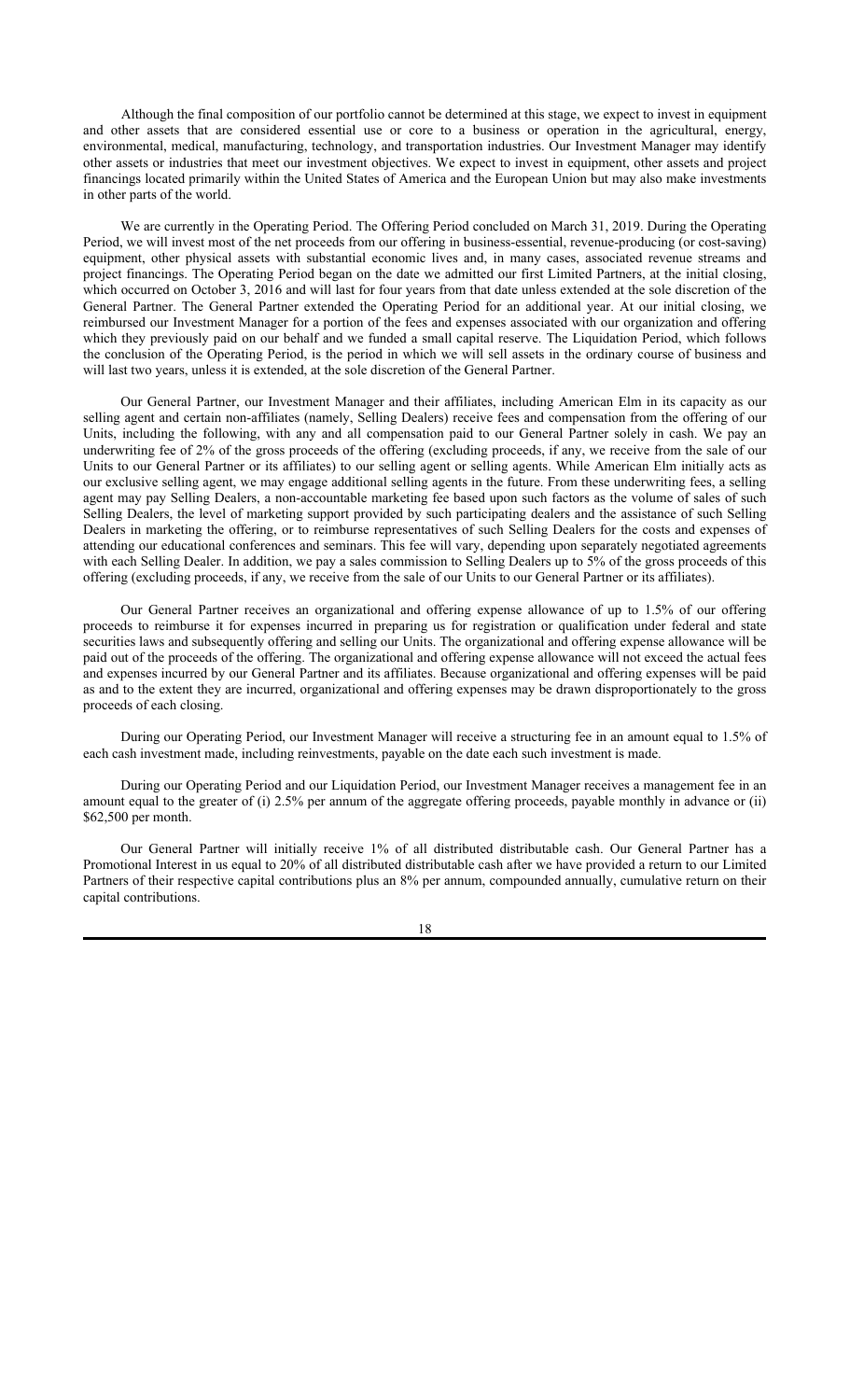#### *Recent Significant Transactions*

#### *Telecommunication Equipment*

On January 23, 2020, the Partnership entered into a finance lease for \$3,720,970 of telecommunication equipment based in Illinois. On January 23, 2020, the Partnership advanced \$3,192,259 as equipment lease schedule 1 ("Schedule 1"), and \$528,711 as equipment lease schedule 2 ("Schedule 2") under this finance lease. The Schedule 1 lease requires 42 monthly payments of \$93,302, and Schedule 2 lease requires 42 monthly payments of \$15,453. The lease is secured by a first priority lien against the telecommunication equipment.

#### *Collateralized Loans Receivable*

On January 31, 2020, the Partnership funded a promissory note for \$470,790 for micro-needling machines to a borrower based in New York. The note accrues interest at a rate of 9.5% per annum and matures 35 months after date of funding. The borrower will make 35 monthly payments of \$15,336, commencing in February 2020. The note is secured by a first priority lien against the micro-needling machines.

#### *Construction Equipment*

On February 10, 2020, the Partnership funded a finance lease for \$1,535,424 for construction equipment based in Ohio. The finance lease requires 35 monthly payments of \$48,110 with a final payment of \$298,915. The lease is secured by a first priority lien against the construction equipment.

## *Operating Lease*

On February 11, 2020, the Partnership received cash of \$125,047 as total payoff, in connection with the operating lease facility entered into on October 18, 2016. The operating lease had a net book value of \$47,832 resulting in additional income of \$77,215 and the customer maintained all rights to the equipment.

### *Infrastructure Equipment*

On February 27, 2020, the Partnership received cash of \$858,696 as total payoff of two lease schedules of a finance lease for water pumps. The two finance lease schedules had a net book value of \$800,189 resulting in an increase in finance income of \$58,507 and the customer maintained all rights to the water pumps.

## *Collateralized Loans Receivable*

On March 3, 2020, the Partnership funded a promissory note for \$225,000 for various store front and kitchen equipment to a borrower based in Utah. The note accrues interest at a rate of 16.2% per annum and matures 52 months after date of funding. The borrower will make 3 monthly interest only payments of \$3,033, commencing in April 2020, 48 monthly principal and interest payments of \$5,733, commencing in July 2020, and a final payment of \$45,000 upon maturity in July 2024. The note is secured by a first priority lien against the various store front and kitchen equipment. An affiliate of the borrower by way of common ownership has provided a guaranty with respect to the loan and security agreement.

#### *Computer Equipment*

On March 19, 2020, the Partnership funded a finance lease for \$2,486,624 for Apple products to a lessee based in California. The finance lease requires 27 monthly payments of \$104,948. The lease is secured by a first priority lien against the Apple products.

### *Fish Processing Equipment*

On March 25, 2020, the Partnership advanced the remaining \$123,075 under a finance lease facility for fish processing equipment.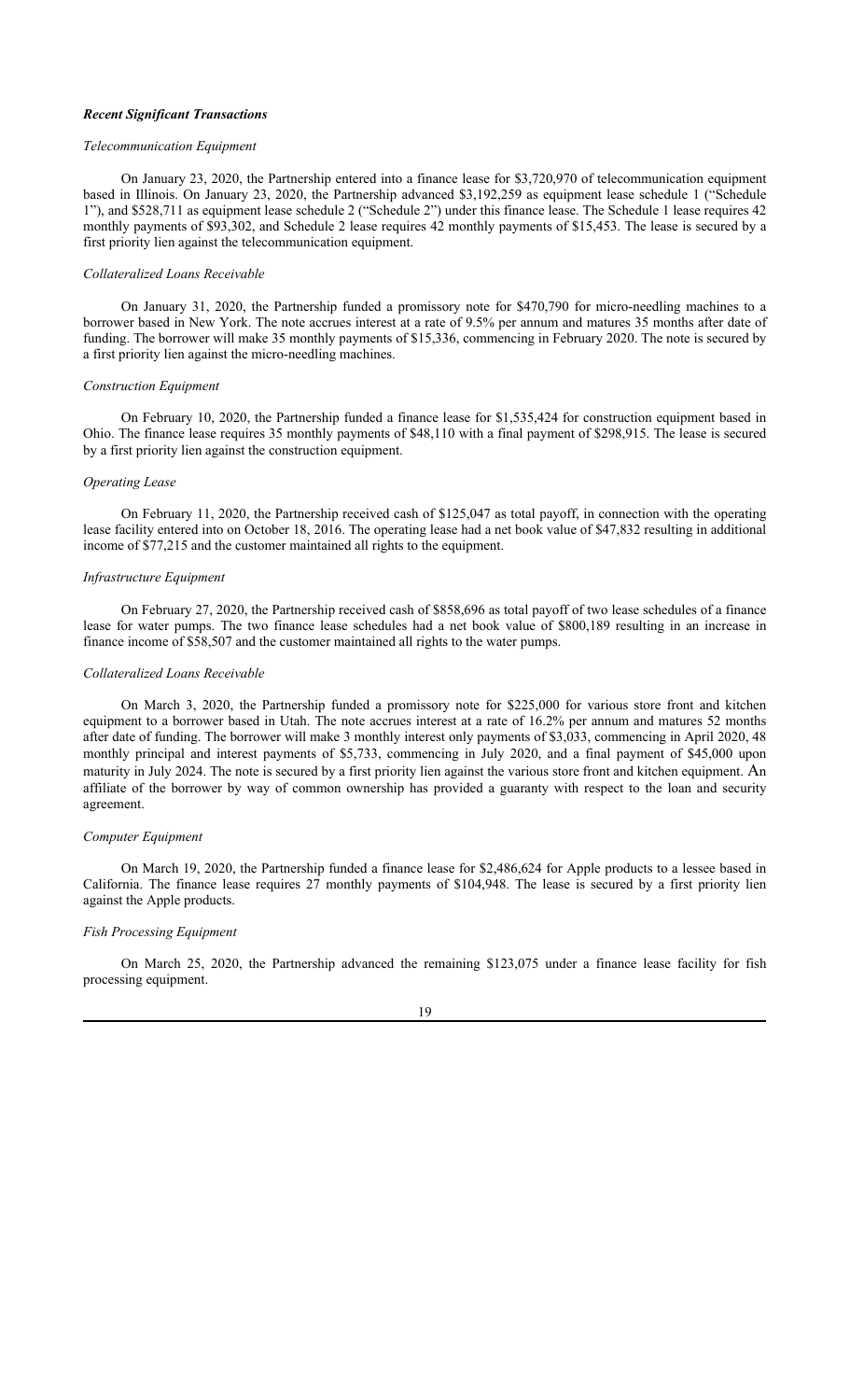#### *Infrastructure Equipment*

From March 26, 2020 through July 16, 2020, the Partnership funded an aggregate total of \$849,306 for infrastructure equipment based in Pennsylvania. The finance lease requires 60 monthly payments of \$18,548 and commenced on August 1, 2020. The lease is secured by a first priority lien against the infrastructure equipment.

#### *Infrastructure Equipment*

From May 7, 2020 through July 28, 2020, the Partnership funded an aggregate total of \$614,553 for infrastructure equipment based in Pennsylvania. The finance lease requires 48 monthly payments of \$15,823 and commenced on August 1, 2020. The lease is secured by a first priority lien against the infrastructure equipment.

### *Infrastructure Equipment*

On April 13, 2020, the Partnership funded \$157,308 for infrastructure equipment based in Pennsylvania. The finance lease requires 48 monthly payments of \$4,054 and commenced on May 1, 2020. The lease is secured by a first priority lien against the infrastructure equipment.

## *Collateralized Loans Receivable*

On May 7, 2020, the Partnership funded a promissory note for \$160,156 for shot peening machines to a borrower based in New York. The note accrues interest at a rate of 14% per annum and matures 58 months after date of funding. The borrower will make 58 monthly payments of \$3,808, commencing in June 2020. The note is secured by a first priority lien against the shot peening machines.

#### *Collateralized Loans Receivable*

On June 1, 2020, the Partnership funded a promissory note for \$225,000 for various store front and kitchen equipment to a borrower based in Utah. The note accrues interest at a rate of 16.2% per annum and matures 52 months after date of funding. The borrower will make 3 monthly interest only payments of \$3,033, commencing in July 2020, 48 monthly principal and interest payments of \$5,733, commencing in July 2020, and a final payment of \$45,000 upon maturity in September 2024. The note is secured by a first priority lien against the various store front and kitchen equipment. An affiliate of the borrower by way of common ownership has provided a guaranty with respect to the loan and security agreement.

# *Infrastructure Equipment*

In July 2020, the Partnership funded an aggregate total of \$22,164 for infrastructure equipment based in Pennsylvania. The finance lease requires 60 monthly payments of \$484 and commenced on August 1, 2020. The lease is secured by a first priority lien against the infrastructure equipment.

#### *Infrastructure Equipment*

On August 14, 2020, the Partnership funded a finance lease for \$241,402 for infrastructure equipment based in Pennsylvania. The finance lease requires 60 monthly payments of \$5,277 and commenced on September 1, 2020. The lease is secured by a first priority lien against the infrastructure equipment.

## *Infrastructure Equipment*

On August 28, 2020, the Partnership funded a finance lease for \$954,498 for infrastructure equipment based in North Carolina. The finance lease requires 60 monthly payments of \$21,498 and will commence on October 1, 2020. The lease is secured by a first priority lien against the infrastructure equipment.

#### *Infrastructure Equipment*

On September 14, 2020, the Partnership funded a finance lease for \$433,909 for infrastructure equipment based in Pennsylvania. The finance lease requires 60 monthly payments of \$9,522 and will commence on October 1, 2020. The lease is secured by a first priority lien against the infrastructure equipment.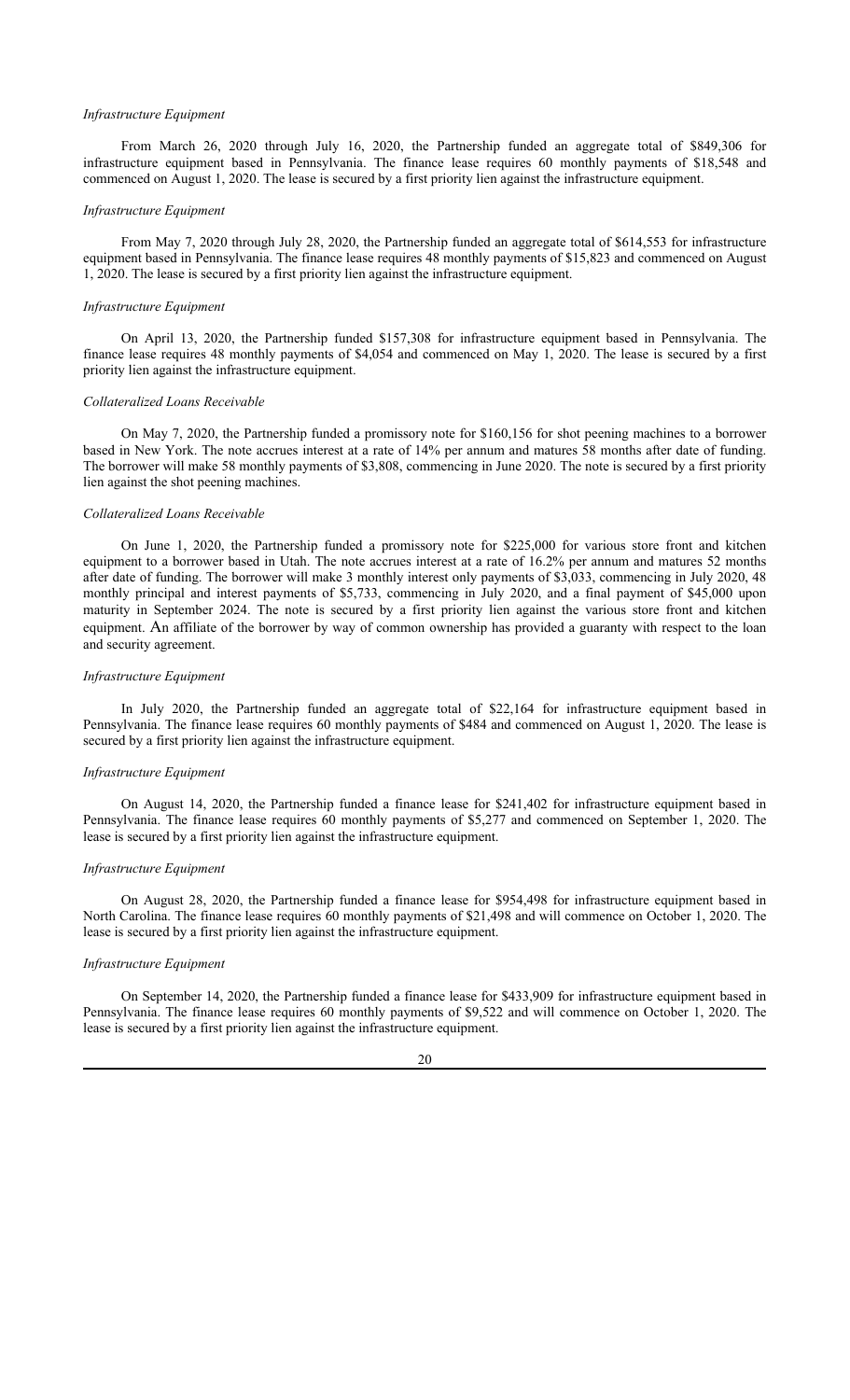#### *Collateralized Loans Receivable*

On September 18, 2020, the Partnership entered into a second amendment to the loan agreement dated June 29, 2018 and as first amended on October 19, 2018, whereby the Partnership agreed to provide additional financing of \$588,904. On that same date, the Partnership received and funded a promissory note from the borrower in the amount of \$588,904 for the Tranche III loan. The loan facility is secured by a first priority security interest in all of the borrower's assets. The Tranche III loan accrues interest at a rate of 14.5% and matures on June 30, 2022. The Tranche III loan requires 4 monthly interest only payments upon commencement and 16 monthly payments of principal and interest. Upon maturity of the Tranche III loan, the borrower will make a final balloon payment of approximately \$464,000 (\$404,000 principal plus accrued interest).

## *Infrastructure Equipment*

On September 22, 2020, the Partnership funded a finance lease for \$193,940 for infrastructure equipment based in Pennsylvania. The finance lease requires 60 monthly payments of \$4,080 and will commence on October 1, 2020. The lease is secured by a first priority lien against the infrastructure equipment.

#### *Agricultural Equipment*

On September 29, 2020, the Partnership received cash of \$87,498 as total payoff of three lease schedules of a finance lease for agricultural equipment and supplies. The three finance lease schedules had a net book value of \$86,147 resulting in an increase in finance income of \$1,351 and the customer maintained all rights to the agricultural equipment.

## *Critical Accounting Policies*

An understanding of our critical accounting policies is necessary to understand our financial results. The preparation of interim condensed consolidated financial statements in accordance with accounting principles generally accepted in the United States of America ("US GAAP") requires our General Partner and our Investment Manager to make estimates and assumptions that affect the reported amounts of assets and liabilities, the disclosure of contingent assets and liabilities as of the date of the interim condensed consolidated financial statements and the reported amounts of revenues and expenses during the reporting period. Significant estimates will primarily include the determination of allowance for notes and leases, depreciation and amortization, impairment losses and the estimated useful lives and residual values of the leased equipment we acquire. Actual results could differ from those estimates.

#### *Lease Classification and Revenue Recognition*

Each equipment lease we enter into is classified as either a finance lease or an operating lease, which is determined at lease inception, based upon the terms of each lease, or when there are significant changes to the lease terms. We capitalize initial direct costs associated with the origination and funding of lease assets. Initial direct costs include both internal costs (e.g., labor and overhead), if any, and external broker fees incurred with the lease origination. Costs related to leases that are not consummated are not eligible for capitalization as initial direct costs and are expensed as incurred as acquisition expense. For a finance lease, initial direct costs are capitalized and amortized over the lease term using the effective interest rate method. For an operating lease, the initial direct costs are included as a component of the cost of the equipment and depreciated over the lease term.

For finance leases, we record, at lease inception, the total minimum lease payments receivable from the lessee, the estimated unguaranteed residual value of the equipment at lease termination, the initial direct costs related to the lease, if any, and the related unearned income. Unearned income represents the difference between the sum of the minimum lease payments receivable, plus the estimated unguaranteed residual value, minus the cost of the leased equipment. Unearned income is recognized as finance income over the term of the lease using the effective interest rate method.

For operating leases, rental income is recognized on the straight-line basis over the lease term. Billed operating lease receivables are included in accounts receivable until collected. Accounts receivable is stated at its estimated net realizable value. Deferred revenue is the difference between the timing of the receivables billed and the income recognized on the straight-line basis.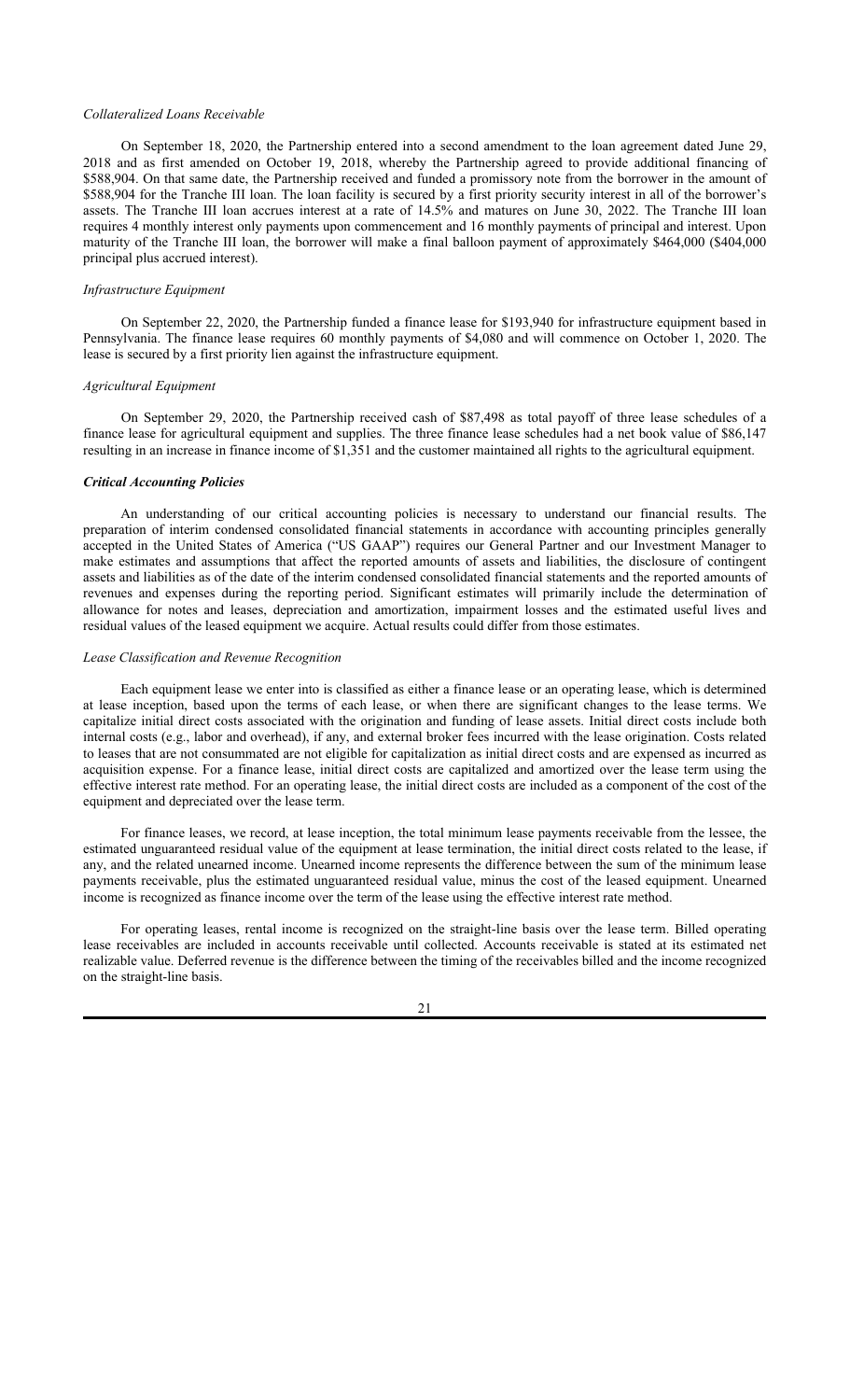Our Investment Manager has an investment committee that approves each new equipment lease and other financing transaction. As part of its process, the investment committee determines the residual value, if any, to be used once the investment has been approved. The factors considered in determining the residual value include, but are not limited to, the creditworthiness of the potential lessee, the type of equipment considered, how the equipment is integrated into the potential lessee's business, the length of the lease, the industry in which the potential lessee operates and the secondary market value of the equipment. Residual values are reviewed for impairment in accordance with our impairment review policy.

The residual value assumes, among other things, that the asset will be utilized normally in an open, unrestricted and stable market. Short-term fluctuations in the marketplace are disregarded and it is assumed that there is no necessity either to dispose of a significant number of the assets, if held in quantity, simultaneously or to dispose of the asset quickly. The residual value is calculated using information from various external sources, such as trade publications, auction data, equipment dealers, wholesalers and industry experts, as well as inspection of the physical asset and other economic indicators.

## *Asset Impairments*

The significant assets in our investment portfolio are periodically reviewed, no less frequently than annually or when indicators of impairment exist, to determine whether events or changes in circumstances indicate that the carrying value of an asset may not be recoverable. An impairment loss will be recognized only if the carrying value of a long-lived asset is not recoverable and exceeds its fair value. If there is an indication of impairment, we will estimate the future cash flows (undiscounted and without interest charges) expected from the use of the asset and its eventual disposition. Future cash flows are the future cash in-flows expected to be generated by an asset less the future out-flows expected to be necessary to obtain those in-flows. If an impairment is determined to exist, the impairment loss will be measured as the amount by which the carrying value of a long-lived asset exceeds its fair value and recorded in the statement of operations in the period the determination is made. The events or changes in circumstances that generally indicate that an asset may be impaired are, (i) the estimated fair value of the underlying equipment is less than its carrying value, (ii) the lessee is experiencing financial difficulties and (iii) it does not appear likely that the estimated proceeds from the disposition of the asset will be sufficient to satisfy the residual position in the asset. The preparation of the undiscounted cash flows requires the use of assumptions and estimates, including the level of future rents, the residual value expected to be realized upon disposition of the asset, estimated downtime between re-leasing events and the amount of re-leasing costs. Our Investment Manager's review for impairment includes a consideration of the existence of impairment indicators including third-party appraisals, published values for similar assets, recent transactions for similar assets, adverse changes in market conditions for specific asset types and the occurrence of significant adverse changes in general industry and market conditions that could affect the fair value of the asset.

#### *Collateralized Loans Receivable*

Equipment notes and loans receivable are reported in our condensed consolidated balance sheets at the outstanding principal balance net of any unamortized deferred fees, premiums or discounts on purchased notes and loans. Costs to originated notes, if any, are reported as other assets in our condensed consolidated balance sheets. Unearned income, discounts and premiums, if any, are amortized to interest income in the condensed consolidated statements of operations using the effective interest rate method. Equipment notes and loans receivable are generally placed in a non-accrual status when payments are more than 90 days past due. Additionally, we periodically review the creditworthiness of companies with payments outstanding less than 90 days. Based upon the Investment Manager's judgment, accounts may be placed in a non-accrual status. Accounts on a non-accrual status are only returned to an accrual status when the account has been brought current and we believe recovery of the remaining unpaid receivable is probable. Revenue on non-accrual accounts is recognized only when cash has been received.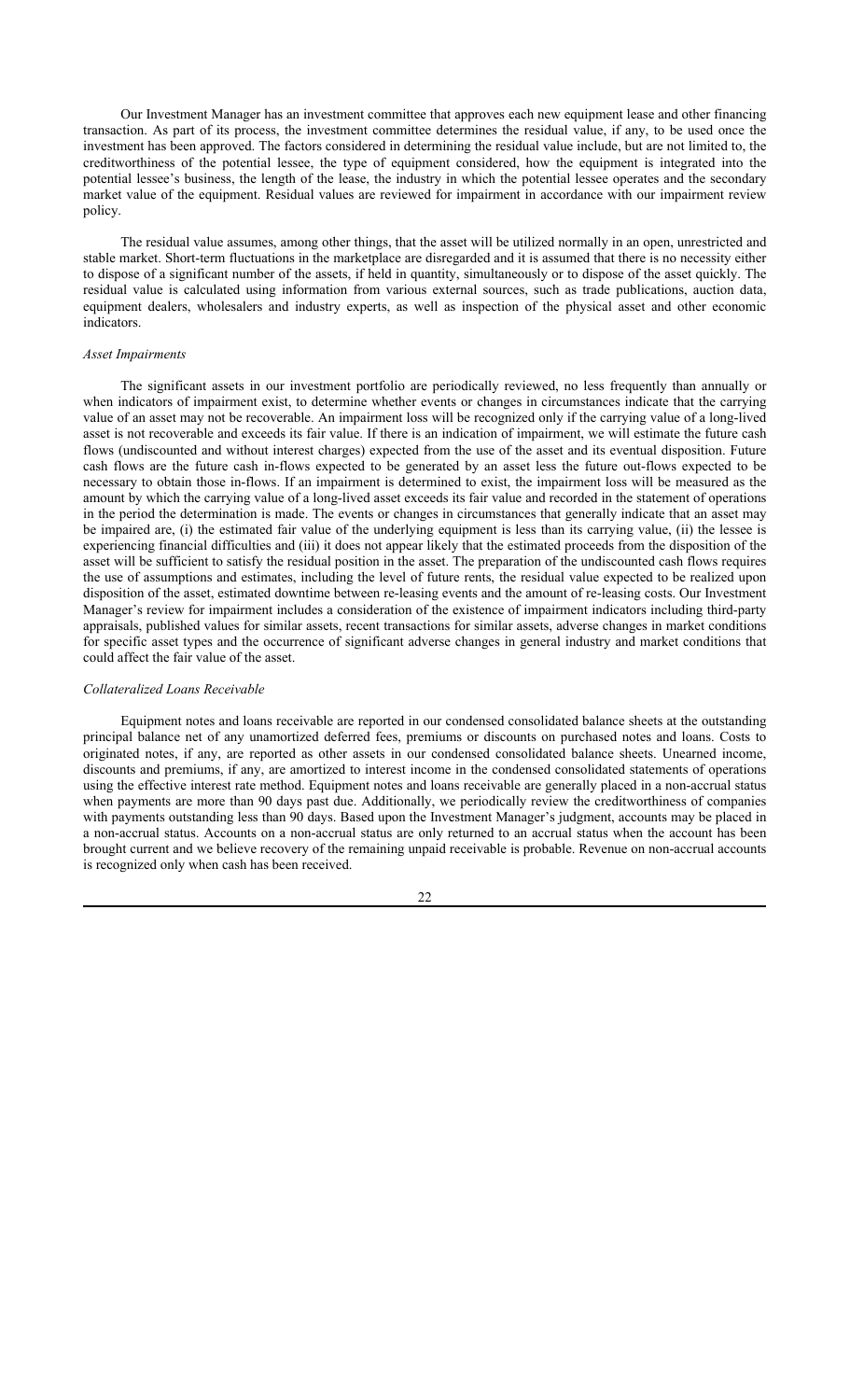#### *Recent Accounting Pronouncements*

In June 2016, the FASB issued ASU 2016-13, Financial Instruments - Credit Losses (Topic 326): Measurement of Credit Losses on Financial Instruments ("ASU 2016-13"), which requires credit losses on most financial assets measured at amortized cost and certain other instruments to be measured using an expected credit loss model (referred to as the current expected credit loss (CECL) model). Under this model, entities will estimate credit losses over the entire contractual term of the instrument from the date of initial recognition of that instrument. Current US GAAP is based on an incurred loss model that delays recognition of credit losses until it is probable the loss has been incurred. Accordingly, it is anticipated that credit losses will be recognized earlier under the CECL model than under the incurred loss model. ASU 2016-13 was to be effective for fiscal periods beginning after December 15, 2019 and must be adopted as a cumulative effect adjustment to retained earnings. In July 2019, the FASB decided to add a project to its technical agenda to propose staggered effective dates for certain accounting standards, including ASU 2016-13. The FASB has approved an approach that ASU 2016-13 will be effective for Public Business Entities that are SEC filers, excluding smaller reporting companies such as the Partnership, for fiscal years beginning after December 15, 2019 and interim periods within those fiscal years. For all other entities, including smaller reporting companies like the Partnership, ASU 2016-13 will be effective for fiscal years beginning after December 15, 2022, including interim periods within those fiscal years. For all entities, early adoption will continue to be permitted; that is, early adoption is allowed for fiscal years beginning after December 15, 2018, including interim periods within those fiscal years (that is, effective January 1, 2019, for calendar-year-end companies). On November 15, 2019, the FASB delayed the effective date of FASB ASC Topic 326 for certain small public companies and other private companies. As amended, the effective date of ASC Topic 326 was delayed until fiscal years beginning after December 15, 2022 for SEC filers that are eligible to be smaller reporting companies under the SEC's definition, as well as private companies and not-for-profit entities. Nothing in this staff interpretation 3 should be read to accelerate or delay the effective dates of the standard as modified by the FASB. The Partnership is currently evaluating the impact of this guidance on its interim condensed consolidated financial statements.

In February 2016, the FASB issued new guidance to improve consolidation guidance for legal entities, ASU 2016- 02, Leases (Topic 842): Amendments to the FASB Accounting Standards Codification ("ASU 2016-02"), effective for fiscal years beginning after December 15, 2018 and interim periods within those years. Early adoption was permitted. ASU 2016-02 amends the existing accounting standards for lease accounting, including requiring lessees to recognize most leases on their balance sheets, and makes targeted changes to lessor accounting. The new leases standard requires a modified retrospective transition approach for all leases existing at, or entered into after, the date of initial application, with an option to use certain transition relief. The Partnership has adopted ASU 2016-02 on January 1, 2019 and determined there was no significant impact on its interim condensed consolidated financial statements of initial application.

Management does not believe that any other recently issued, but not yet effective accounting pronouncements, if adopted, would have a material effect on the accompanying interim condensed consolidated financial statements.

#### *Business Overview*

Our Offering Period commenced on August 11, 2016 and concluded on March 31, 2019. We were approved for sale under Blue Sky regulations in 49 states and the District of Columbia. During the Offering Period, the majority of our cash inflows were derived from financing activities and the direct result of capital contributions from Limited Partners.

During our Operating Period, which began on October 3, 2016, the date of our initial closing, we will use the majority of our net offering proceeds from Limited Partner capital contributions to acquire our initial investments. As our investments mature, we anticipate reinvesting the cash proceeds in additional investments in leased equipment and financing transactions, to the extent that the cash will not be needed for expenses, reserves and distributions to our Limited Partners. During this time-frame we expect both rental income and finance income to increase substantially as well as related expenses such as depreciation and amortization. During the Operating Period, we believe the majority of our cash outflows will be from investing activities as we acquire additional investments and to a lesser extend from financing activities from our paying quarterly distributions to our Limited Partners. Our cash flow from operations is expected to increase, primarily from the collection of rental and interest payments.

We are currently in our Operating Period. The Offering Period was designated as the period in which we raised capital from investors. During this period, we generated the majority of our cash inflow from financing activities though the sale of our Units to investors. Through September 30, 2020, the Partnership admitted 617 Limited Partners with total capital contributions of \$25,371,709 resulting in the sale of 2,537,170.91 Units. The Partnership received cash contributions of \$24,718,035 and applied \$653,674 which would have otherwise been paid as sales commission to the purchase of 65,367.46 additional Units.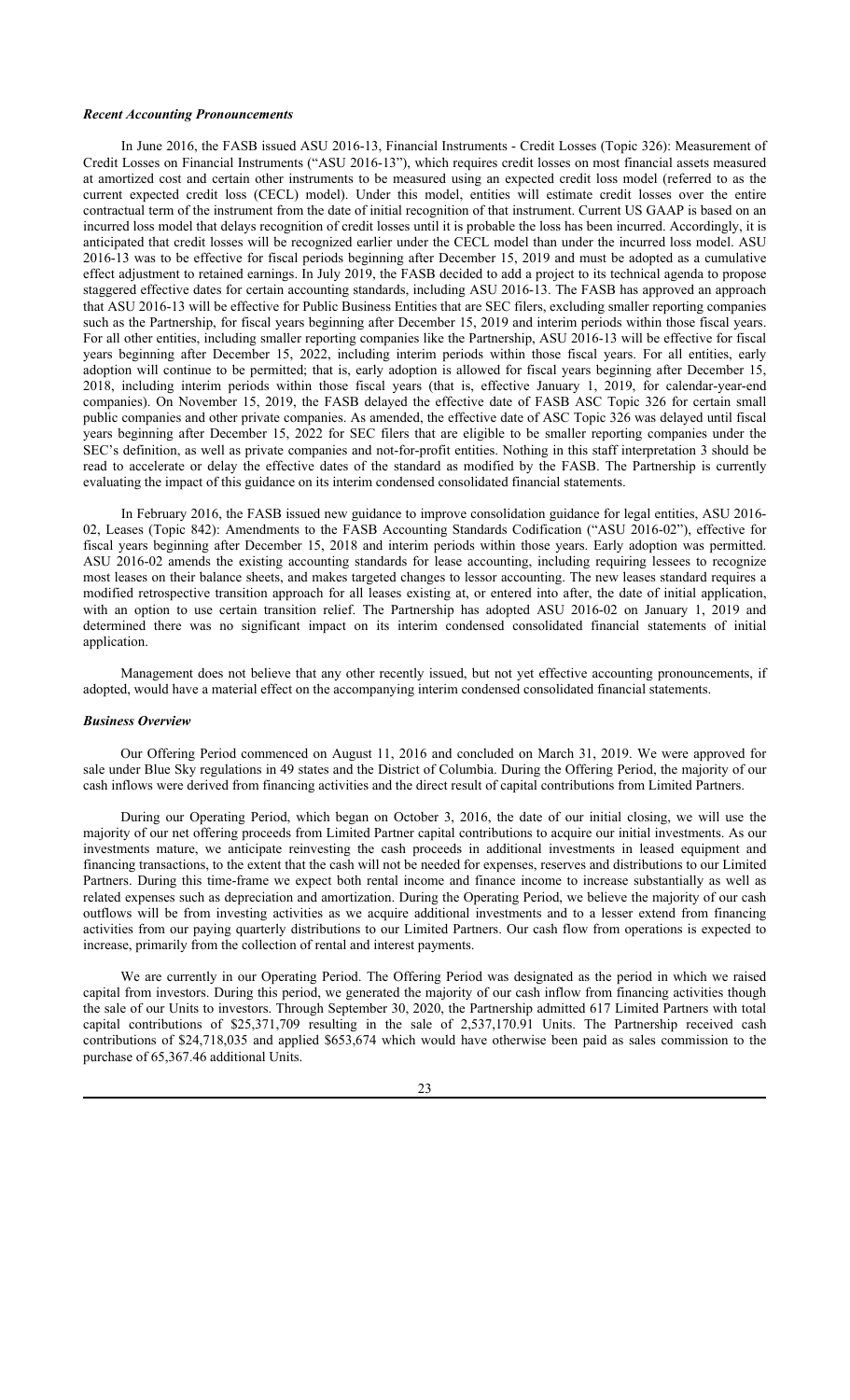We have also entered our Operating Period, which is defined as the period in which we invest the net proceeds from the Offering Period into business-essential, revenue-producing (or cost-saving) equipment and other physical assets with substantial economic lives and, in many cases, associated revenue streams. During this period we anticipate substantial cash outflows from investing activities as we acquire leased and financed equipment. We also expect our operating activities to generate cash inflows during this time as we collect rental payments from the leased and financed assets we acquire.

In December 2019, a novel strain of coronavirus (also known as COVID-19) was reported to have surfaced in Wuhan, China. In January 2020, this coronavirus spread to other countries, including the United States and Europe. The outbreak has continued to spread and is currently classified as a pandemic. Efforts to contain the spread of this coronavirus has intensified. To date, COVID-19 has not had a significant impact on our business. Although we currently expect that the disruptive impact of coronavirus on our business will be temporary, this situation continues to evolve and therefore we cannot predict the extent to which the coronavirus will directly or indirectly affect our business and operating results.

#### *Results of Operations for the Three Months Ended September 30, 2020 compared to the Three Months Ended September 30, 2019*

*Our revenue for the three months ended September 30, 2020 and 2019 is summarized as follows:*

|                      | <b>Three Months</b><br><b>Ended</b><br>September 30,<br>2020<br>(unaudited) |               | <b>Three Months</b><br>Ended<br>September 30,<br>2019<br>(unaudited) |  |
|----------------------|-----------------------------------------------------------------------------|---------------|----------------------------------------------------------------------|--|
| Revenue:             |                                                                             |               |                                                                      |  |
| Rental income        | \$<br>93,000                                                                | <sup>\$</sup> | 120,256                                                              |  |
| Finance income       | 579,436                                                                     |               | 469,040                                                              |  |
| Interest income      | 128,557                                                                     |               | 98,901                                                               |  |
| Other income         |                                                                             |               |                                                                      |  |
| <b>Total Revenue</b> | 800,993                                                                     | S             | 688,197                                                              |  |

For the three months ended September 30, 2020, we earned \$93,000 in rental income from one fabrication equipment operating lease. We received monthly lease payments of \$2,132,838 and recognized \$579,436 in finance income from various finance leases during the same period. We also recognized \$128,557 in interest income from collateralized loans receivable, and as we participate in additional financing projects, we believe our revenue will grow significantly during 2020.

For the three months ended September 30, 2019, we earned \$688,197 in total revenue. We earned \$120,256 in rental income from five operating leases of pizza ovens equipment, and one fabrication equipment operating lease. We received monthly lease payments of approximately \$865,000 and recognized \$469,040 in finance income from various finance leases during the same period. We also recognized \$98,901 in interest income from collateralized loans receivable during the same period.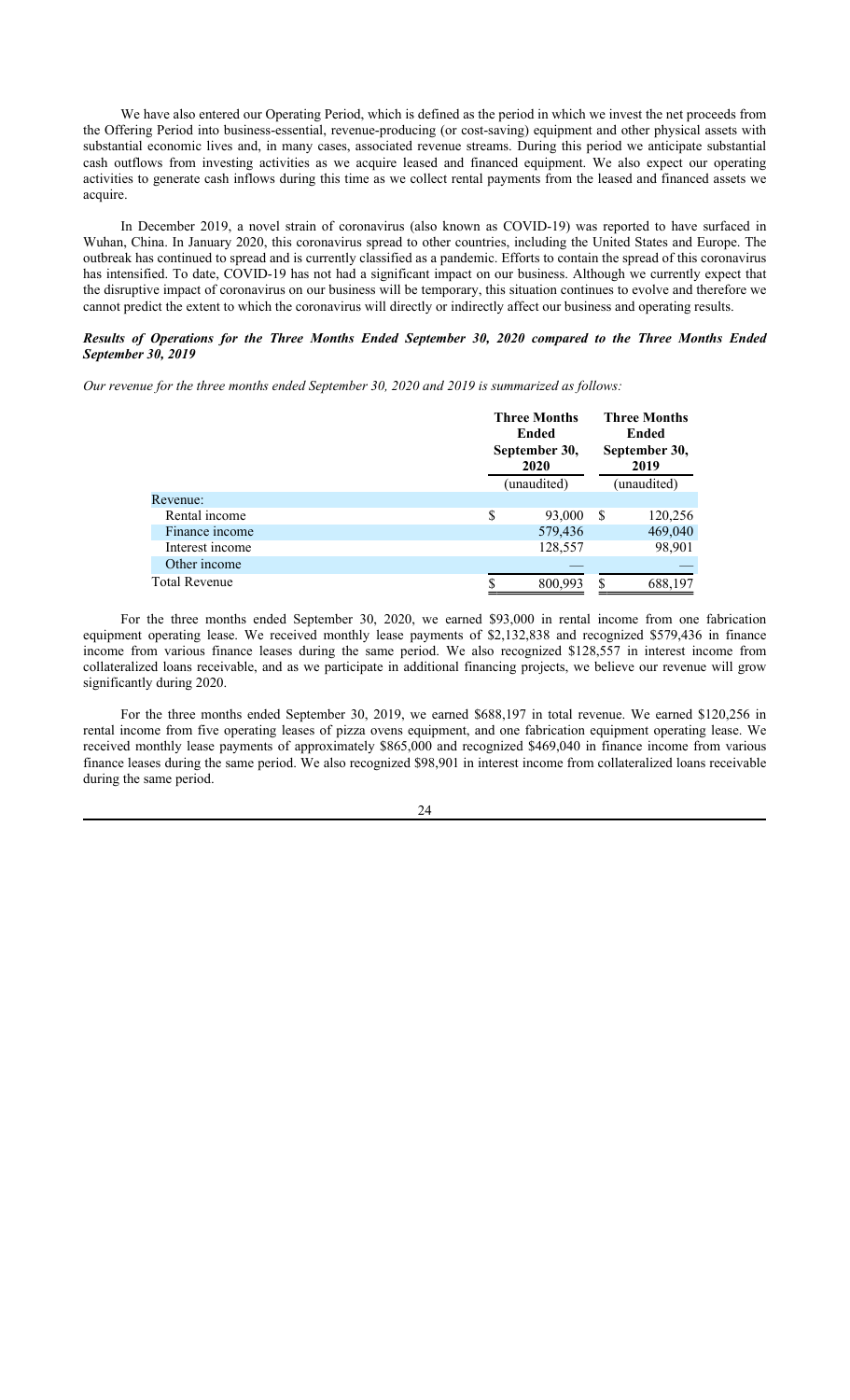*Our expenses for the three months ended September 30, 2020 and 2019 are summarized as follows:*

|                                      | <b>Three Months</b><br><b>Ended</b><br>September 30,<br>2020 |             | <b>Three Months</b><br><b>Ended</b><br>September 30,<br>2019 |             |
|--------------------------------------|--------------------------------------------------------------|-------------|--------------------------------------------------------------|-------------|
|                                      |                                                              | (unaudited) |                                                              | (unaudited) |
| Expenses:                            |                                                              |             |                                                              |             |
| Management fees — Investment Manager | \$                                                           | 187,500     | -S                                                           | 187,500     |
| Interest expense                     |                                                              | 206,722     |                                                              |             |
| Depreciation                         |                                                              | 75,550      |                                                              | 99,462      |
| Professional fees                    |                                                              | 97,609      |                                                              | 25,317      |
| Administration expense               |                                                              | 84,177      |                                                              | 59,922      |
| Other expenses                       |                                                              | 500         |                                                              | 39          |
| <b>Total Expenses</b>                |                                                              | 652,058     | S                                                            | 372,240     |

For the three months ended September 30, 2020, we incurred \$652,058 in total expenses. We paid \$187,500 in management fees to our Investment Manager during the three months ended June 30, 2020. We pay our Investment Manager a management fee during the Operating Period and the Liquidation Period equal to the greater of, (i) 2.5% per annum of the aggregate offering proceeds, payable monthly in advance or (ii) \$62,500 per month. We recognized \$75,550 in depreciation expense and \$84,177 in administration expense. Administration expense mainly consists of expenses paid to the fund administrator. We also incurred interest expense of \$206,722 related to our loan payable that was entered into on October 18, 2019. We also incurred \$97,609 in professional fees, which were mostly comprised of fees related to compliance with the rules and regulations of the SEC and consulting services. As the size and complexity of our activities grow, we expect that our professional fees will increase accordingly.

For the three months ended September 30, 2019, we incurred \$372,240 in total expenses. We paid \$187,500 in management fees to our Investment Manager during the three months ended September 30, 2019. We pay our Investment Manager a management fee during the Operating Period and the Liquidation Period equal to the greater of, (i) 2.5% per annum of the aggregate offering proceeds, payable monthly in advance or (ii) \$62,500 per month. We recognized \$99,462 in depreciation expense and \$59,922 in administration expense. Administration expense mainly consists of expenses paid to the fund administrator. We also incurred \$25,317 in professional fees, which were mostly comprised of fees related to compliance with the rules and regulations of the SEC and consulting services.

#### *Net Income*

As a result of the factors discussed above, we reported net income for the three months ended September 30, 2020 of \$148,935, as compared to net income of \$315,957 for the three months ended September 30, 2019.

## *Results of Operations for the Nine Months Ended September 30, 2020 compared to the Nine Months Ended September 30, 2019*

*Our revenue for the nine months ended September 30, 2020 and 2019 is summarized as follows:*

|                        |    | <b>Nine Months</b><br><b>Ended</b><br>September 30,<br>2020<br>(unaudited) |               | <b>Nine Months</b><br><b>Ended</b><br>September 30,<br>2019 |
|------------------------|----|----------------------------------------------------------------------------|---------------|-------------------------------------------------------------|
|                        |    |                                                                            |               | (unaudited)                                                 |
| Revenue:               |    |                                                                            |               |                                                             |
| Rental income          | \$ | 296,368                                                                    | <sup>\$</sup> | 298,768                                                     |
| Finance income         |    | 1,792,647                                                                  |               | 956,619                                                     |
| Interest income        |    | 348,517                                                                    |               | 334,382                                                     |
| Gain on sale of assets |    | 70,483                                                                     |               |                                                             |
| Other income           |    | 527                                                                        |               | 688                                                         |
| <b>Total Revenue</b>   |    | 2,508,542                                                                  | <sup>\$</sup> | 1.590.457                                                   |

For the nine months ended September 30, 2020, we earned \$296,368 in rental income from five operating leases of pizza ovens equipment, and one fabrication equipment operating lease. We received monthly lease payments of \$6,778,798 and recognized \$1,792,647 in finance income from various finance leases during the same period. We also recognized \$348,517 in interest income from collateralized loans receivable and a gain on sale of assets of \$70,483 during the same period. As we acquire finance leases and operating leases, and as we participate in additional financing projects, we believe our revenue will grow significantly during 2020.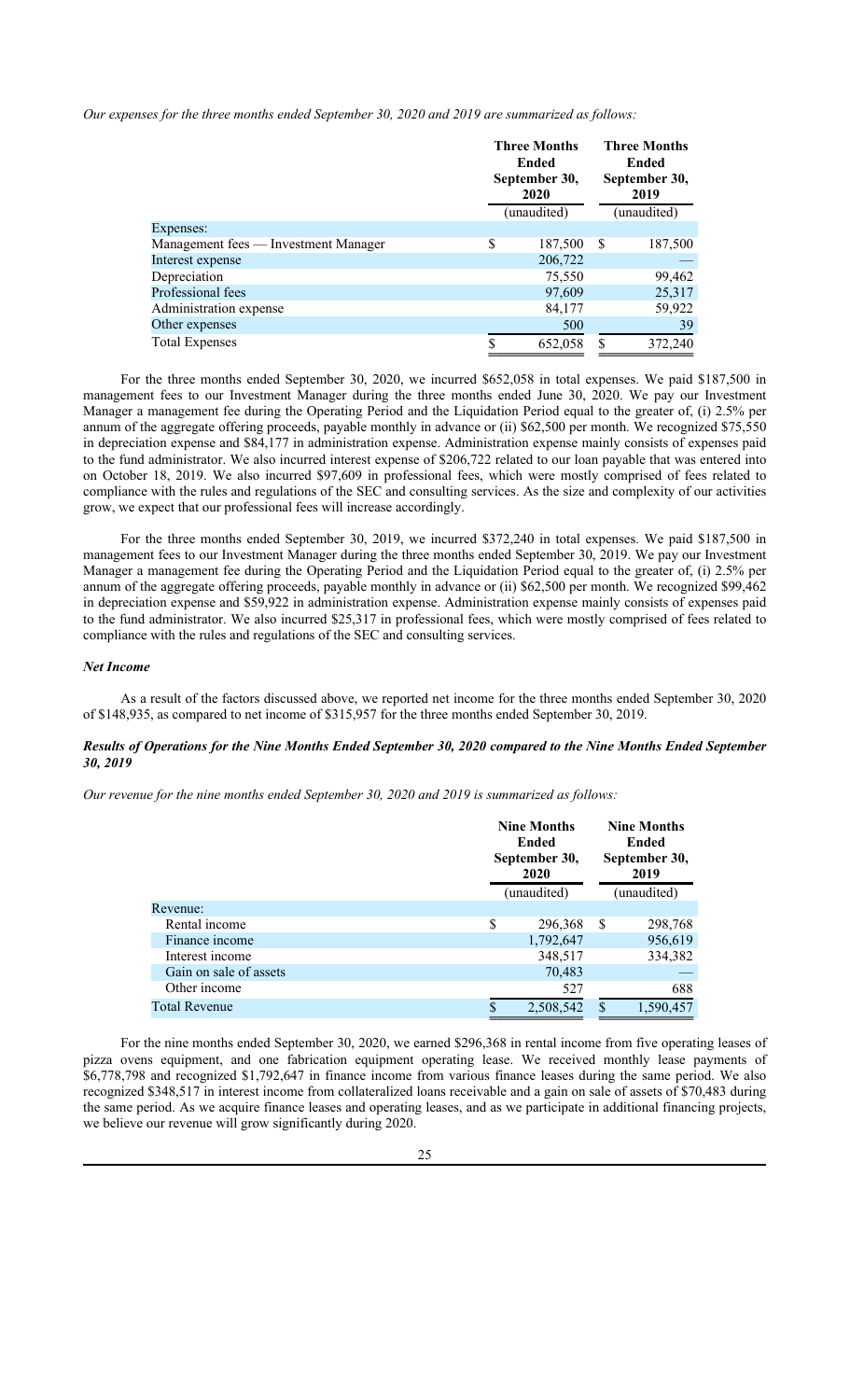For the nine months ended September 30, 2019, we earned \$1,590,457 in total revenue. We earned \$298,768 in rental income from five operating leases of pizza ovens equipment, and one fabrication equipment operating lease. We received monthly lease payments of \$2,832,555 and recognized \$956,619 in finance income from various finance leases during the same period. We also recognized \$334,382 in interest income from collateralized loans receivable during the same period.

# *Our expenses for the nine months ended September 30, 2020 and 2019 are summarized as follows:*

|                                      |    | <b>Nine Months</b><br><b>Ended</b><br>September 30,<br>2020 |    | <b>Nine Months</b><br>Ended<br>September 30,<br>2019 |
|--------------------------------------|----|-------------------------------------------------------------|----|------------------------------------------------------|
|                                      |    | (unaudited)                                                 |    | (unaudited)                                          |
| Expenses:                            |    |                                                             |    |                                                      |
| Management fees — Investment Manager | \$ | 562,500                                                     | S  | 562,500                                              |
| Interest expense                     |    | 586,074                                                     |    |                                                      |
| Depreciation                         |    | 228,824                                                     |    | 247,958                                              |
| Professional fees                    |    | 319,210                                                     |    | 198,367                                              |
| Administration expense               |    | 245,185                                                     |    | 168,802                                              |
| Other expenses                       |    | 4.416                                                       |    | 8,508                                                |
| <b>Total Expenses</b>                | S  | 1,946,209                                                   | \$ | 1.186,135                                            |

For the nine months ended September 30, 2020, we incurred \$1,946,209 in total expenses. We paid \$562,500 in management fees to our Investment Manager during the nine months ended September 30, 2020. We pay our Investment Manager a management fee during the Operating Period and the Liquidation Period equal to the greater of, (i) 2.5% per annum of the aggregate offering proceeds, payable monthly in advance or (ii) \$62,500 per month. We recognized \$228,824 in depreciation expense and \$245,185 in administration expense. Administration expense mainly consists of expenses paid to the fund administrator. We also incurred interest expense of \$586,074 related to our loan payable that was entered into on October 18, 2019. We also incurred \$319,210 in professional fees, which were mostly comprised of fees related to compliance with the rules and regulations of the SEC and consulting services. As the size and complexity of our activities grow, we expect that our professional fees will increase accordingly.

For the nine months ended September 30, 2019, we incurred \$1,186,135 in total expenses. We paid \$562,500 in management fees to our Investment Manager during the nine months ended September 30, 2019. We pay our Investment Manager a management fee during the Operating Period and the Liquidation Period equal to the greater of, (i) 2.5% per annum of the aggregate offering proceeds, payable monthly in advance or (ii) \$62,500 per month. We recognized \$247,958 in depreciation expense and \$168,802 in administration expense. Administration expense mainly consists of expenses paid to the fund administrator. We also incurred \$198,367 in professional fees, which were mostly comprised of fees related to compliance with the rules and regulations of the SEC and consulting services.

# *Net Income*

As a result of the factors discussed above, we reported net income for the nine months ended September 30, 2020 of \$562,333, as compared to a net income of \$404,322 for the nine months ended September 30, 2019.

## *Liquidity and Capital Resources*

#### *Sources and Uses of Cash*

|                             | <b>Nine Months</b><br>Ended<br>September 30,<br>2020 |             | <b>Nine Months</b><br><b>Ended</b><br>September 30,<br>2019 |  |
|-----------------------------|------------------------------------------------------|-------------|-------------------------------------------------------------|--|
|                             | (unaudited)                                          | (unaudited) |                                                             |  |
| Cash provided by (used in): |                                                      |             |                                                             |  |
| Operating activities        | 5,775,496                                            |             | 2,828,651                                                   |  |
| Investing activities        | (12,266,161)                                         | S           | (9,000,883)                                                 |  |
| Financing activities        | 1.914.449                                            |             | 4,281,265                                                   |  |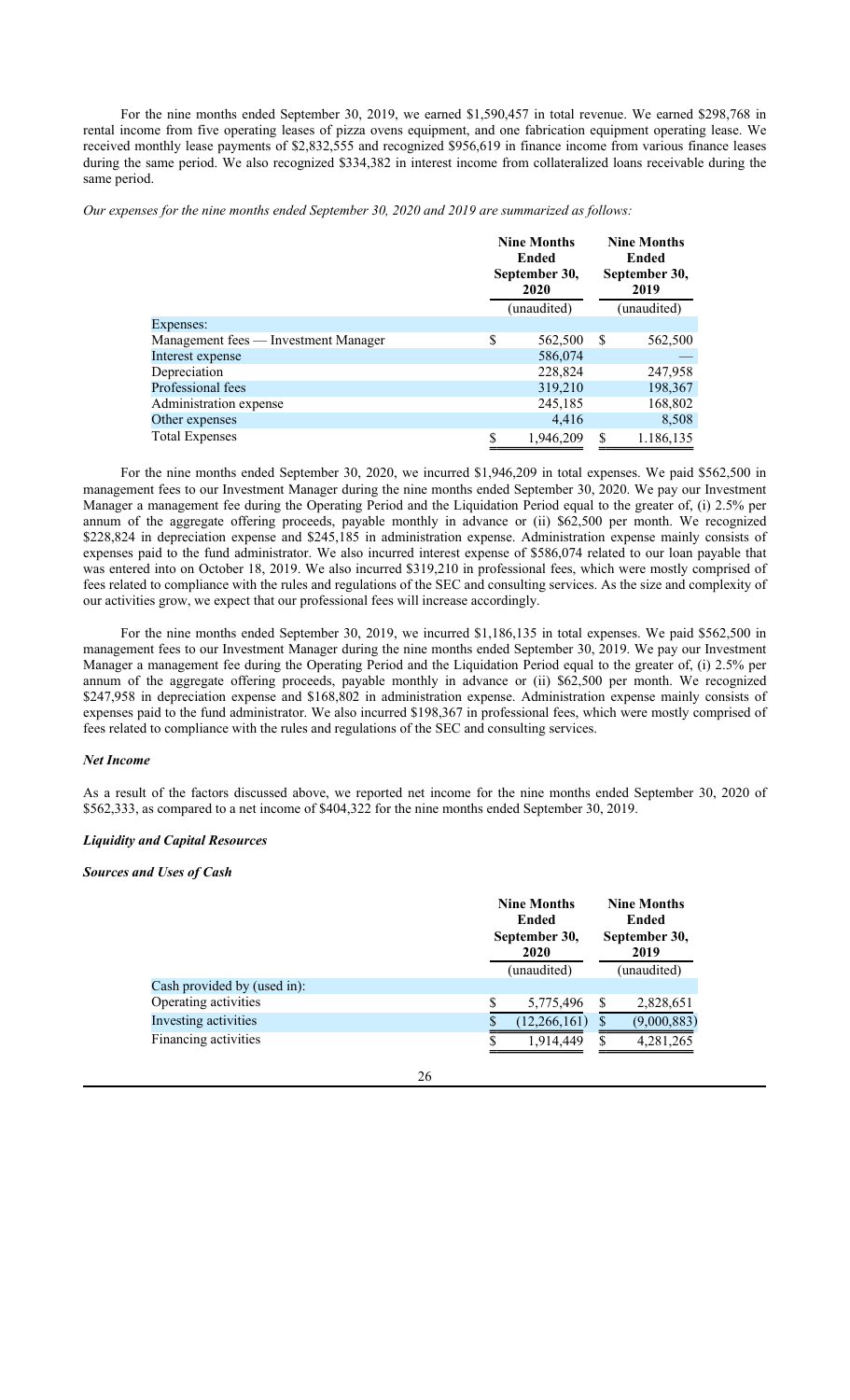#### *Sources of Liquidity*

We are currently in our Operating Period. The Offering Period was the time frame in which we raised capital contributions from Limited Partners through the sale of our Units. As such, during our Offering Period a substantial portion of our cash inflows were be from financing activities. The Operating Period is the time frame in which we acquire equipment under lease or enter into other equipment financing transactions. During this time period we anticipate that a substantial portion of our cash outflows will be for investing activities. We believe that cash inflows will be sufficient to finance our liquidity requirements for the foreseeable future, including quarterly distributions to our Limited Partners, general and administrative expenses, fees paid to our Investment Manager and new investment opportunities.

## *Operating Activities*

Cash provided by operating activities for the nine months ended September 30, 2020 was \$5,775,496 and was primarily driven by the following factors; net income for the nine months ended September 30, 2020 of approximately \$562,000, receipt of approximately \$6,968,000 in minimum rental payments from finance leases, receipt of approximately \$362,000 in interest income payments from collateralized loans receivable, an increase in accrued interest on loans payable of approximately \$33,000, and an increase in depreciation of approximately \$229,000, and an increase in accounts payable and accrued liabilities of approximately \$34,000. Offsetting these fluctuations was, finance income of approximately \$1,793,000, gain on sale of assets of approximately \$70,000, interest income of approximately \$349,000, and an increase in other assets of approximately \$122,000 and a decrease of deferred revenue of approximately \$79,000. We expect our accounts payable and accrued expenses will fluctuate from period to period primarily due to the timing of payments related to lease and financings transactions we will enter into. We anticipate that as we enter into additional equipment leasing and financing transactions we will generate greater net cash inflows from operations principally from rental payments received from lessees.

Cash provided by operating activities for the nine months ended September 30, 2019 was \$2,828,651 and was primarily driven by the following factors; a net income for the nine months ended September 30, 2019 of approximately \$404,000, receipt of approximately \$2,833,000 in minimum rental payments from finance leases, receipt of approximately \$325,000 in interest income payments from collateralized loans receivable, an increase in security deposit payable of \$49,000, an increase in deferred revenue of approximately \$270,000 and depreciation of approximately \$248,000. Offsetting these fluctuations was, finance income of approximately \$957,000 and accrued interest income of approximately \$335,000.

#### *Investing Activities*

Cash used in investing activities was \$12,266,161 for the nine months ended September 30, 2020, which consisted of approximately \$11,488,000 that we paid for the purchase of finance leases and approximately \$1,675,000 that we paid for the purchase of collateralized loans receivable, offset by approximately \$779,000 in cash received from collateralized loan receivables and approximately \$118,000 in cash received from sale of leased assets.

Cash used in investing activities was \$9,000,883 for the nine months ended September 30, 2019, which consisted of approximately \$9,537,000 that we paid for the purchase of finance leases and approximately \$287,000 that we paid for the purchase of collateralized loans receivable, offset by approximately \$577,000 in cash received from collateralized loan receivables, approximately \$146,000 in cash received from sale of collateralized loan receivables, and approximately \$101,000 in cash received from sale of leased assets.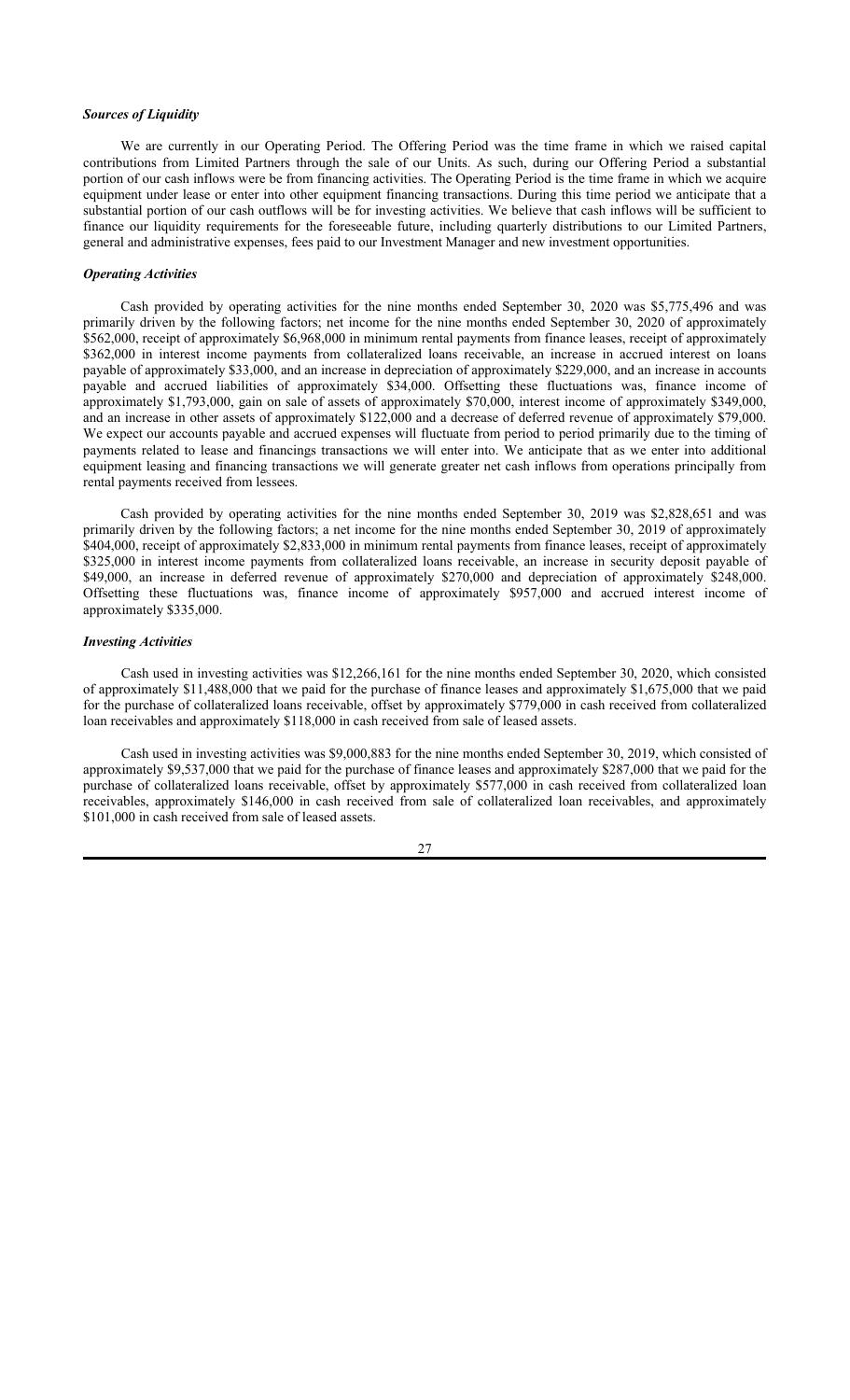#### *Financing Activities*

Cash provided by financing activities for the nine months ended September 30, 2020 was \$1,914,449 and was primarily due to cash received from loan payable of \$10,982,000, offsetting this increase were payments of approximately \$7,794,000 on the loan payable and \$1,273,000 in distributions to limited partners.

Cash provided by financing activities for the nine months ended September 30, 2019 was \$4,281,265 and was primarily due to cash proceeds received of approximately \$5,916,000 from the sale of our Units to Limited Partners. Offsetting this increase were payments for distributions to our Limited Partners of approximately \$1,293,000, payments of approximately \$10,000 for organizational and offering costs and underwriting fees of \$333,000.

#### *Distributions*

During our Operating Period, we intend to pay cash distributions on a quarterly basis to our Limited Partners at 1.5% per quarter, the equivalent rate of 6.0% per annum, of each Limited Partners' capital contribution (pro-rated to the date of admission for each Limited Partner). Since June 30, 2017, our distribution rate has been 6.5% annually, paid quarterly at 1.625%, of capital contributions. Beginning as of March 31, 2018, we increased our distribution to 7.0% annually, paid quarterly at 1.75% of capital contributions. Beginning as of June 30, 2018, we increased our distribution to 7.5%, paid quarterly at 1.875% of capital contributions. Beginning as of September 30, 2018 we increased our distribution to 8.0%, paid quarterly at 2.00% of capital contributions. Beginning as of June 30, 2020, we decreased our distribution to 4.0%, paid quarterly at 1.00% of capital contributions. The amount and rate of cash distributions could vary and are not guaranteed. During the nine months ended September 30, 2020, we made quarterly cash distributions to our Limited Partners totaling \$1,273,256, and accrued \$255,363 for distributions due to Limited Partners which resulted in a distributions payable to Limited Partners of \$255,363 at September 30, 2020. At September 30, 2020, the Partnership declared and accrued a distribution of \$2,554, for distributions due to the General Partner which resulted in distributions payable to the General Partner of \$46,144 at September 30, 2020.

## *Commitments and Contingencies and Off-Balance Sheet Transactions*

## *Commitment and Contingencies*

Our income, losses and distributions are allocated 99% to our Limited Partners and 1% to our General Partner until the Limited Partners have received total distributions equal to each Limited Partners' capital contribution plus an 8%, compounded annually, cumulative return on each Limited Partners' capital contribution. After such time, income, losses and distributions will be allocated 80% to our Limited Partners and 20% to our General Partner.

We enter into contracts that contain a variety of indemnifications. Our maximum exposure under these arrangements is not known.

In the normal course of business, we enter into contracts of various types, including lease contracts, contracts for the sale or purchase of leased assets, loan agreements and management contracts. It is prevalent industry practice for most contracts of any significant value to include provisions that each of the contracting parties, in addition to assuming liability for breaches of the representations, warranties, and covenants that are part of the underlying contractual obligations, to also assume an obligation to indemnify and hold the other contractual party harmless for such breaches, and for harm caused by such party's gross negligence and willful misconduct, including, in certain instances, certain costs and expenses arising from the contract. Generally, to the extent these contracts are performed in the ordinary course of business under the reasonable business judgment of our General Partner and our Investment Manager, no liability will arise as a result of these provisions. Should any such indemnification obligation become payable, we would separately record and/or disclose such liability in accordance with accounting principles generally accepted in the United States of America.

As of September 30, 2020, the Partnership does not have any unfunded commitments for any investments.

*Off-Balance Sheet Transactions*

None.

*Contractual Obligations*

None.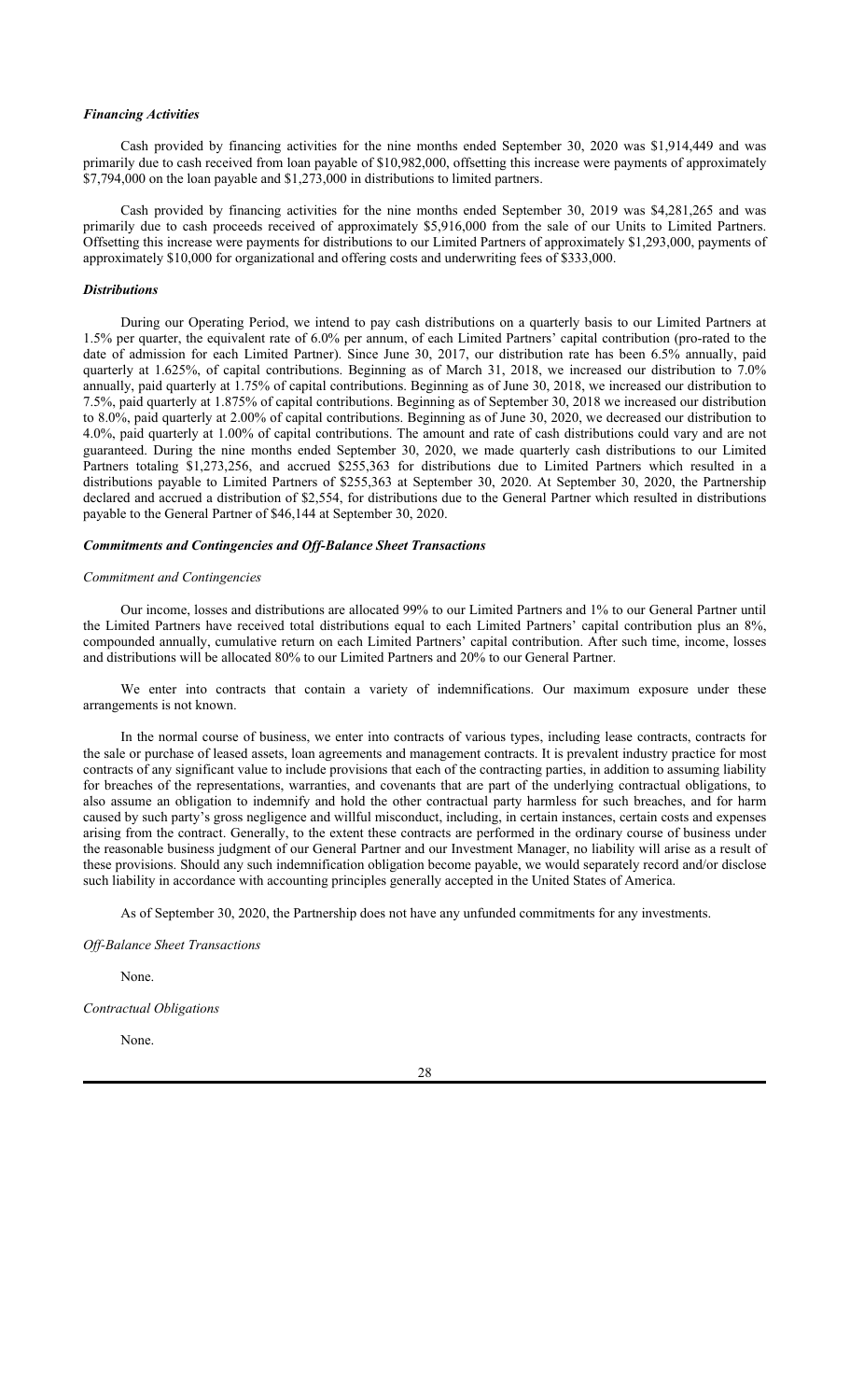#### *Subsequent Events*

In December 2019, a novel strain of coronavirus (also known as COVID-19) was reported to have surfaced in Wuhan, China. In January 2020, this coronavirus spread to other countries, including the United States and Europe. The outbreak has continued to spread and is currently classified as a pandemic. Efforts to contain the spread of this coronavirus has intensified. To date, COVID-19 has not had a significant impact on our business. Although the Partnership currently expects that the disruptive impact of coronavirus on its business will be temporary, this situation continues to evolve and therefore the Partnership cannot predict the extent to which the coronavirus will directly or indirectly affect its business and operating results.

On October 7, 2020, the Partnership terminated the lease facility for fish processing equipment. The Partnership is pursuing multiple options for liquidating the equipment. The Partnership has evaluated the value of the collateral and believes that proceeds would be sufficient to cover the outstanding obligations under the lease.

On October 22, 2020, the Partnership received cash of \$1,040,453 as total payoff of three lease schedules of a finance lease for water pumps. The three finance lease schedules had a net book value of \$913,401 resulting in an increase in finance income of  $$127,052$  and the customer maintained all rights to the water pumps.

## **Item 3. Quantitative and Qualitative Disclosures about Market Risk**

Not Applicable for Smaller Reporting Companies.

## **Item 4. Controls and Procedures**

#### *Evaluation of disclosure controls and procedures*

In connection with the preparation of this Quarterly Report on Form 10-Q for the quarter ended September 30, 2020, our General Partner and Investment Manager carried out an evaluation, under the supervision and with the participation of the management of our General Partner and Investment Manager, including its Chief Executive Officer, of the effectiveness of the design and operation of our General Partner's and Investment Manager's disclosure controls and procedures as of the end of the period covered by this Report pursuant to the Securities Exchange Act of 1934. Based on the foregoing evaluation, the Chief Executive Officer concluded that our General Partner's and Investment Manager's disclosure controls and procedures were effective.

In designing and evaluating our General Partner's and Investment Manager's disclosure controls and procedures, our General Partner and Investment Manager recognized that disclosure controls and procedures, no matter how well conceived and operated, can provide only reasonable, not absolute, assurance that the objectives of the disclosure controls and procedures are met. Our General Partner's and Investment Manager's disclosure controls and procedures have been designed to meet reasonable assurance standards. Disclosure controls and procedures cannot detect or prevent all error and fraud. Some inherent limitations in disclosure controls and procedures include costs of implementation, faulty decisionmaking, simple error and mistake. Additionally, controls can be circumvented by the individual acts of some persons, by collusion of two or more people, or by management override of the controls. The design of any system of controls is based, in part, upon certain assumptions about the likelihood of future events, and there can be no assurance that any design will succeed in achieving its stated goals under all anticipated and unanticipated future conditions. Over time, controls may become inadequate because of changes in conditions, or the degree of compliance with established policies or procedures.

#### *Evaluation of internal control over financial reporting*

Our General Partner is responsible for establishing and maintaining adequate internal control over financial reporting. Internal control over financial reporting is defined in Rules 13a-15(f) and 15d-15(f) under the Securities Exchange Act of 1934, as amended, as a process designed to provide reasonable assurance regarding the reliability of financial reporting and the preparation of interim condensed consolidated financial statements for external purposes in accordance with U.S. GAAP and includes those policies and procedures that (1) pertain to the maintenance of records that in reasonable detail accurately and fairly reflect the transactions and dispositions of the assets of the Partnership; (2) provide reasonable assurance that transactions are recorded as necessary to permit preparation of interim condensed consolidated financial statements in accordance with U.S. GAAP, and that receipts and expenditures of the Partnership are being made only in accordance with authorizations of management and directors of the Partnership; and (3) provide reasonable assurance regarding prevention or timely detection of unauthorized acquisition, use or disposition of the Partnership's assets that could have a material effect on the interim condensed consolidated financial statements.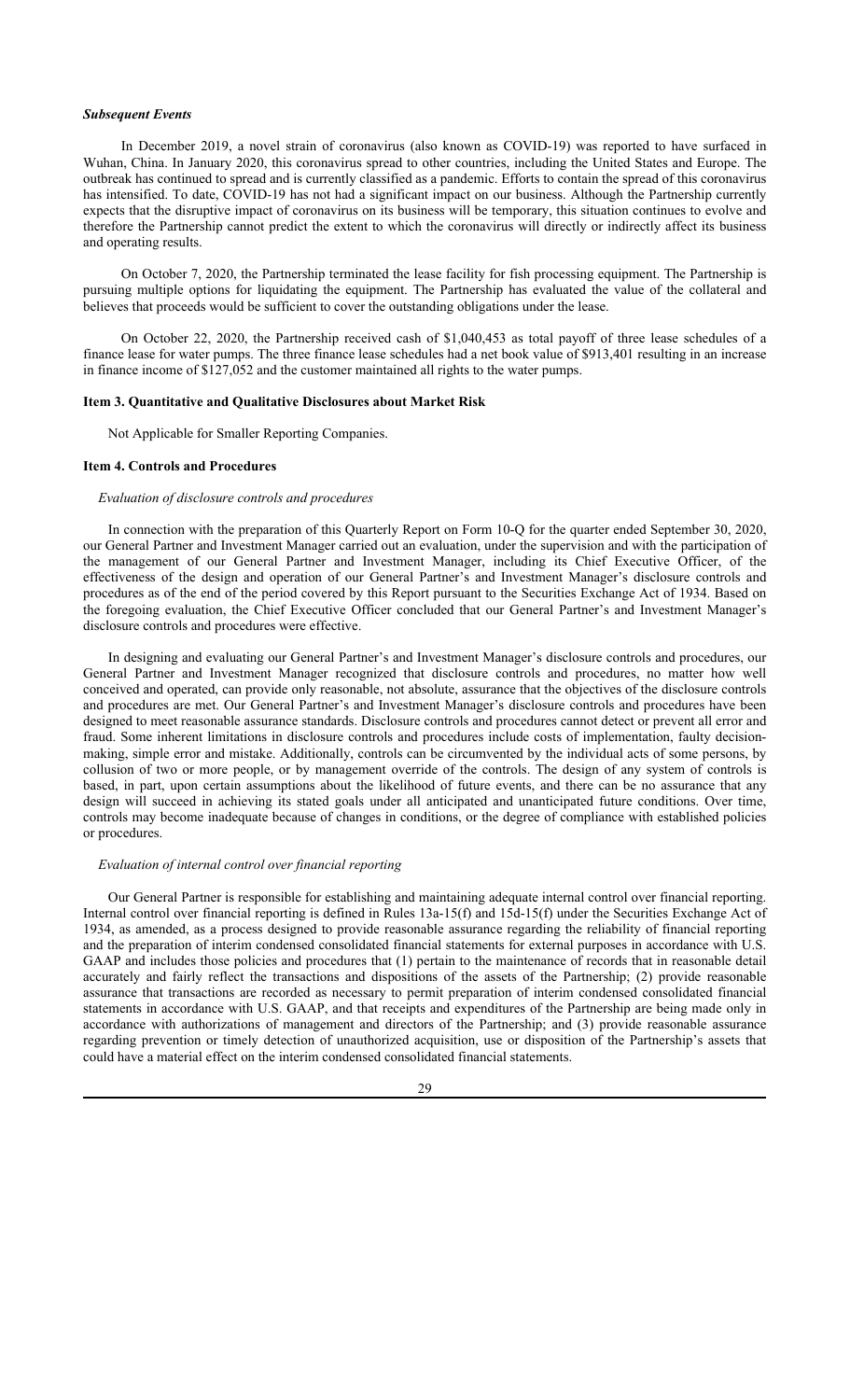Because of its inherent limitations, internal control over financial reporting may not prevent or detect misstatements. Projections of any evaluation of effectiveness to future periods are subject to the risks that controls may become inadequate because of changes in conditions, or that the degree of compliance with the policies or procedures may deteriorate.

Our General Partner and our Investment Manager have assessed the effectiveness of their internal control over financial reporting as of September 30, 2020. In making this assessment, management used the criteria set forth by the Committee of Sponsoring Organizations of the Treadway Commission (COSO) in "Internal Control—Integrated Framework.'

Based on their assessment, our General Partner and our Investment Manager believe that, as of September 30, 2020, its internal control over financial reporting is effective.

# *Changes in internal control over financial reporting*

Beginning January 1, 2019, we implemented ASU 2016-02 *Leases (Topic 842),* although the adoption of the new leases standard had no significant impact on our results of operations, cash flows, or financial position, we did implement changes to our controls related to leases. As part of the implementation process, we assessed our lease arrangements and evaluated practical expedients and accounting policy elections to meet the reporting requirements of this standard. We also evaluated the changes in controls and processes that were necessary to implement the new standard, and no material changes were required. The new standard provides a number of optional practical expedients in transition. We elected the 'package of practical expedients' which permitted us not to reassess under the new standard the prior conclusions about lease identification, lease classification and initial direct costs. There was no other change in our internal control over financial reporting during the quarter ended September 30, 2020, that has materially affected, or is reasonably likely to materially affect, our internal control over financial reporting.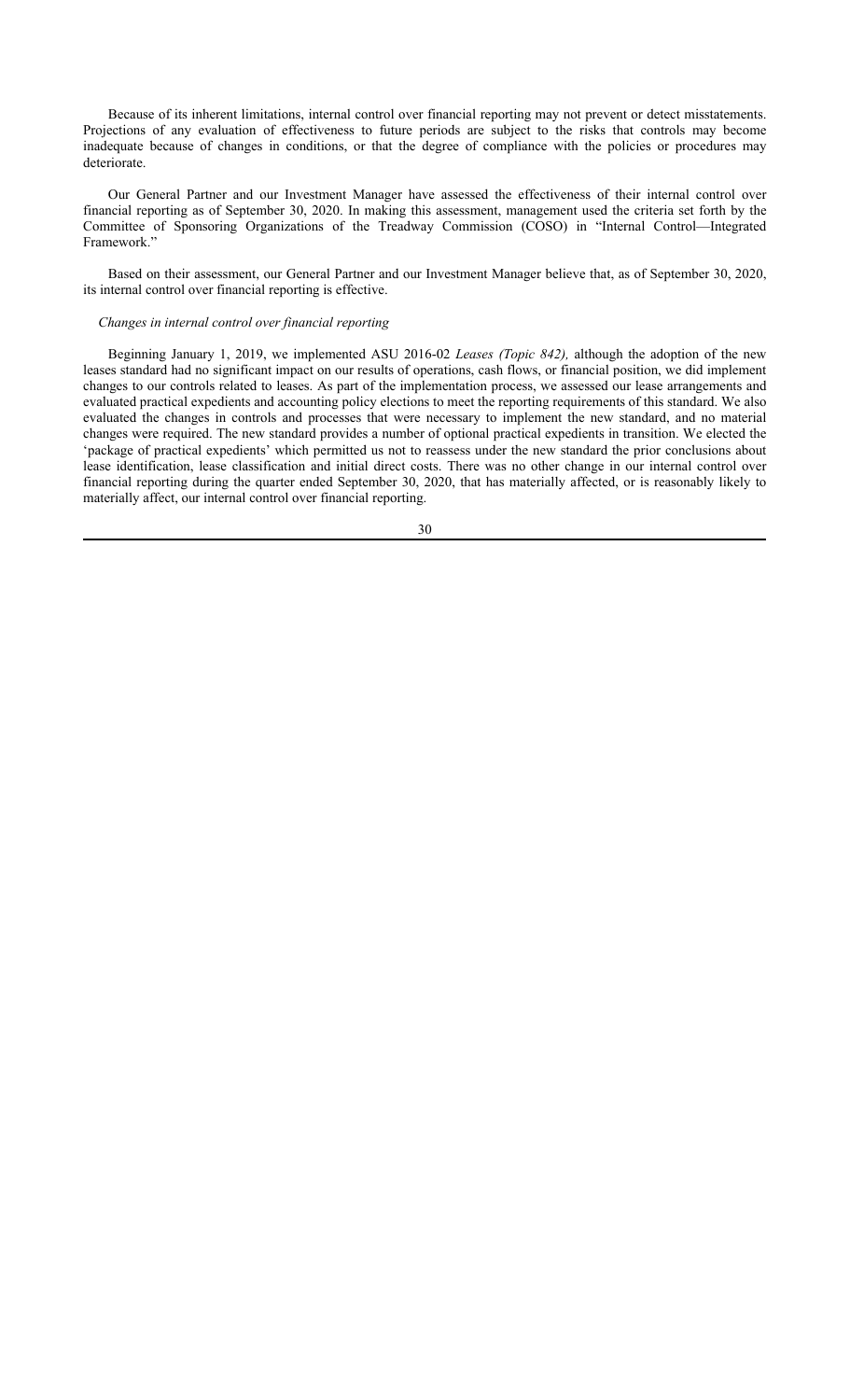# **PART II - OTHER INFORMATION**

# **Item 1. Legal Proceedings**

We are not aware of any material legal proceedings that are currently pending against us or against any of our assets.

## **Item 1A. Risk Factors**

Not applicable.

## **Item 2. Unregistered Sales of Equity Securities and Use of Proceeds**

Our Registration Statement on Form S-1, as amended, was declared effective by the SEC on August 11, 2016. Our Offering Period commenced on August 11, 2016 and concluded on March 31, 2019. From August 11, 2016 through September 30, 2020, the Partnership admitted 617 Limited Partners with total capital contributions of \$25,371,709 resulting in the sale of 2,537,170.91 Units. The Partnership received cash contributions of \$24,718,035 and applied \$653,674 which would have otherwise been paid as sales commission to the purchase of 65,367.46 additional Units.

# **Item 3. Defaults Upon Senior Securities**

Not applicable.

## **Item 4. Mine Safety Disclosures**

Not applicable.

# **Item 5. Other Information**

None.

# **Item 6. Exhibits**

- 31.1 Certification of President and Chief Compliance Officer, pursuant to Section 302 of the Sarbanes-Oxley Act of 2002.
- 31.2 Certification of Chief Financial Officer, pursuant to Section 302 of the Sarbanes-Oxley Act of 2002.
- 32.1 Certification of President and Chief Compliance Officer pursuant to 18 U.S.C. 1350, as adopted pursuant to Section 906 of the Sarbanes-Oxley Act of 2002.
- 32.2 Certification of Chief Financial Officer pursuant to 18 U.S.C. 1350, as adopted pursuant to Section 906 of the Sarbanes-Oxley Act of 2002.
- 101 Interactive Data Files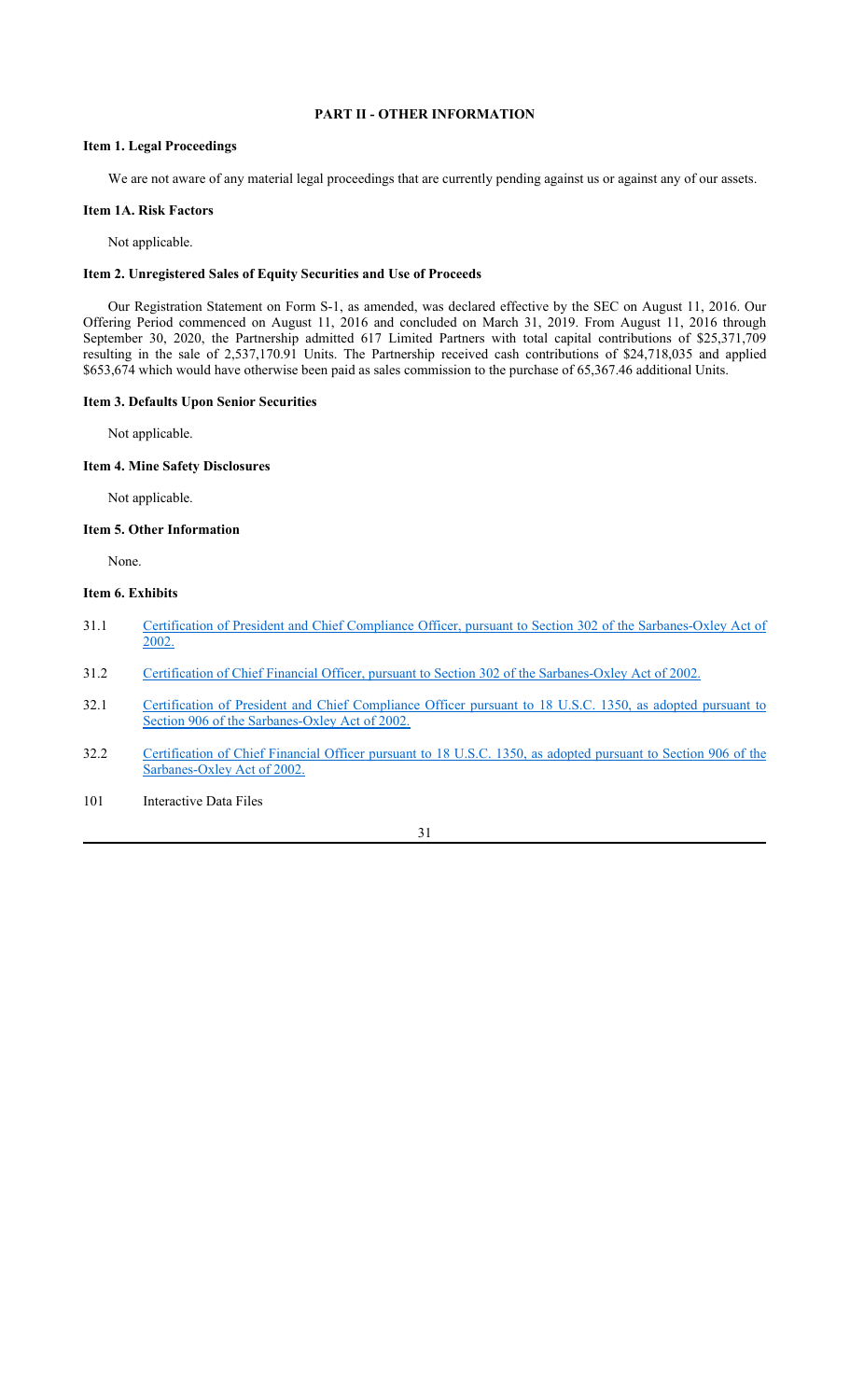# **SIGNATURES**

Pursuant to the requirements of the Securities Exchange Act of 1934, this report has been signed below by the following persons on behalf of the Registrant and in the capacity and on the dates indicated.

File No. 333-211626 ASIF GP, LLC General Partner of the Registrant

Date: November 12, 2020

*/s/ Michael Miroshnikov* Michael Miroshnikov President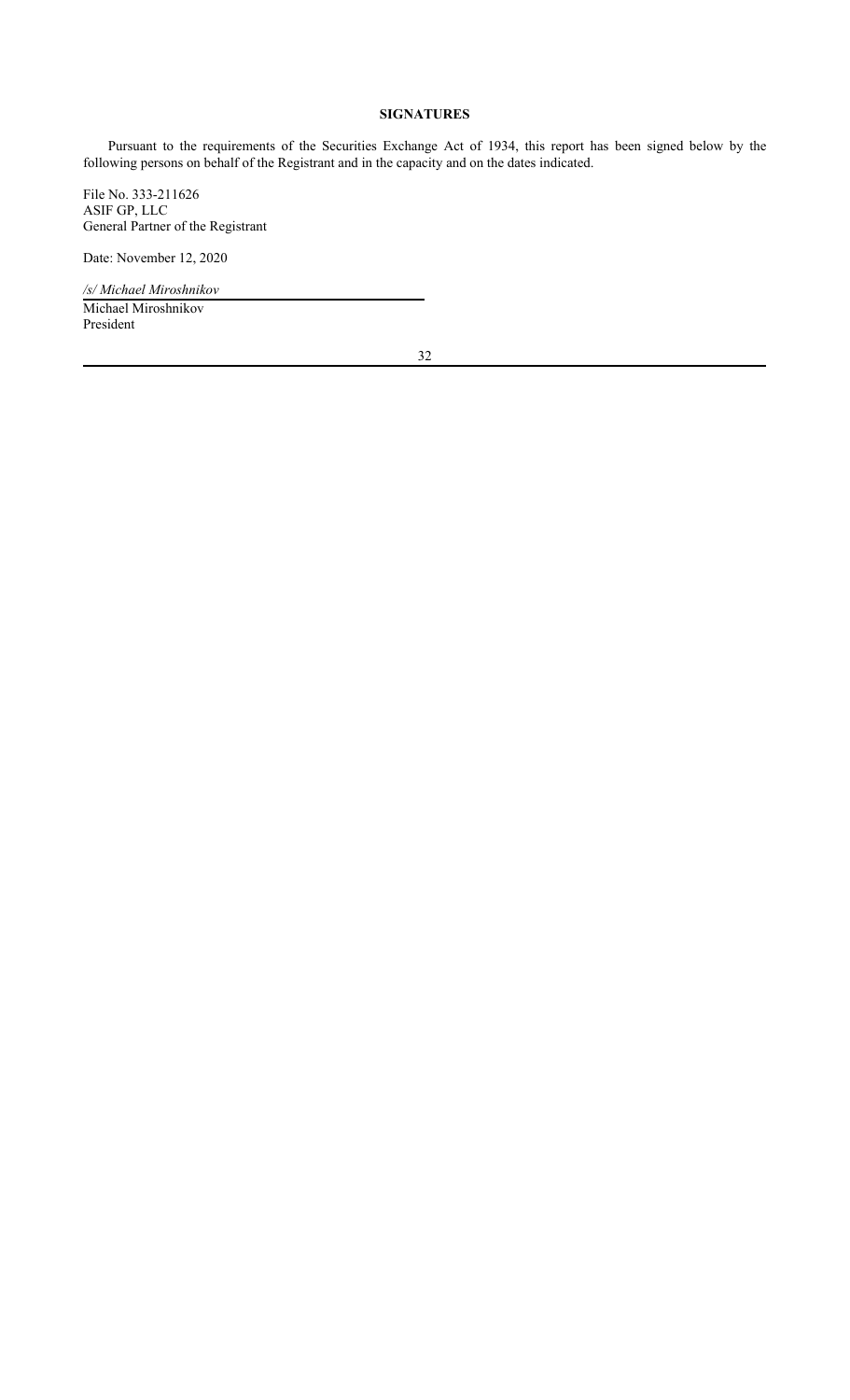## **CERTIFICATION**

I, Michael Miroshnikov, certify that:

- 1. I have reviewed this quarterly report on Form 10-Q of Arboretum Silverleaf Income Fund, L.P.;
- 2. Based on my knowledge, this report does not contain any untrue statement of material fact or omit to state a material fact necessary to make the statements made, in light of the circumstances under which such statements were made, not misleading with respect to the period covered by this report;
- 3. Based on my knowledge, the financial statements, and other financial information included in this report, fairly present in all material respects the financial condition, results of operations and cash flows of the registrant as of, and for, the periods presented in this report;
- 4. The registrant's other certifying officer(s) and I are responsible for establishing and maintaining disclosure controls and procedures (as defined in Exchange Act Rules 13a-15(e) and 15d-15(e)) and internal control over financial reporting (as defined in Exchange Act Rules 13a-15(f) and 15d-15(f)) for the registrant and have:
	- a) Designed such disclosure controls and procedures, or caused such disclosure controls and procedures to be designed under our supervision, to ensure that material information relating to the registrant , including its consolidated subsidiaries is made known to us by others within those entities, particularly during the period in which this report is being prepared;
	- b) Designed such internal control over financial reporting, or caused such internal control over financial reporting to be designed under our supervision, to provide reasonable assurance regarding the reliability of financial reporting and the preparation of financial statements for external purposes in accordance with generally accepted accounting principles;
	- c) Evaluated the effectiveness of the registrant's disclosure controls and procedures and presented in this report our conclusions about the effectiveness of the disclosure controls and procedures, as of the end of the period covered by this report based on such evaluation; and
	- d) Disclosed in this report any change in the registrant's internal control over financial reporting that occurred during the registrant's most recent fiscal quarter (the registrant's fourth fiscal quarter in the case of an annual report) that has materially affected, or is reasonably likely to materially affect, the registrant's internal control over financial reporting; and
- 5. The registrant's other certifying officer(s) and I have disclosed, based on our most recent evaluation of internal control over financial reporting, to the registrant's auditors and the audit committee of the registrant's board of directors (or persons performing the equivalent functions):
	- a) All significant deficiencies and material weaknesses in the design or operation of internal control over financial reporting which are reasonably likely to adversely affect the registrant's ability to record, process, summarize and report financial information; and
	- b) Any fraud, whether or not material, that involves management or other employees who have a significant role in the registrant's internal control over financial reporting.

Date: November 12, 2020

*/s/ Michael Miroshnikov* Michael Miroshnikov President (Principal Executive Officer)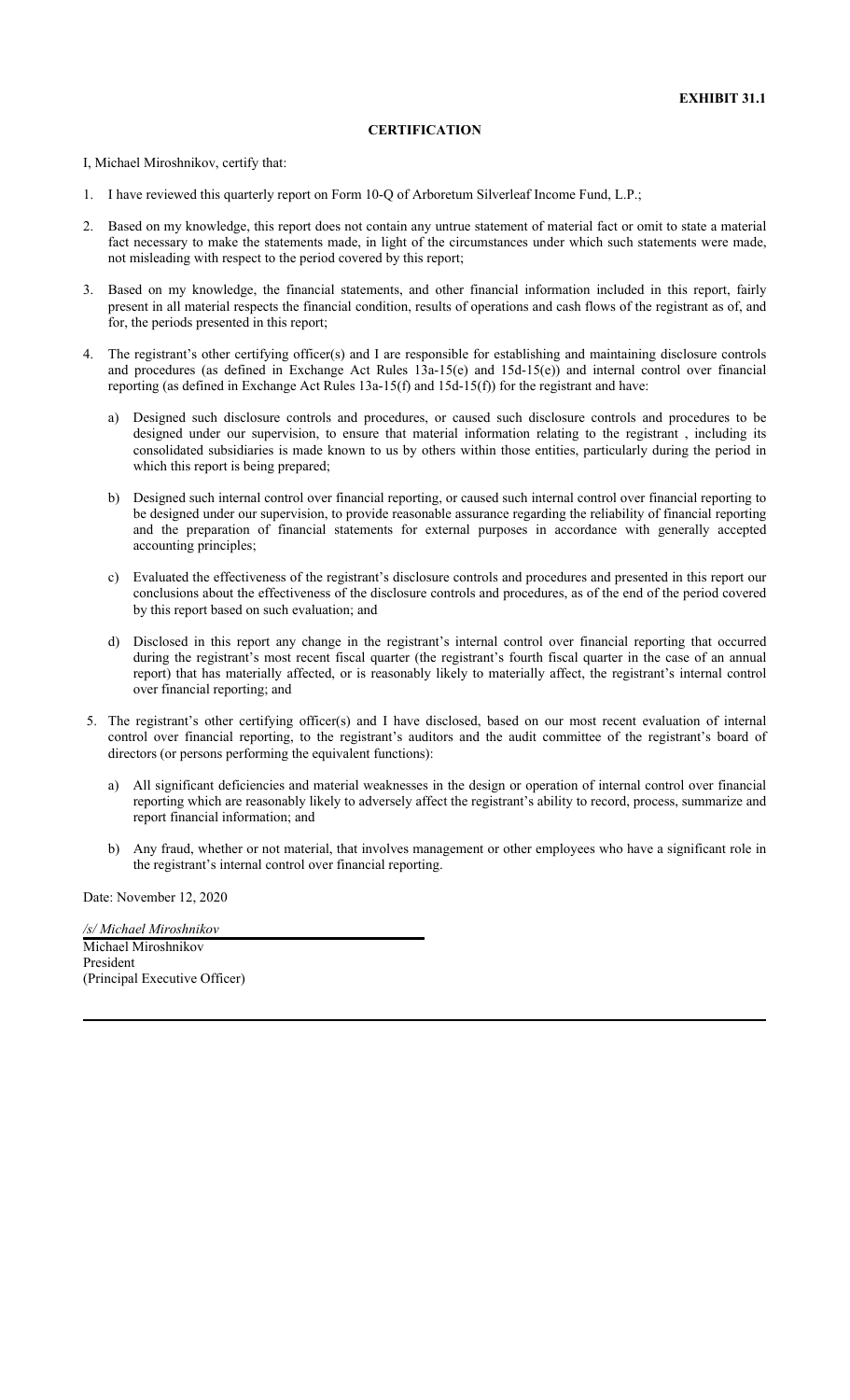## **CERTIFICATION**

I, Joshua Yifat, certify that:

- 1. I have reviewed this quarterly report on Form 10-Q of Arboretum Silverleaf Income Fund, L.P.;
- 2. Based on my knowledge, this report does not contain any untrue statement of material fact or omit to state a material fact necessary to make the statements made, in light of the circumstances under which such statements were made, not misleading with respect to the period covered by this report;
- 3. Based on my knowledge, the financial statements, and other financial information included in this report, fairly present in all material respects the financial condition, results of operations and cash flows of the registrant as of, and for, the periods presented in this report;
- 4. The registrant's other certifying officer(s) and I are responsible for establishing and maintaining disclosure controls and procedures (as defined in Exchange Act Rules 13a-15(e) and 15d-15(e)) and internal control over financial reporting (as defined in Exchange Act Rules 13a-15(f) and 15d-15(f)) for the registrant and have:
	- a) Designed such disclosure controls and procedures, or caused such disclosure controls and procedures to be designed under our supervision, to ensure that material information relating to the registrant, including its consolidated subsidiaries is made known to us by others within those entities, particularly during the period in which this report is being prepared;
	- b) Designed such internal control over financial reporting, or caused such internal control over financial reporting to be designed under our supervision, to provide reasonable assurance regarding the reliability of financial reporting and the preparation of financial statements for external purposes in accordance with generally accepted accounting principles;
	- c) Evaluated the effectiveness of the registrant's disclosure controls and procedures and presented in this report our conclusions about the effectiveness of the disclosure controls and procedures, as of the end of the period covered by this report based on such evaluation; and
	- d) Disclosed in this report any change in the registrant's internal control over financial reporting that occurred during the registrant's most recent fiscal quarter (the registrant's fourth fiscal quarter in the case of an annual report) that has materially affected, or is reasonably likely to materially affect, the registrant's internal control over financial reporting; and
- 5. The registrant's other certifying officer(s) and I have disclosed, based on our most recent evaluation of internal control over financial reporting, to the registrant's auditors and the audit committee of the registrant's board of directors (or persons performing the equivalent functions):
	- a) All significant deficiencies and material weaknesses in the design or operation of internal control over financial reporting which are reasonably likely to adversely affect the registrant's ability to record, process, summarize and report financial information; and
	- b) Any fraud, whether or not material, that involves management or other employees who have a significant role in the registrant's internal control over financial reporting.

Date: November 12, 2020

*/s/ Joshua Yifat* Joshua Yifat Chief Financial Officer (Principal Financial Officer)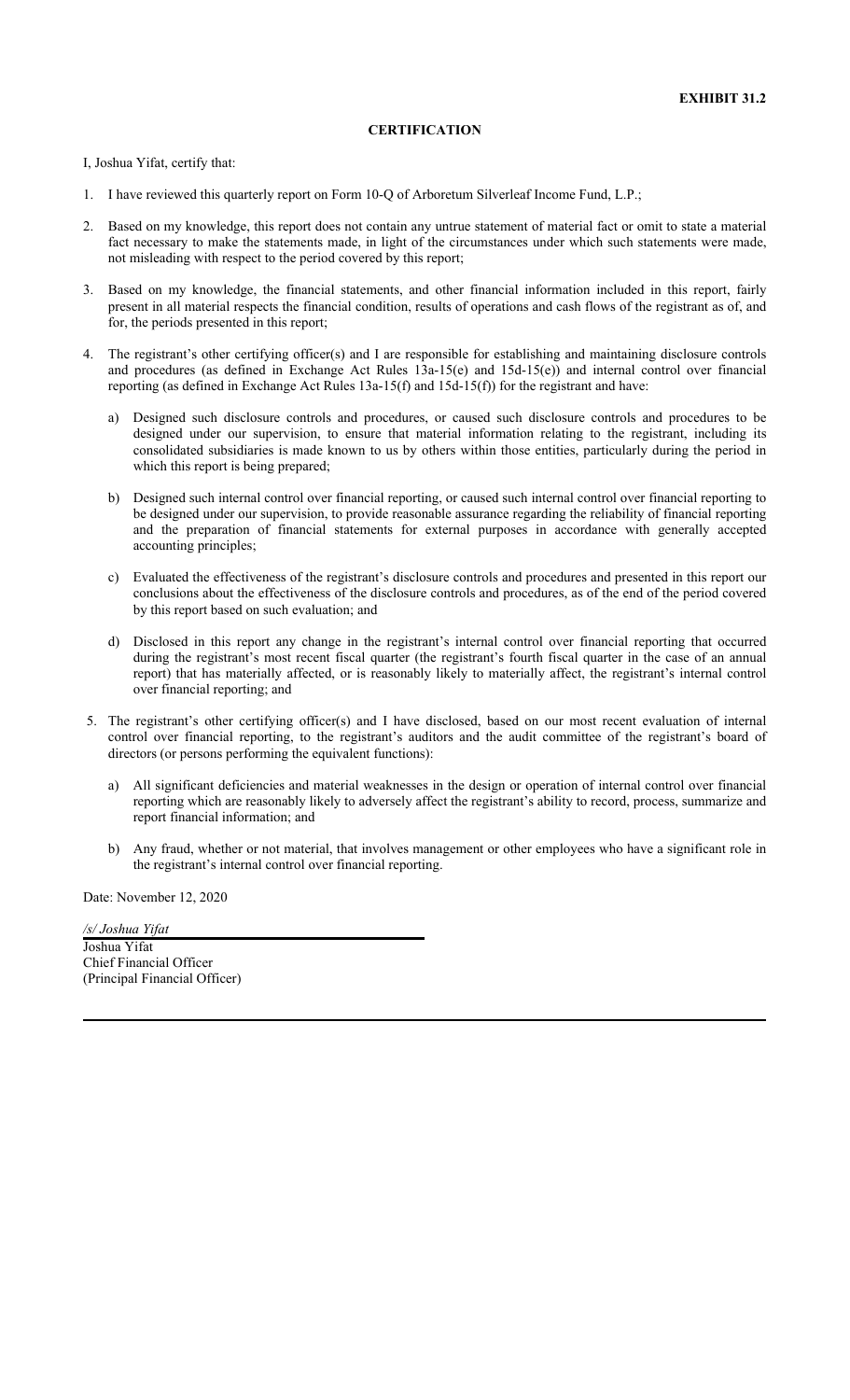# **CERTIFICATION PURSUANT TO 18 U.S.C. SECTION 1350, AS ADOPTED PURSUANT TO SECTION 906 OF THE SARBANES-OXLEY ACT OF 2002**

In connection with the Quarterly Report of Arboretum Silverleaf Income Fund, L.P. (the "Company") on Form 10-Q for the period ended September 30, 2020, as filed with the Securities and Exchange Commission on the date hereof (the "Report"), I, the undersigned, Michael Miroshnikov, Chief Compliance Officer of the Company, certify, pursuant to 18 U.S.C. § 1350, as adopted pursuant to § 906 of the Sarbanes-Oxley Act of 2002, that:

- (1) The Report fully complies with the requirements of section 13(a) or 15(d) of the Securities Exchange Act of 1934, as amended; and
- (2) The information contained in the Report fairly presents, in all material respects, the financial condition and results of operations of the Company.

A signed original of this written statement has been provided to the Company and will be retained by the Company and furnished to the SEC or its staff upon request.

Date: November 12, 2020

*/s/ Michael Miroshnikov* Michael Miroshnikov President (Principal Executive Officer)